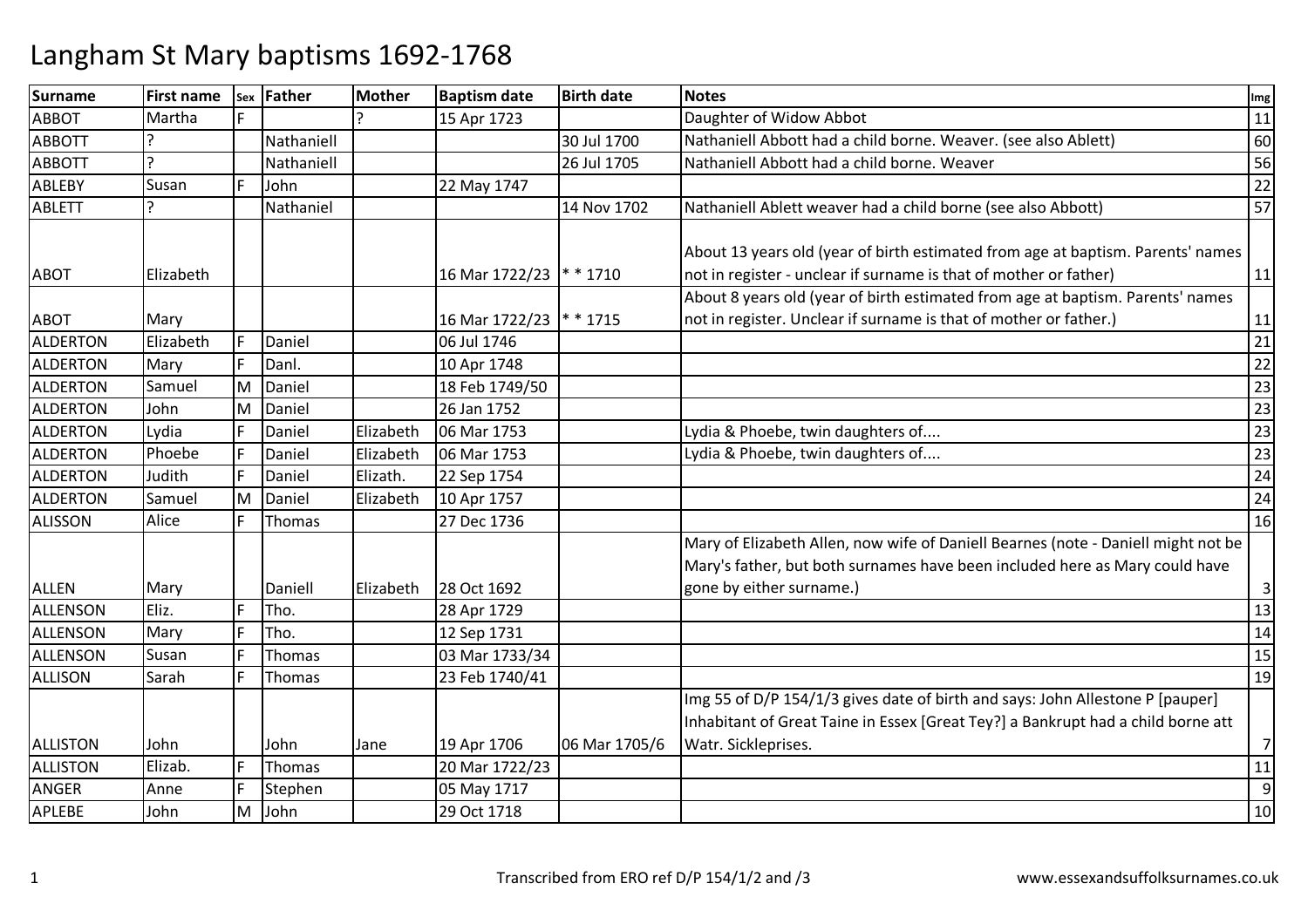| Surname         | <b>First name</b> |   | sex Father | Mother  | <b>Baptism date</b> | <b>Birth date</b> | <b>Notes</b>                                                                        | Img |
|-----------------|-------------------|---|------------|---------|---------------------|-------------------|-------------------------------------------------------------------------------------|-----|
| <b>APLEBY</b>   | Edward            |   | M Edward   |         | 09 Mar 1723/24      |                   |                                                                                     | 11  |
| <b>APPLEBEE</b> | Thomas            |   | M Ed.      |         | 16 Apr 1722         |                   |                                                                                     | 11  |
| APPLEBEE        | Eliz.             |   | John       |         | 13 Jan 1724/25      |                   |                                                                                     | 11  |
|                 |                   |   |            |         |                     |                   | Aged 47 (year of birth estimated from age at baptism. Not clear if surname is       |     |
| <b>APPLEBY</b>  | Mary              |   |            |         | 14 Dec 1715         | $* * 1668$        | that of husband (if married), father or mother).                                    | 8   |
|                 |                   |   |            |         |                     |                   | Age 19 (year of birth estimate from age at baptism. Parents' names not in           |     |
| <b>APPLEBY</b>  | Eliz.             |   |            |         | 14 Dec 1715         | ** 1696           | register).                                                                          | 8   |
|                 |                   |   |            |         |                     |                   | Age 17 (year of birth estimate from age at baptism. Parents' names not in           |     |
| <b>APPLEBY</b>  | Edmund            |   |            |         | 14 Dec 1715         | * * 1698          | register).                                                                          | 8   |
|                 |                   |   |            |         |                     |                   | Age 15 (year of birth estimate from age at baptism. Parents' names not in           |     |
| <b>APPLEBY</b>  | Daniel            |   |            |         | 14 Dec 1715         | * * 1700          | register).                                                                          | 8   |
|                 |                   |   |            |         |                     |                   | Age 10 (year of birth estimate from age at baptism. Parents' names not in           |     |
| <b>APPLEBY</b>  | Sary              |   |            |         | 14 Dec 1715         | $* * 1705$        | register).                                                                          | 8   |
|                 |                   |   |            |         |                     |                   |                                                                                     |     |
| <b>APPLEBY</b>  | Mary              |   |            |         | 06 Feb 1715/16      |                   | Mary Appleby junr (parents' names, age or date of birth given in register)          | 9   |
| <b>APPLEBY</b>  | Susan             | F | Edward     |         | 18 May 1719         |                   |                                                                                     | 10  |
| APPLEBY         | John              | M | Ed.        |         | 02 Jan 1726/27      |                   |                                                                                     | 12  |
| <b>APPLEBY</b>  | Eliz.             |   | Edw.       |         | 29 May 1733         |                   |                                                                                     | 14  |
| <b>APPLEBY</b>  | $\mathcal{P}$     |   | Samuel     |         | 22 Sep 1735         |                   | A child of (first name not in register)                                             | 16  |
| <b>APPLEBY</b>  | Jos.              |   | M Daniel   |         | 22 Sep 1736         |                   |                                                                                     | 16  |
| <b>APPLEBY</b>  | John              | M | John       |         | 01 Jul 1745         |                   |                                                                                     | 21  |
| <b>APPLEBY</b>  | James             | M | John       |         | 05 Mar 1748/49      |                   |                                                                                     | 22  |
| APPLEBY         | Elza              | F | Thomas     |         | 30 Dec 1750         |                   |                                                                                     | 23  |
| <b>APPLEBY</b>  | Elizabeth         | E | John       |         | 12 May 1751         |                   |                                                                                     | 23  |
| <b>APPLEBY</b>  | Thomas            | M | Thomas     | Eleanor | 04 Apr 1753         |                   |                                                                                     | 23  |
| <b>APPLEBY</b>  | Ted               | M | Thomas     | Eleanor | 21 Dec 1755         |                   |                                                                                     | 24  |
| <b>APPLEBY</b>  | Mary              | E | Thomas     | Eleanor | 29 Oct 1758         |                   |                                                                                     | 25  |
| <b>APPLEBY</b>  | Daniel            | M | Thomas     | Eleanor | 13 Jun 1762         |                   |                                                                                     | 25  |
| <b>APPLEBY</b>  | John              |   | M Thomas   | Eleanor | 26 Aug 1764         |                   |                                                                                     | 26  |
| <b>ATKINS</b>   |                   |   |            | Susan   | 04 Aug 1765         |                   | A base born child of Susan Atkins alias Ruffle (child's first name not in register) | 26  |
| <b>ATKINSON</b> | John              |   | M John     | Martha  | 05 Dec 1762         |                   |                                                                                     | 26  |
|                 |                   |   |            |         |                     |                   |                                                                                     |     |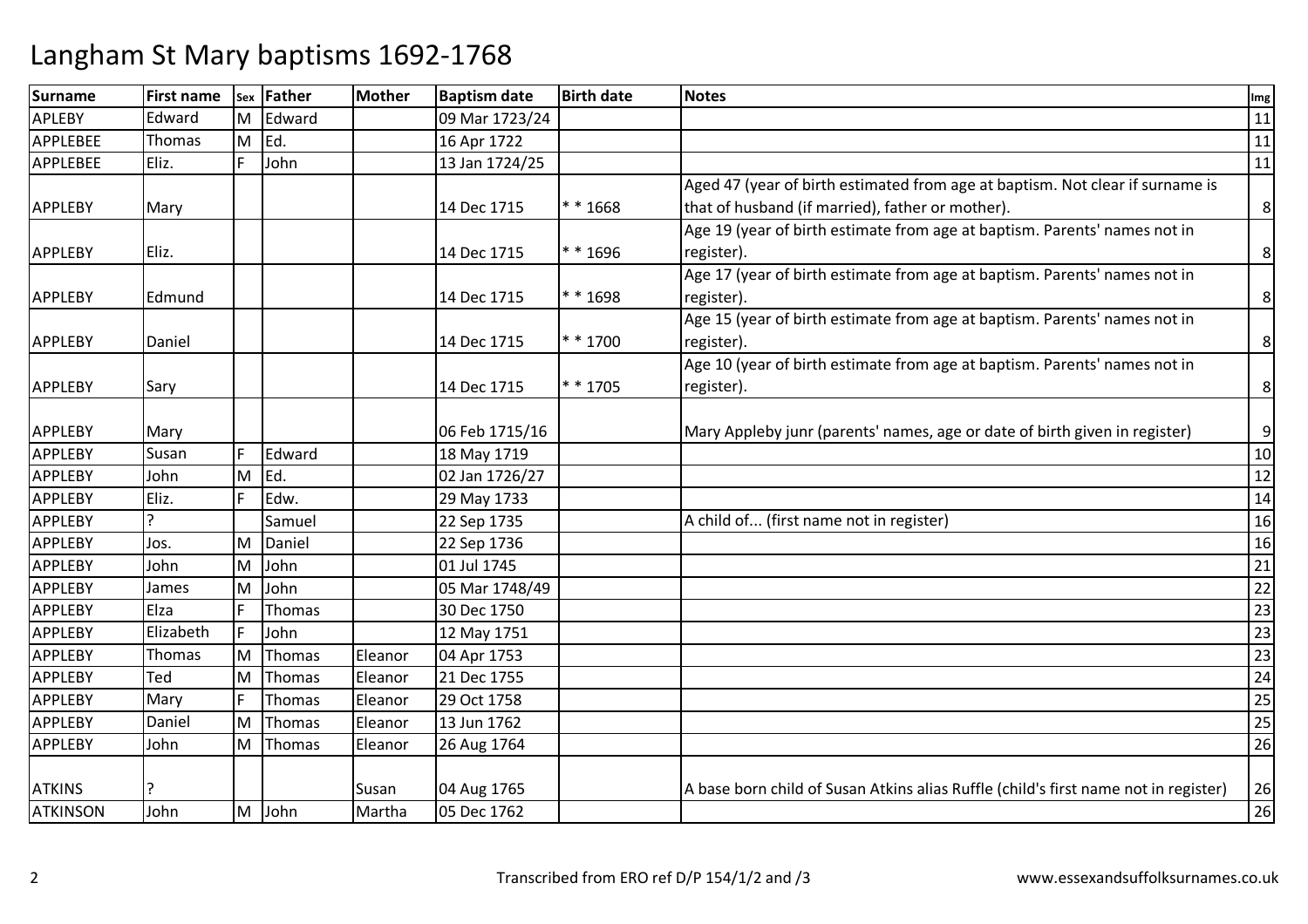| <b>Surname</b>  | <b>First name</b> |     | sex Father | <b>Mother</b> | <b>Baptism date</b>    | <b>Birth date</b> | <b>Notes</b>                                                                      | Img              |
|-----------------|-------------------|-----|------------|---------------|------------------------|-------------------|-----------------------------------------------------------------------------------|------------------|
| <b>ATKINSON</b> | Martha            |     | John       | Martha        | 30 Dec 1764            |                   |                                                                                   | 26               |
| <b>ATKINSON</b> | Robert            |     | M John     | Martha        | 28 Dec 1766            |                   |                                                                                   | 26               |
|                 |                   |     |            |               |                        |                   | Birth date from D/P 154/1/3, img 3. Surname is Barnes in /2 and Baines in /3.     |                  |
| BA[IR]NES       | Mary              |     | Joseph     | Mary          | 16 Jul 1695            | 13 Jul 1695       | Img 65 of /3 says born 1 July, bap 6th.                                           | $\overline{4}$   |
|                 |                   |     |            |               |                        |                   | Img 58 of D/P 154/1/3 says the father is Wm Bacon jnr. Img 57 gives date of       |                  |
| <b>BACON</b>    | Elizabeth         |     | William    | Elizabeth     | 29 Nov 1702            | 15 Nov 1702       | birth.                                                                            | $\boldsymbol{6}$ |
| <b>BACON</b>    | Mary              |     | William    | Elizabeth     | 24 Sep 1704            | 29 Aug 1704       | Img 57 of D/P 154/1/3 gives date of birth. The father is Will. Bacon junr.        | $\overline{7}$   |
|                 |                   |     |            |               |                        |                   | Img 56 of D/P 154/1/3 gives date of birth and father's occupation - labourer. The |                  |
| <b>BACON</b>    | William           |     | Will.      | Elizabeth     | 17 Mar 1705/6          | 09 Feb 1705/6     | father is William Bacon junr.                                                     | $\overline{7}$   |
| <b>BACON</b>    | Deborah           |     | William    | Elizabeth     | 14 Apr 1708            |                   |                                                                                   | 8                |
| <b>BACON</b>    | John              |     | William    | Elizabeth     | 06 Apr 1713            |                   |                                                                                   | 10               |
| <b>BACON</b>    | Mary              |     | John       |               | 21 Oct 1750            |                   |                                                                                   | 23               |
| <b>BACON</b>    | Deborah           |     | John       |               | 15 Dec 1751            |                   |                                                                                   | 23               |
| <b>BACON</b>    | William           | M   | John       | Mary          | 29 Mar 1753            |                   |                                                                                   | 23               |
| <b>BACON</b>    | John              | M   | John       | Mary          | 04 Aug 1754            |                   |                                                                                   | 24               |
| <b>BACON</b>    | Elizabeth         | E   | John       | Mary          | 03 May 1756            |                   |                                                                                   | 24               |
| <b>BACON</b>    | Sarah             | l F | John       | Mary          | 14 May 1758            |                   |                                                                                   | 25               |
| <b>BAINES</b>   | Joseph            |     | Thomas     | Elizabeth     | 24 Apr 1692            |                   |                                                                                   | $\overline{3}$   |
| <b>BAINES</b>   | Daniell           |     | Daniell    | Sarah         | 23 Aug 1692            |                   |                                                                                   | $\mathsf{3}$     |
| <b>BAINES</b>   | William           |     | Thomas     | Elizabeth     | 23 Jul 1693            |                   |                                                                                   | $\overline{3}$   |
| <b>BAINES</b>   | Susannah          |     | Thomas     | Elizab.       | 10 Nov 1695            | 09 Nov 1695       | Birth date from D/P 154/1/3, img 3                                                | $\overline{a}$   |
| <b>BAINES</b>   | Sarah             |     | Daniell    | Sarah         | 16 Feb 1695/96         | 06 Feb 1695/96    | Birth date from D/P 154/1/3, img 65                                               | $\overline{a}$   |
| <b>BAINES</b>   | Thomas            |     | Thomas     | Elizabeth     | 11 Apr 1697            | 01 Apr 1697       | Birth date from D/P 154/1/3, img 64                                               | $\overline{a}$   |
| <b>BAINES</b>   | Deborah           |     | Joseph     | Mary          | 12 Sep 1697            |                   |                                                                                   | $\overline{a}$   |
| <b>BAINES</b>   | Robert            |     | Daniell    | Sarah         | 14 Apr 1698            |                   |                                                                                   | $\overline{a}$   |
| <b>BAINES</b>   | Joseph            |     | Daniell    | Sarah         | 20 Feb 1699/00         | 05 Feb 1699/00    | Img 60 of D/P 154/1/3 gives date of birth and the father's occupation - clothier. | 6                |
|                 |                   |     |            |               |                        |                   | The father is William Baines jnr (Img 57 of D/P 154/1/3 gives date of birth and   |                  |
| <b>BAINES</b>   | Susannah          |     | William    |               | Susannah   12 Jul 1702 | 06 Jul 1702       | father's occupation - shearman)                                                   | $\boldsymbol{6}$ |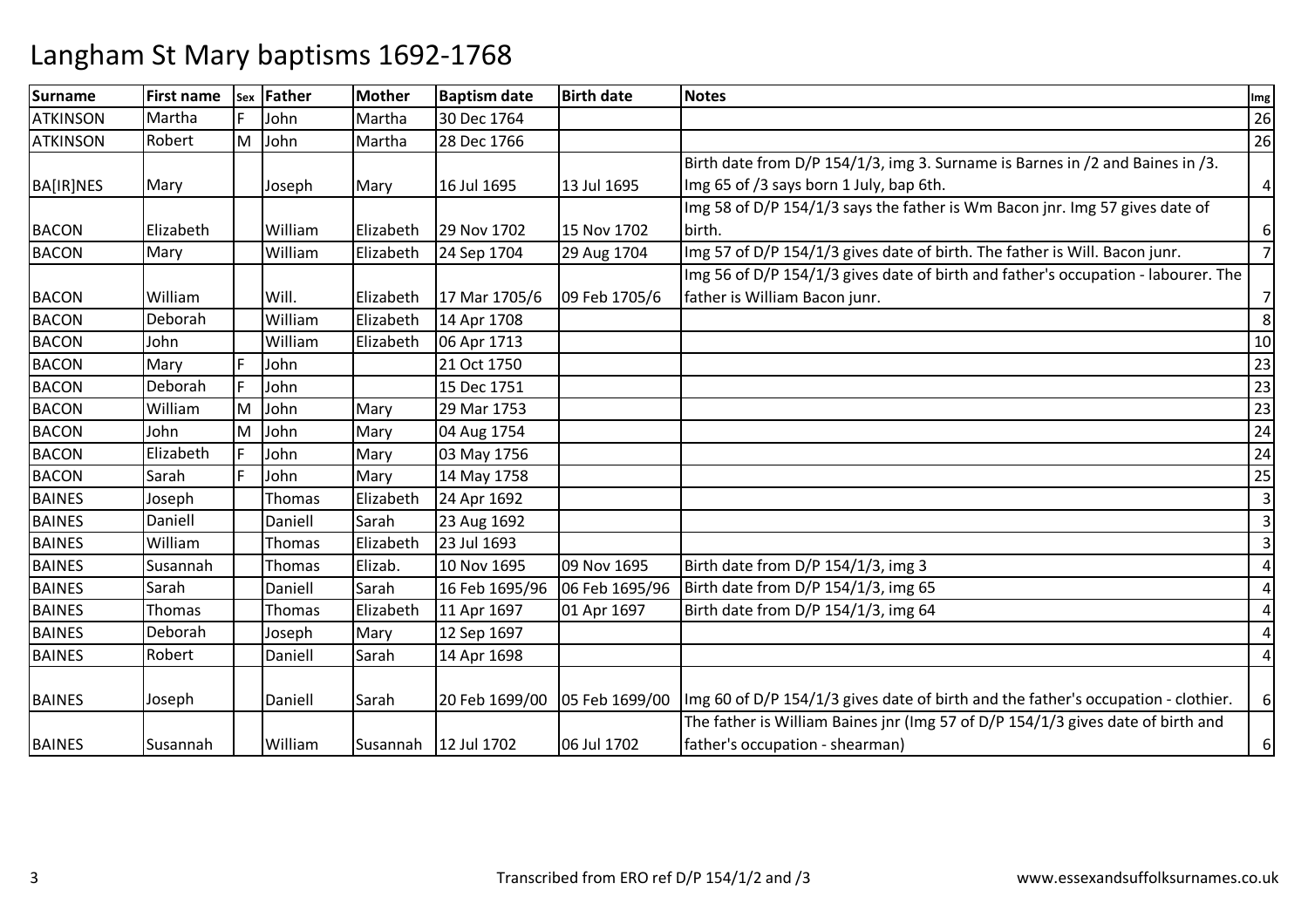| <b>Surname</b> | <b>First name</b> |   | sex Father | Mother    | <b>Baptism date</b>   | <b>Birth date</b> | <b>Notes</b>                                                                    | Img             |
|----------------|-------------------|---|------------|-----------|-----------------------|-------------------|---------------------------------------------------------------------------------|-----------------|
|                |                   |   |            |           |                       |                   |                                                                                 |                 |
|                |                   |   |            |           |                       |                   | limg 58 of D/P 154/1/3 says "Daniell Baines shearman had a child borne" on 6    |                 |
|                |                   |   |            |           |                       |                   | Nov 1701. Is this the same child? (Possibly not - img 57 of D/P 154/1/3 records |                 |
| <b>BAINES</b>  | William           |   | Daniell    | Sarah     | 05 Jan 1702/3         |                   | that a child was born to Daniell Baines on 31 Dec 1702)                         | $6 \mid$        |
|                |                   |   |            |           |                       |                   | Img 57 of D/P 154/1/3 gives date of birth and father's occupation - shearman.   |                 |
| <b>BAINES</b>  | Elizabeth         |   | William    | Susannah  | 30 Jan 1703/4         | 23 Jan 1703/4     | The father is William Baines junr                                               | $6 \mid$        |
|                |                   |   |            |           |                       |                   |                                                                                 |                 |
| <b>BAINES</b>  | John              |   | William    | Susannah  | 18 Feb 1704/5         | 01 Feb 1704/5     | Img 56 of D/P 154/1/3 gives date of birth and father's occupation - shearman.   | 7 <sup>1</sup>  |
| <b>BAINES</b>  | Susannah          |   | Daniell    | Sarah     | 15 Apr 1706           | 17 Jan 1705/6     | Img 56 of D/P 154/1/3 gives date of birth and father's occupation - shearman.   | 7               |
| <b>BAINES</b>  | Margarett         |   | William    |           | Margarett 03 Aug 1707 |                   |                                                                                 | $\,8\,$         |
| <b>BAINES</b>  | Elizabeth         |   | Daniell    | Sarah     | 03 Mar 1707/8         |                   |                                                                                 | $\,8\,$         |
| <b>BAINES</b>  | William           |   | William    | Margarett | 24 Apr 1709           |                   |                                                                                 | $\,8\,$         |
| <b>BAINES</b>  | Thomas            |   | Daniell    | Sarah     | 12 May 1710           |                   | Img 51 of D/P 154/1/3 says the child is "abt halfe a y old."                    | 8               |
| <b>BAINES</b>  | Deborah           |   | William    | Margaret  | 15 Mar 1710/11        |                   |                                                                                 | 8               |
| <b>BAINES</b>  | Margarett         |   | Daniell    | Sarah     | 18 Apr 1712           |                   |                                                                                 | 10              |
| <b>BAINES</b>  | Robert            |   | William    | Margarett | 06 Jan 1712/13        |                   |                                                                                 | 10              |
| <b>BAINES</b>  |                   |   | Daniell    |           |                       | 13 Sep 1704       | Daniell Baines had a child borne.                                               | 57              |
| <b>BAINES</b>  | Daniel            | M | William    | Mary      | 30 Jun 1754           |                   |                                                                                 | 24              |
| <b>BAINES</b>  | Robert            | M | William    | Mary      | 17 Jan 1757           |                   |                                                                                 | 24              |
| <b>BAINES</b>  | James             | M | William    | Mary      | 03 Sep 1758           |                   |                                                                                 | 25              |
| <b>BAINES</b>  | Elizabeth         | F | William    | Mary      | 17 May 1761           |                   |                                                                                 | 25              |
| <b>BAINES</b>  | Jane              |   | William    | Mary      | 18 Sep 1763           |                   |                                                                                 | $\overline{26}$ |
| <b>BAINS</b>   | Jane              |   | William    |           | 18 Sep 1727           |                   |                                                                                 | 12              |
| <b>BAINS</b>   | William           | M | William    |           | 02 Nov 1729           |                   |                                                                                 | 13              |
| <b>BAINS</b>   | John              | M | John       |           | 18 Apr 1731           |                   |                                                                                 | 13              |
| <b>BAINS</b>   | Joseph            | M | William    |           | 14 May 1732           |                   |                                                                                 | 14              |
| <b>BAINS</b>   | John              | M | John       |           | 15 Oct 1732           |                   |                                                                                 | 14              |
| <b>BAINS</b>   | Susannah          | F | John       |           | 17 Feb 1733/34        |                   | Daughter of John Bains jnr Deceased                                             | 15              |
| <b>BAINS</b>   | Elizabeth         | F | William    |           | 17 Nov 1734           |                   |                                                                                 | 15              |
| <b>BAINS</b>   | Thomas            | M | William    |           | 09 Jan 1736/37        |                   |                                                                                 | 16              |
| <b>BAINS</b>   | Mary              | F | Thomas     |           | 23 Oct 1738           |                   |                                                                                 | 17              |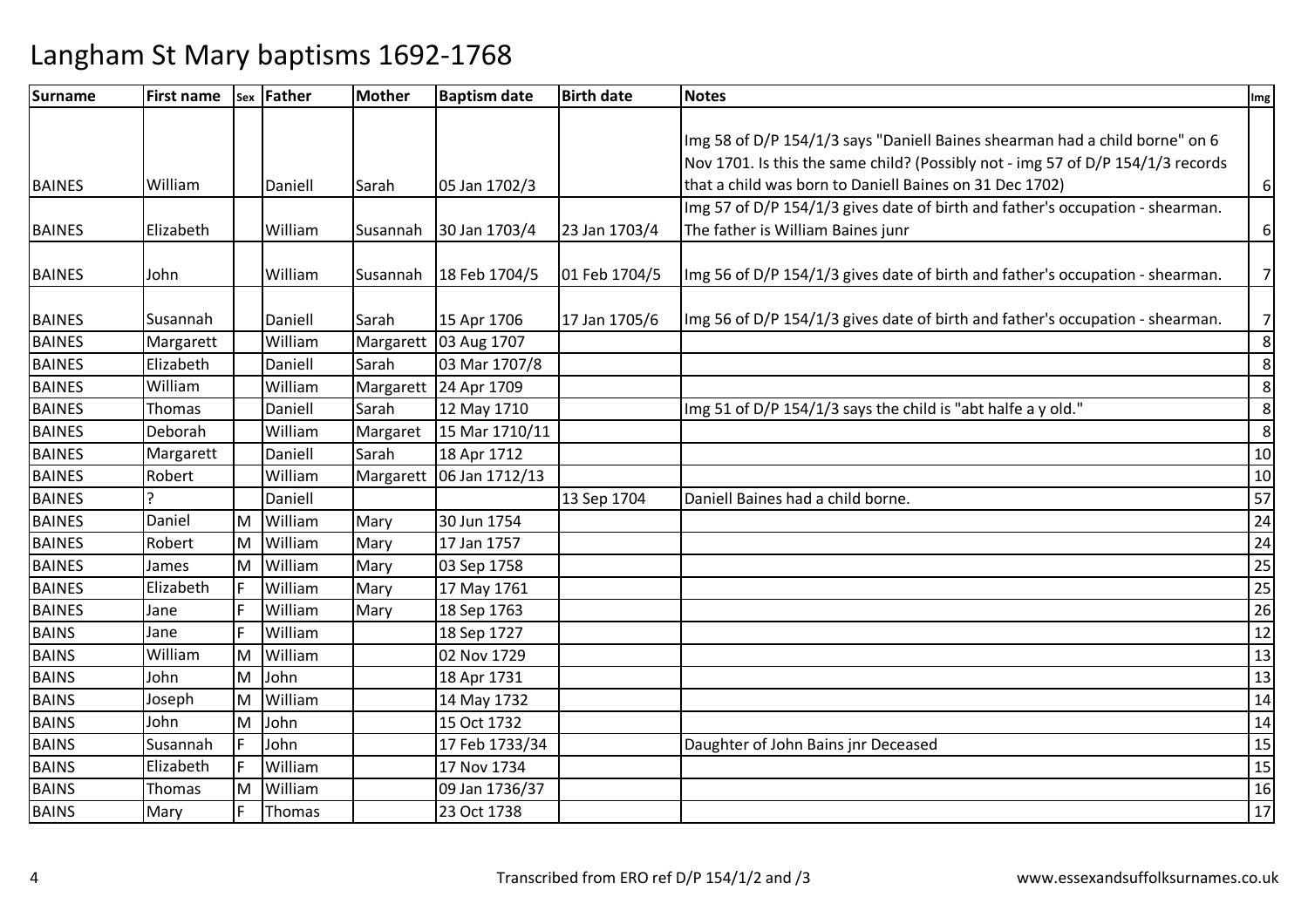| <b>Surname</b> | <b>First name</b> |   | sex Father | <b>Mother</b> | <b>Baptism date</b> | <b>Birth date</b> | <b>Notes</b>                                                                | Img            |
|----------------|-------------------|---|------------|---------------|---------------------|-------------------|-----------------------------------------------------------------------------|----------------|
| <b>BAINS</b>   | John              | M | Thomas     |               | 02 Mar 1739/40      |                   |                                                                             | 18             |
| <b>BAINS</b>   | Sarah             | E | Tho.       |               | 27 Apr 1740         |                   |                                                                             | 19             |
| <b>BAINS</b>   | Roger             | M | William    |               | 24 Jan 1741/42      |                   |                                                                             | 20             |
| <b>BAINS</b>   | Elizabeth         |   | Thomas     |               | 30 Jul 1743         |                   |                                                                             | 20             |
| <b>BAINS</b>   | Thomas            | M | Wm.        |               | 08 Mar 1746/47      |                   |                                                                             | 22             |
| <b>BAINS</b>   | Sarah             | E | William    |               | 24 Dec 1749         |                   |                                                                             | 22             |
| <b>BAKER</b>   | Mary              |   | John       | Hannah        | 22 Aug 1692         |                   |                                                                             | $\overline{3}$ |
| <b>BAKER</b>   | Susannah          |   | John       | Susannah      | 06 Jun 1697         | 07 Apr 1697       | Birth date from D/P 154/1/3, img 64                                         | 4              |
| <b>BAKER</b>   | Jane              |   | Marke      | Jane          | 16 Nov 1703         | 12 Nov 1703       | Img 57 of D/P 154/1/3 gives date of birth and father's occupation - farmer. | 6              |
| <b>BAKER</b>   | Abigaile          |   | Marke      | Jane          | 12 May 1706         | 19 Apr 1706       | Img 55 of D/P 154/1/3 gives date of birth.                                  | 8              |
| <b>BAKER</b>   | Mark              |   | Mark       | Jane          | 19 Sep 1708         |                   |                                                                             | 8              |
| <b>BAKER</b>   | John              |   | Mark       | Jane          | 11 Jan 1710/11      |                   | John & Daniell, twinns of                                                   | 8              |
| <b>BAKER</b>   | Daniell           |   | Mark       | Jane          | 11 Jan 1710/11      |                   | John & Daniell, twinns of                                                   | 8              |
| <b>BAKER</b>   | Susannah          |   | Mark       | Jane          | 08 Feb 1712/13      |                   |                                                                             | 10             |
| <b>BAKER</b>   | Mary              |   | Mark       | Jane          | 23 May 1715         |                   |                                                                             | 8              |
| <b>BAKER</b>   | Susan             |   | Mark       |               | 16 Jul 1719         |                   |                                                                             | 10             |
| <b>BAKER</b>   | William           | M | Will.      |               | 21 Dec 1732         |                   |                                                                             | 14             |
| <b>BAKER</b>   | Elizabeth         |   | William    |               | 27 Jan 1733/34      |                   |                                                                             | 15             |
| <b>BAKER</b>   | Mark              | M | Mark       | Eliz.         | 09 Mar 1734/35      |                   |                                                                             | 15             |
| <b>BAKER</b>   | Elizabeth         | E | Mark       | Elizabeth     | 28 Sep 1736         |                   |                                                                             | 16             |
| <b>BAKER</b>   | William           | M | Will.      |               | 27 Dec 1736         |                   |                                                                             | 16             |
| <b>BAKER</b>   | Sarah             |   | Mark       |               | 17 Dec 1738         |                   | Daughter of Mark Baker junr                                                 | 17             |
| <b>BAKER</b>   | Grace             |   | Mark       |               | 15 Apr 1741         |                   | Daughter of Mark Baker junr                                                 | 19             |
| <b>BAKER</b>   | Daniel            | M | Mark       |               | 11 Apr 1744         |                   |                                                                             | 21             |
| <b>BAKER</b>   | Jane              |   | Mark       |               | 27 Jul 1746         |                   |                                                                             | 21             |
| <b>BAKER</b>   | Daniel            | M | Mark       |               | 21 May 1749         |                   |                                                                             | 22             |
| <b>BAKER</b>   | Mary              |   | Daniel     |               | 23 Sep 1750         |                   |                                                                             | 23             |
| <b>BARIL</b>   | Thomas            | M | Thomas     | Ann           | 15 Jan 1753         |                   |                                                                             | 23             |
| <b>BARREL</b>  | Hannah            | E | James      |               | 07 Apr 1734         |                   |                                                                             | 15             |
| <b>BARREL</b>  | James             | M | John       |               | 23 Feb 1740/41      |                   |                                                                             | 19             |
| <b>BARREL</b>  | Elizabeth         |   | John       |               | 11 Nov 1750         |                   |                                                                             | 23             |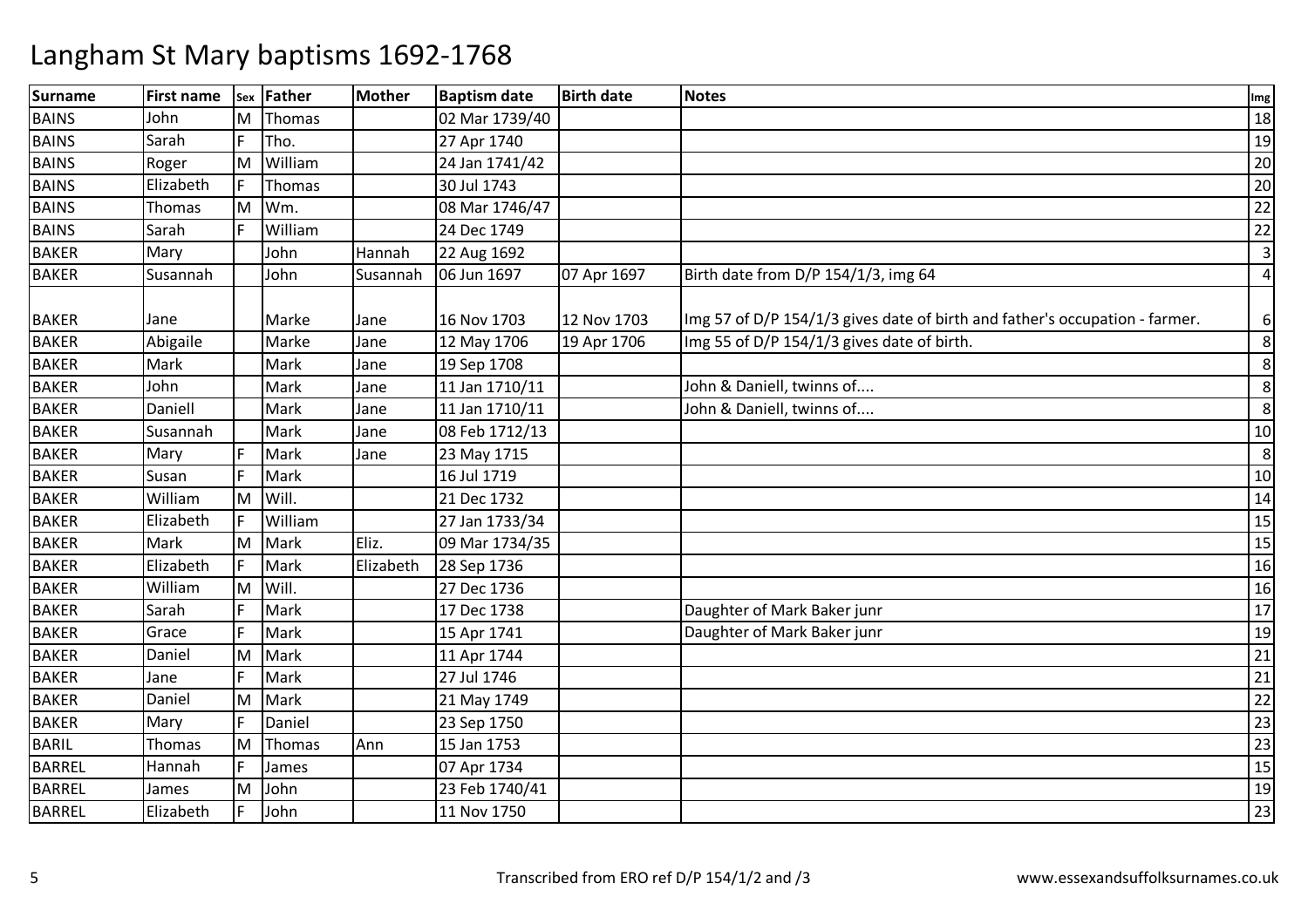| <b>Surname</b> | <b>First name</b> |     | sex Father | <b>Mother</b> | <b>Baptism date</b> | <b>Birth date</b> | <b>Notes</b>                                                                                                                                                     | Img                     |
|----------------|-------------------|-----|------------|---------------|---------------------|-------------------|------------------------------------------------------------------------------------------------------------------------------------------------------------------|-------------------------|
| <b>BARRIL</b>  | Mary              |     | John       |               | 06 Dec 1731         |                   |                                                                                                                                                                  | 14                      |
| <b>BARRIL</b>  | John              | M   | John       | Mary          | 28 Feb 1756         |                   | Son of John Barril junr                                                                                                                                          | 24                      |
| <b>BASKET</b>  | Margaret          |     | John       |               | 03 Jan 1741/42      |                   |                                                                                                                                                                  | 20                      |
|                |                   |     |            |               |                     |                   | Mary of Elizabeth Allen, now wife of Daniell Bearnes (note - Daniell might not be<br>Mary's father, but both surnames have been included here as Mary could have |                         |
| <b>BEARNES</b> | Mary              |     | Daniell    | Elizabeth     | 28 Oct 1692         |                   | gone by either surname.)                                                                                                                                         | 3                       |
| <b>BEARNES</b> | Anne              |     | Daniell    | Elizabeth     | 30 Oct 1692         |                   |                                                                                                                                                                  | 3                       |
| <b>BEARNES</b> | John              |     | Daniell    | Eliz.         | 02 Dec 1693         |                   |                                                                                                                                                                  | $\overline{3}$          |
| <b>BENTLEY</b> | Ann               |     | Henery     | Ann           | 26 Oct 1712         |                   |                                                                                                                                                                  | 10                      |
| <b>BENTLEY</b> | Anne              |     |            | Anne          | 16 Mar 1717/18      |                   | Father's name not in register. There's a gap which implies it was forgotten rather<br>than the child being illegitimate.                                         | 10                      |
| <b>BENTLY</b>  | Susanah           |     | Henery     | Ann           | 09 Dec 1713         |                   |                                                                                                                                                                  | 50                      |
| <b>BINGLEY</b> | John              |     | John       | Mary          | 09 Jun 1695         | Apr 1695          | Birth date from D/P 154/1/3, img 3. "April last."                                                                                                                | 4                       |
| <b>BLEWETT</b> | Susannah          |     | Nathaniell | Susannah      | 11 Nov 1694         |                   |                                                                                                                                                                  | $\overline{\mathbf{4}}$ |
| <b>BLEWETT</b> | Elizabeth         |     | Nathaniell | Susannah      | 17 Oct 1697         | * Sep 1697        | Img 64 of D/P 154/1/3 says "Nath. Blewitt had a Xd borne sometyme in<br>September."                                                                              | 4                       |
| <b>BLEWETT</b> | Elizabeth         |     | Nath.      | Susan.        | 27 Aug 1704         |                   | Img 57 of D/P 154/1/3 says: "Nathl Blewett pauper had a child born ye last halfe<br>veare."                                                                      | $\overline{7}$          |
| <b>BLEWITT</b> | Nathaniell        |     | Nath.      | Susan         | 20 Oct 1700         | 22 Sep 1700       | Img 60 of D/P 154/1/3 gives date of birth and the father's occupation -<br>"sheareman".                                                                          | 6                       |
| <b>BLITH</b>   | Isaakk            |     | Thomas     | Elizabeth     | 24 Apr 1692         |                   |                                                                                                                                                                  | $\overline{\mathbf{3}}$ |
| <b>BLITH</b>   |                   |     | Tho.       |               |                     | 10 Mar 1702/3     | Tho. Blith had a child borne.                                                                                                                                    | 57                      |
| <b>BLOISE</b>  | John              | M   | John       |               | 24 Jan 1730/31      |                   |                                                                                                                                                                  | 13                      |
| <b>BLOISE</b>  | Benj.             | M   | John       |               | 05 Mar 1731/32      |                   |                                                                                                                                                                  | 14                      |
| <b>BLOISE</b>  | Elizabeth         |     | John       |               | 10 Nov 1734         |                   |                                                                                                                                                                  | 15                      |
| <b>BLOISE</b>  | John              | M   | John       |               | 09 Oct 1737         |                   |                                                                                                                                                                  | 17                      |
| <b>BLOISE</b>  | Mary              | F   | John       |               | 25 Jul 1742         |                   |                                                                                                                                                                  | 20                      |
| <b>BLOISE</b>  | Sarah             | E   | John       |               | 12 Mar 1743/44      |                   |                                                                                                                                                                  | 21                      |
| <b>BLOISE</b>  | Sarah             | l F | John       |               | 06 Jul 1746         |                   |                                                                                                                                                                  | 21                      |
| <b>BLOISE</b>  | Martha            | l E | John       | Rebecca       | 03 Jul 1749         |                   |                                                                                                                                                                  | 22                      |
| <b>BLOSS</b>   | Henry             | M   | John       |               | 05 May 1745         |                   |                                                                                                                                                                  | 21                      |
| <b>BLOSS</b>   | Samuel            |     | M John     |               | 26 May 1751         |                   |                                                                                                                                                                  | 23                      |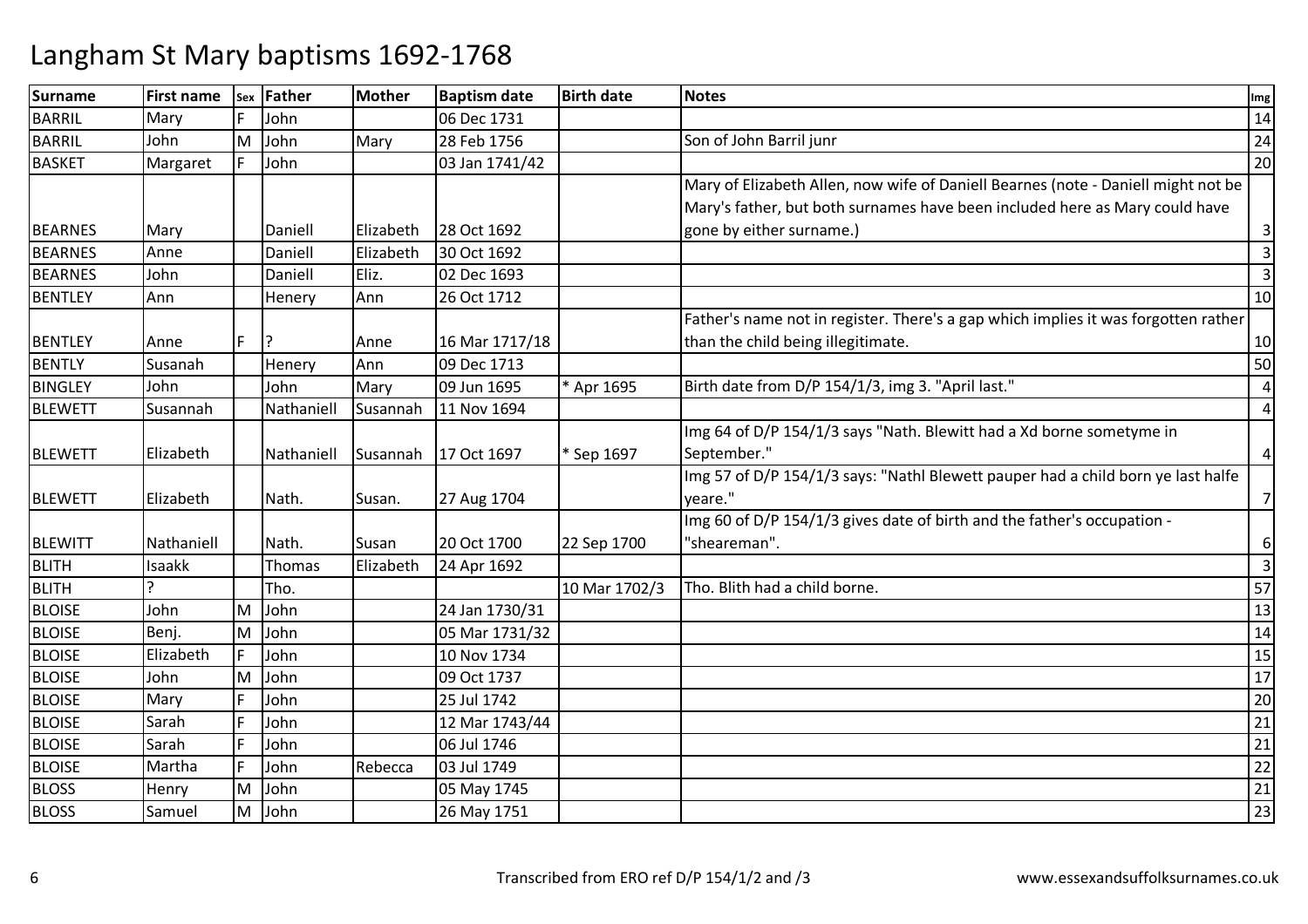| <b>Surname</b>   | <b>First name</b> |    | sex Father | Mother    | <b>Baptism date</b> | <b>Birth date</b> | <b>Notes</b>                                                                    | Img            |
|------------------|-------------------|----|------------|-----------|---------------------|-------------------|---------------------------------------------------------------------------------|----------------|
| <b>BLOYCE</b>    | Esther            |    | John       | Rebecca   | 19 May 1754         |                   |                                                                                 | 24             |
| <b>BLOYCE</b>    | Rose              | E  | John       | Rebecca   | 29 May 1755         |                   |                                                                                 | 24             |
| <b>BLOYSE</b>    | Sarah             |    | Henery     | Elizabeth | 26 Jul 1696         |                   |                                                                                 | $\overline{4}$ |
|                  |                   |    |            |           |                     |                   | Img 60 of D/P 154/1/3 gives date of birth and the father's occupation ("a poore |                |
| <b>BLOYSE</b>    | Mary              |    | Henery     | Elizabeth | 14 Jan 1699/00      | 05 Jan 1699/00    | taylor").                                                                       | 6              |
| <b>BLOYSE</b>    | John              |    | Henery     | Elizabeth | 14 Mar 1702/3       | 02 Mar 1702/3     | Img 57 of D/P 154/1/3 gives date of birth. Abode: Preston, Suffolk              | 6              |
| <b>BLOYSE</b>    | John              |    | Henery     | Elizabeth | 05 Aug 1705         |                   | Abode: Preston, Suffolk                                                         | 7              |
| <b>BOUGHTON</b>  | John              | M  | John       |           | 18 May 1747         |                   |                                                                                 | 22             |
| <b>BOUGHTON</b>  | John              | M  | John       |           | 15 Oct 1749         |                   |                                                                                 | 22             |
| <b>BRIANT</b>    | Mary              | IF | William    |           | 01 May 1737         |                   |                                                                                 | 16             |
| <b>BROMELY</b>   | Elizabeth         |    | John       | Mary      | 10 Oct 1697         |                   |                                                                                 | $\overline{4}$ |
| <b>BROMLEY</b>   | Henery            |    | John       | Mary      | 15 Sep 1694         |                   |                                                                                 | 4              |
| <b>BRYANT</b>    | Will.             | M  | William    | Mary      | 20 Feb 1757         |                   |                                                                                 | 24             |
| <b>BRYANT</b>    | Robert            | M  | William    | Mary      | 14 Jul 1765         |                   |                                                                                 | 26             |
| <b>BUCKENHAM</b> | Elizabeth         |    | Simon      | Anna      | 22 Aug 1692         |                   | Elizabeth of Anna late wife of Simon Buckenham jnr                              | $\overline{3}$ |
| <b>BUCKENHAM</b> | Simon             |    | Simon      | Eliz.     | 06 Oct 1713         |                   |                                                                                 | 50             |
| <b>BURGAS</b>    | Mary              |    | Tho.       |           | 05 Aug 1724         |                   |                                                                                 | 11             |
| <b>BURGAS</b>    | Hannah            | E  | Tho.       |           | 14 Mar 1730/31      |                   |                                                                                 | 13             |
| <b>BURGAS</b>    | John              | M  | Thomas     |           | 04 Apr 1737         |                   |                                                                                 | 16             |
| <b>BURGAS</b>    | Mary              |    |            | Susan     | 01 Mar 1746/47      |                   | Base born child                                                                 | 22             |
| <b>BURGASS</b>   | Susannah          |    | Thomas     |           | 13 Feb 1726/27      |                   |                                                                                 | 12             |
| <b>BURGASS</b>   | James             | M  | Thomas     |           | 01 Dec 1732         |                   |                                                                                 | 14             |
| <b>BURGASS</b>   | John              | M  | Thomas     |           | 02 Mar 1739/40      |                   |                                                                                 | 18             |
| <b>BURGES</b>    | Anne              | E  | Thomas     |           | 21 Dec 1719         |                   |                                                                                 | 10             |
| <b>BURGES</b>    | Thomas            | M  | Thomas     |           | 08 Jan 1721/22      |                   |                                                                                 | 10             |
| <b>BURGES</b>    | Margaret          |    | Thomas     | Margaret  | 23 Apr 1735         |                   |                                                                                 | 16             |
| <b>BURNBY</b>    | Sarah             |    | Abraham    |           | 13 Mar 1739/40      |                   |                                                                                 | 18             |
| <b>BURNBY</b>    | Mary              | E  | Abraham    | Sarah     | 07 Jun 1750         |                   |                                                                                 | 23             |
|                  |                   |    |            |           |                     |                   | D/P 154/1/3, img 65, says he was "borne ye week before" his baptism, and gives  |                |
| <b>BUTCHER</b>   | Thomas            |    | Thomas     | Elizabeth | 12 Jan 1695/96      |                   | the baptism as 12 Jan.                                                          | 4              |
| <b>BUTCHER</b>   | Ann               |    | William    | Ann       | 01 Mar 1696/97      |                   |                                                                                 | 4              |
| <b>BUTCHER</b>   | William           |    | William    | Ann       | 01 May 1698         | 16 Apr 1698       | Birth date from D/P 154/1/3, img 64                                             | 4              |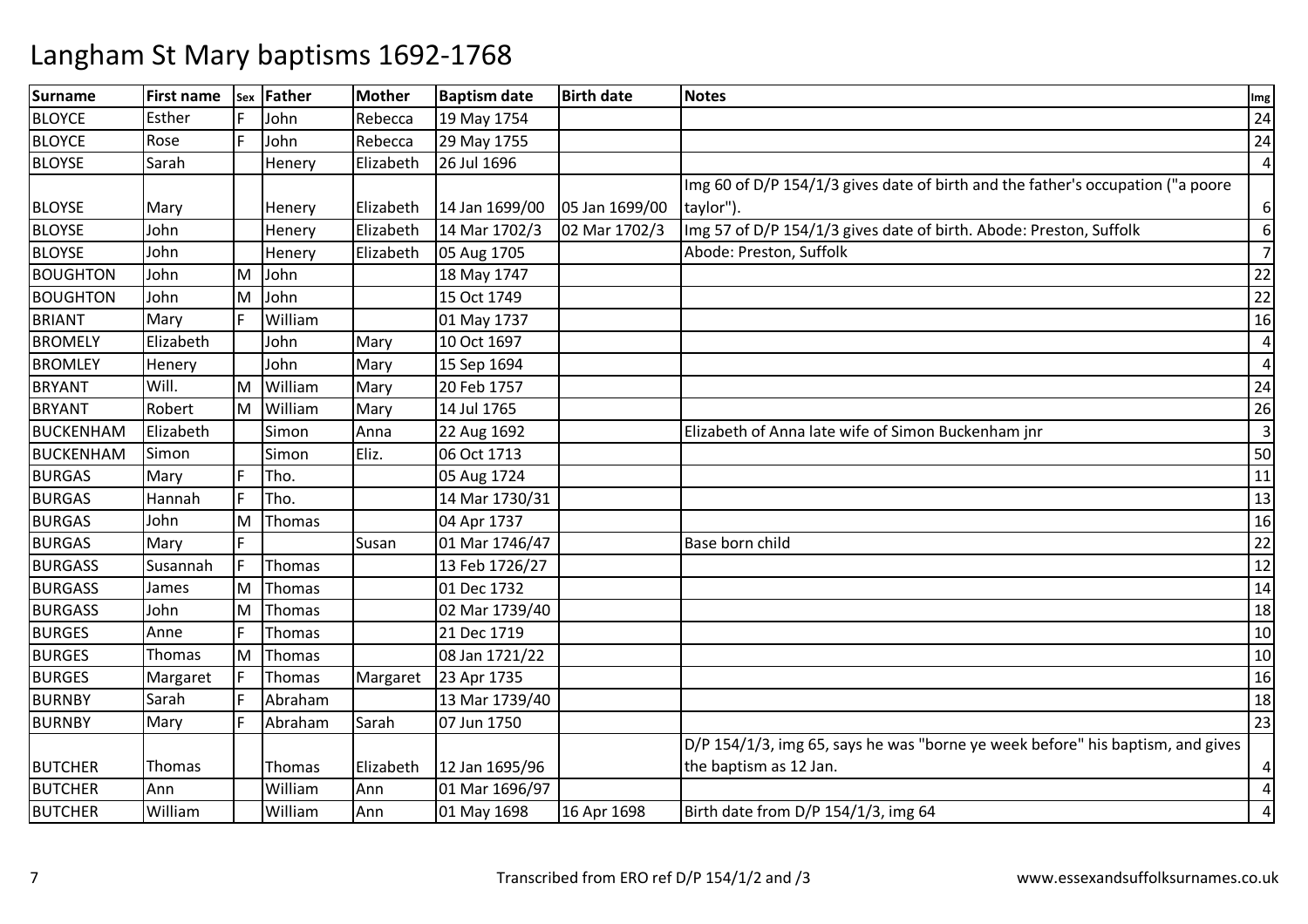| <b>Surname</b> | <b>First name</b> |    | sex Father | Mother    | <b>Baptism date</b> | <b>Birth date</b> | <b>Notes</b>                                                                    | Img            |
|----------------|-------------------|----|------------|-----------|---------------------|-------------------|---------------------------------------------------------------------------------|----------------|
|                |                   |    |            |           |                     |                   |                                                                                 |                |
| <b>BUTCHER</b> | James             |    | Thomas     | Ellen     | 07 Apr 1701         | 01 Apr 1701       | Img 58 of D/P 154/1/3 gives date of birth and father's occupation - ash burner. | 6              |
| <b>BUTCHER</b> | Adam              |    | Thomas     | Elizabeth | 17 May 1703         | 22 Nov 1697       | Abode: Boxted                                                                   | 6              |
| <b>BUTCHER</b> | Elizabeth         |    | Thomas     | Elizabeth | 17 May 1703         | 02 Aug 1699       | Abode: Boxted                                                                   | 6              |
|                |                   |    |            |           |                     |                   | Birth recorded on img 57 of D/P 154/1/3 which also gives father's occupation -  |                |
| <b>BUTCHER</b> | Roger             |    | Thomas     | Elizabeth | 17 May 1703         | 10 Apr 1702       | ash burner. Abode: Boxted                                                       | 6              |
|                |                   |    |            |           |                     |                   | Img 57 of D/P 154/1/3 gives date of birth and father's occupation - shearman.   |                |
| <b>BUTCHER</b> | John              |    | William    | Jane      | 17 Oct 1703         | 04 Sep 1703       | 'P" beside entry (pauper?)                                                      | 6              |
| <b>BUTCHER</b> | Mary              |    | Thomas     | Elizabeth | 02 Jul 1704         | 18 Jun 1704       | Img 57 of D/P 154/1/3 gives date of birth.                                      | $\overline{7}$ |
| <b>BUTCHER</b> | James             |    | Thomas     | Elizabeth | 27 Oct 1707         | $* * 1705$        | About two yeares old (year of birth estimated from age at baptism)              | 8              |
| <b>BUTCHER</b> |                   |    | Tho.       |           |                     | 18 Nov 1697       | Tho. Butcher had a xd borne                                                     | 64             |
|                |                   |    |            |           |                     |                   | Tho. Butcher, husbandman, had a child borne abt ye beginning of August (in D/P  |                |
| <b>BUTCHER</b> |                   |    | Tho.       |           |                     | * Aug 1698        | 154/1/3, not in /2).                                                            | 60             |
| <b>BUTCHER</b> | 5                 |    | William    |           |                     | 30 Oct 1704       | William Butcher had a child borne. Pauper.                                      | 56             |
| <b>BUTCHER</b> | Sarah             |    | John       |           | 04 Jul 1717         |                   |                                                                                 | 9              |
| <b>BUTCHER</b> | Mary              | IF | John       |           | 25 Dec 1720         |                   |                                                                                 | 10             |
| <b>BUTCHER</b> | John              | M  | John       |           | 05 Apr 1724         |                   |                                                                                 | 11             |
| <b>BUTCHER</b> | James             | M  | John       |           | 25 Dec 1726         |                   |                                                                                 | 12             |
| <b>BUTSHER</b> | Mary              |    | William    | Mary      | 17 Dec 1705         | 16 Dec 1705       | Img 56 of D/P 154/1/3 gives date of birth. Pauper.                              | $\overline{7}$ |
| <b>CARD</b>    | William           | M  | Thomas     | Mary      | 22 Jul 1759         |                   |                                                                                 | 25             |
| <b>CARD</b>    | Susan             |    | Thomas     | Mary      | 07 Jun 1761         |                   |                                                                                 | 25             |
| <b>CASEN</b>   | Nat.              | M  | John       |           | 04 Sep 1726         |                   |                                                                                 | 12             |
| <b>CASEN</b>   | Anne              |    | John       |           | 19 May 1728         |                   |                                                                                 | 12             |
| <b>CASON</b>   | John              | ΙM | John       |           | 19 Oct 1717         |                   |                                                                                 | 9              |
| <b>CASON</b>   | Sarah             |    | John       |           | 12 Feb 1718/19      |                   |                                                                                 | 10             |
| <b>CASON</b>   | Mary              |    | John       |           | 01 Dec 1721         |                   |                                                                                 | 10             |
| <b>CASON</b>   | <b>Thomas</b>     | M  | John       |           | 25 May 1723         |                   |                                                                                 | 11             |
| <b>CASON</b>   | Nath.             | M  | John       |           | 23 Aug 1730         |                   |                                                                                 | 13             |
| <b>CASON</b>   | Samuel            | M  | John       |           | 22 Sep 1734         |                   |                                                                                 | 15             |
| <b>CASON</b>   | Anne              |    | John       |           | 24 Jul 1737         |                   |                                                                                 | 16             |
| <b>CASON</b>   | John              | ΙM | Thomas     | Elizabeth | 25 Nov 1748         |                   |                                                                                 | 22             |
| <b>CASON</b>   | Thomas            | ΙM | Thomas     |           | 22 Apr 1750         |                   |                                                                                 | 23             |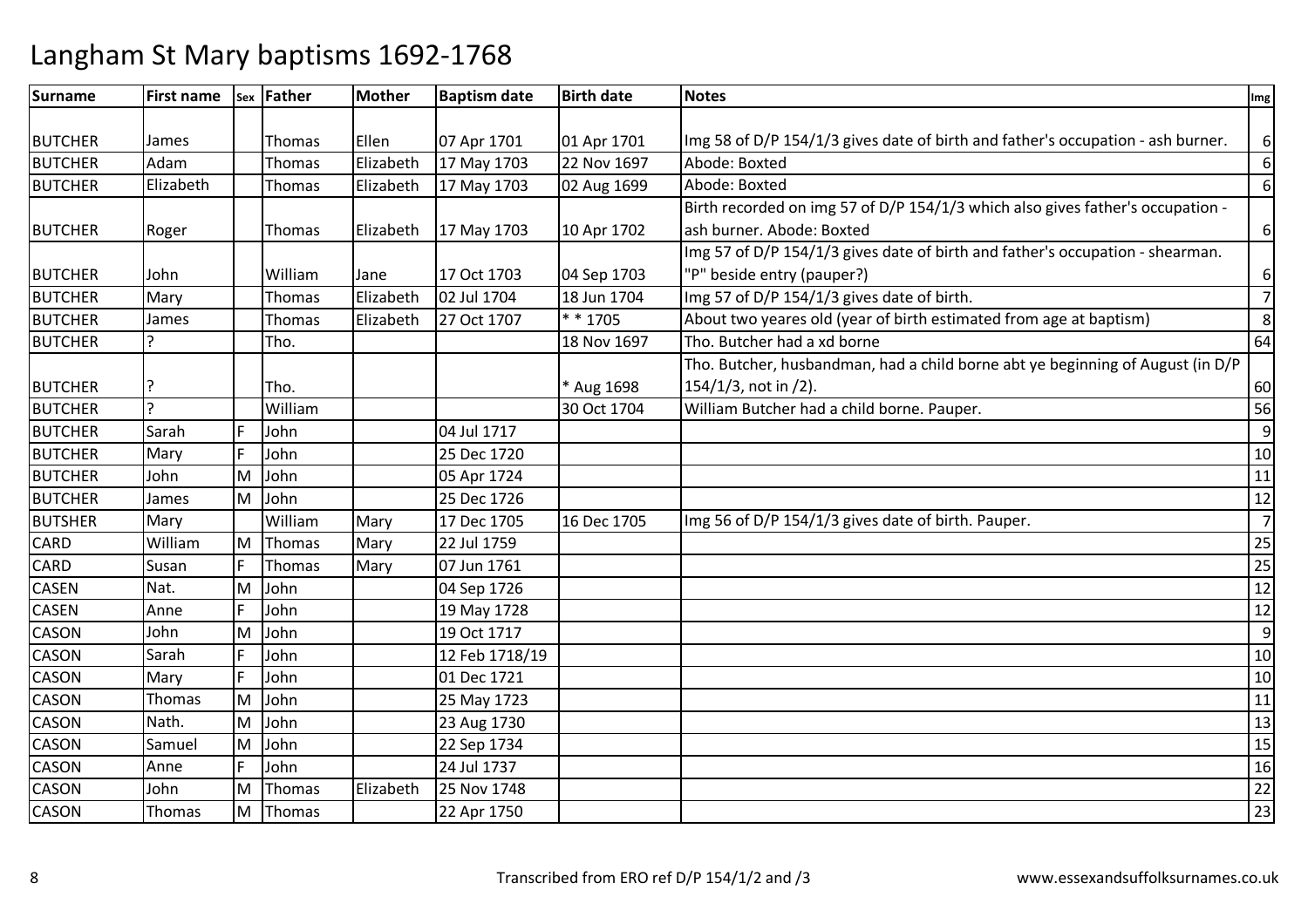| <b>Surname</b>   | <b>First name</b> |     | sex   Father | Mother    | <b>Baptism date</b> | <b>Birth date</b> | <b>Notes</b>                                                                     | Img             |
|------------------|-------------------|-----|--------------|-----------|---------------------|-------------------|----------------------------------------------------------------------------------|-----------------|
|                  |                   |     |              |           |                     |                   | Adult person (img 59 of D/P 154/1/3 says she is the sister of Ann Went, baptised |                 |
|                  |                   |     |              |           |                     |                   | the same day, and therefore another daughter of John Cave "late of Langham       |                 |
| <b>CAVE</b>      | Dorothy           |     | John         |           | 30 Jan 1701/2       | * * 1679          | deceased." Dorothy is "about 23 yeares old.")                                    | $6 \mid$        |
|                  |                   |     |              |           |                     |                   |                                                                                  |                 |
|                  |                   |     |              |           |                     |                   | Img 59, D/P 154/1/3 gives her husband's name and her father's name. "Ann ye      |                 |
|                  |                   |     |              |           |                     |                   | wife of James Went junr one of John Cave's daughters late of Langham             |                 |
| <b>CAVE</b>      | Ann               |     | John         |           | 30 Jan 1701/2       | $* * 1674$        | deceased, aged about 28. (Year of birth estimaged from age at baptism).          | 59              |
| <b>CEARDER</b>   | Mary              |     | Thomas       | Mary      | 02 Oct 1757         |                   |                                                                                  | 25              |
| <b>CHAPLIN</b>   | Elizabeth         |     | Abraham      | Frances   | 28 Oct 1694         |                   |                                                                                  | $\overline{4}$  |
| <b>CHAPLIN</b>   | Frances           |     | Abraham      | Frances   | 09 Apr 1696         | 29 Mar 1696       | Birth date from D/P 154/1/3, img 65                                              | $\overline{4}$  |
|                  |                   |     |              |           |                     |                   | Img 61 of D/P 154/1/3 gives the father's occupation (comber). Img 64 of /3 says  |                 |
| <b>CHAPLIN</b>   | Mary              |     | Abraham      | Frances   | 07 Oct 1698         | 24 Aug 1698       | he had a child on 24 Aug 1698, and that he was a comber.                         | $6 \mid$        |
| <b>CHAPLIN</b>   | Abraham           |     | Abraham      | Frances   | 24 Dec 1700         | 16 Dec 1700       | Img 58 of D/P 154/1/3 gives date of birth.                                       | 6               |
| <b>CHAPLIN</b>   | Judith            |     | Abraham      | Elizabeth | 02 Jul 1707         |                   | Img 53 of D/P 154/1/3 says the father is Ab. Chaplin junr.                       | $\,8\,$         |
| <b>CHAPLIN</b>   | Nath.             | ΙM  | Nath.        |           | 09 Feb 1719/20      |                   |                                                                                  | 10              |
| <b>CHAPLIN</b>   | Mary              |     | Nath.        |           | 25 May 1721         |                   |                                                                                  | $10\,$          |
| <b>CHAPLIN</b>   | Elizabeth         | l F | Nat.         |           | 09 Dec 1722         |                   |                                                                                  | 11              |
| <b>CHAPLIN</b>   | Susan             |     | Nat.         |           | 30 Nov 1724         |                   |                                                                                  | 11              |
| <b>CHAPMAN</b>   | Mary Anne         |     | John         | Mary      | 09 Mar 1768         |                   |                                                                                  | 27              |
| <b>CLARK</b>     | Sarah             |     | Jos.         |           | 30 Nov 1725         |                   |                                                                                  | 12              |
| <b>CLERK</b>     | John              | M   | Jos.         |           | 20 Jan 1726/27      |                   |                                                                                  | $\overline{12}$ |
| CO[CO]K          | Elizabeth         |     | Will.        |           | 26 Mar 1721         |                   | Not clear if surname is Cook or Cock.                                            | 10              |
| <b>COCK</b>      | Susannah          |     | Willm.       | Eliz.     | 21 Jun 1713         |                   |                                                                                  | 50              |
|                  |                   |     |              |           |                     |                   |                                                                                  |                 |
| <b>COLE</b>      | Daniell           |     | John         | Sarah     | 06 Oct 1701         | 19 Sep 1701       | Img 58 of D/P 154/1/3 gives date of birth and father's occupation - labourer.    | $6 \mid$        |
| <b>COLE</b>      | Thomas            |     | John         | Sarah     | 23 Jul 1706         |                   | Img 53 of D/P 154/1/3 says he is about one and a half.                           | 8               |
| <b>COLE</b>      |                   |     | John         |           |                     | 19 Mar 1704/5     | John Cole had a child borne. Labourer                                            | 56              |
|                  |                   |     |              |           |                     |                   |                                                                                  |                 |
| <b>CONSTABLE</b> | Hannah            |     | John         | Elizabeth | 18 May 1701         | 08 May 1701       | Img 58 of D/P 154/1/3 gives date of birth and father's occupation - farmer.      | $6 \mid$        |
|                  |                   |     |              |           |                     |                   | Img 57 of D/P 154/1/3 gives date of birth and father's occupation - poor         |                 |
| <b>COOK</b>      | Sarah             |     | Anthonie     | Sarah     | 12 Dec 1703         | 12 Nov 1703       | labourer.                                                                        | $6\vert$        |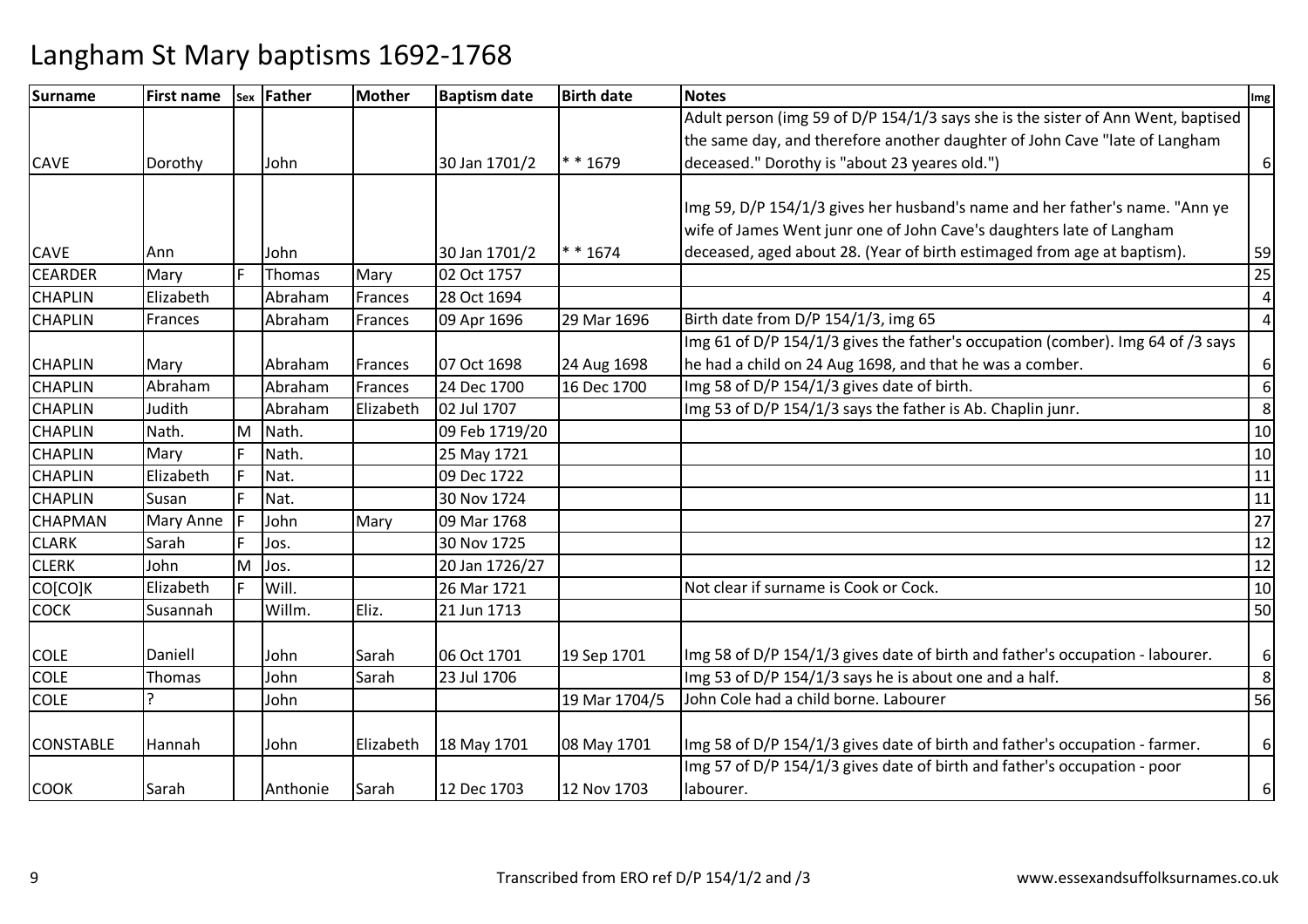| <b>Surname</b> | <b>First name</b> |   | sex Father  | <b>Mother</b> | <b>Baptism date</b> | <b>Birth date</b> | <b>Notes</b>                                                                               | Img              |
|----------------|-------------------|---|-------------|---------------|---------------------|-------------------|--------------------------------------------------------------------------------------------|------------------|
| <b>COOK</b>    | John              |   | John        | Mary          | 20 Feb 1703/4       | 20 Feb 1703/4     | Img 57 of D/P 154/1/3 gives date of birth and father's occupation - carpenter.             | $6 \mid$         |
| <b>COOK</b>    | Anthony           |   | John        | Mary          | 19 Aug 1705         | 20 Jul 1705       | Img 56 of D/P 154/1/3 gives date of birth and father's occupation - carpenter.             | $\overline{7}$   |
| <b>COOK</b>    | Mary              |   | John        | Mary          | 29 Apr 1708         |                   |                                                                                            | 8 <sup>1</sup>   |
| <b>COOK</b>    | Elizabeth         |   | Anthony     | Elizabeth     | 21 May 1708         |                   |                                                                                            | 8                |
| COOK           | Hannah            |   | Anthony     | Eliz.         | 26 Sep 1710         |                   |                                                                                            | 8 <sup>1</sup>   |
| COOK           | William           |   | William     | Elizab.       | 17 Dec 1710         |                   |                                                                                            | 8                |
| <b>COOK</b>    | Mary              |   | John        |               | 03 Sep 1732         |                   |                                                                                            | 14               |
|                |                   |   |             |               |                     |                   | Img 58 of D/P 154/1/3 gives date of birth and father's occupation - poor                   |                  |
| <b>COOKE</b>   | Elizabeth         |   | Anthonie    | Elizabeth     | 22 Feb 1701/2       | 14 Feb 1701/2     | labourer.                                                                                  | $6 \overline{6}$ |
| COOKE          | Samuell           |   | John        | Mary          | 30 Sep 1706         |                   |                                                                                            | 8                |
| <b>COOKE</b>   | John              | M | John        |               | 26 Oct 1730         |                   |                                                                                            | 13               |
| <b>COOPER</b>  | Thomas            |   | M Thomas    | Hannah        | 16 Nov 1764         |                   |                                                                                            | 26               |
|                | Samuel            |   |             |               |                     |                   |                                                                                            |                  |
| <b>COOPER</b>  | Hudson            |   | M Thomas    | Hannah        | 17 Feb 1766         |                   |                                                                                            | 26               |
| <b>COOPER</b>  | Hannah            | E | Thomas      | Hannah        | 24 Jun 1767         |                   |                                                                                            | 27               |
| <b>CRISP</b>   | Frances           |   | Henery      | Elizabeth     | 10 Sep 1696         |                   |                                                                                            | $\overline{4}$   |
| <b>CRISP</b>   | <b>Frances</b>    |   | Henery      | Elizabeth     | 12 Jan 1698/99      | 01 Jan 1698/99    | Img 60 of D/P 154/1/3 gives father's occupation (husbandman) and child's date<br>of birth. | $6 \mid$         |
| <b>CURTISE</b> | Cornelius         |   | M Cornelius |               | 22 Aug 1731         |                   | Being of some years of Age                                                                 | 13               |
| <b>CURTISE</b> | Mary              |   | Cornelius   |               | 22 Aug 1731         |                   | Being of some years of Age                                                                 | 13               |
| <b>CURTISE</b> | Isaac             | M | Cornelius   |               | 12 Sep 1731         | * * 1726          | About 5 or 6 years of age (year of birth estimated from age at baptism)                    | 14               |
| <b>CURTISE</b> | Elizabeth         |   | Cornelius   |               | 17 Oct 1731         | $* * 1715$        | Being about the age of sixteen or seventeen.                                               | 14               |
| <b>CUTCHEE</b> | Daniell           |   | Daniell     | Sarah         | 13 Apr 1707         |                   |                                                                                            | 8                |
| <b>CUTCHEE</b> | Sarah             |   | Daniell     | Sarah         | 08 Mar 1707/8       |                   | Sarah & Mary, twinns of                                                                    | 8                |
| <b>CUTCHEE</b> | Mary              |   | Daniell     | Sarah         | 08 Mar 1707/8       |                   | Sarah & Mary, twinns of                                                                    | 8                |
| <b>CUTCHEE</b> | John              |   | Daniell     | Sarah         | 17 Apr 1709         |                   |                                                                                            | 8                |
| <b>CUTCHEE</b> | John              |   | Daniell     | Sarah         | 09 Jul 1710         |                   | At end of July baptisms.                                                                   | 8                |
|                |                   |   |             |               |                     |                   | Much of entry lost on torn page in D/P 154/1/2, but img 152 of /3 gives full               |                  |
| <b>CUTCHEE</b> | Edward            |   | Daniell     | Sarah         | 30 Sep 1711         |                   | details.                                                                                   | 8 <sup>1</sup>   |
| <b>CUTCHEE</b> | Sarah             |   | Daniell     | Sarah         | 08 Dec 1712         |                   |                                                                                            | 10               |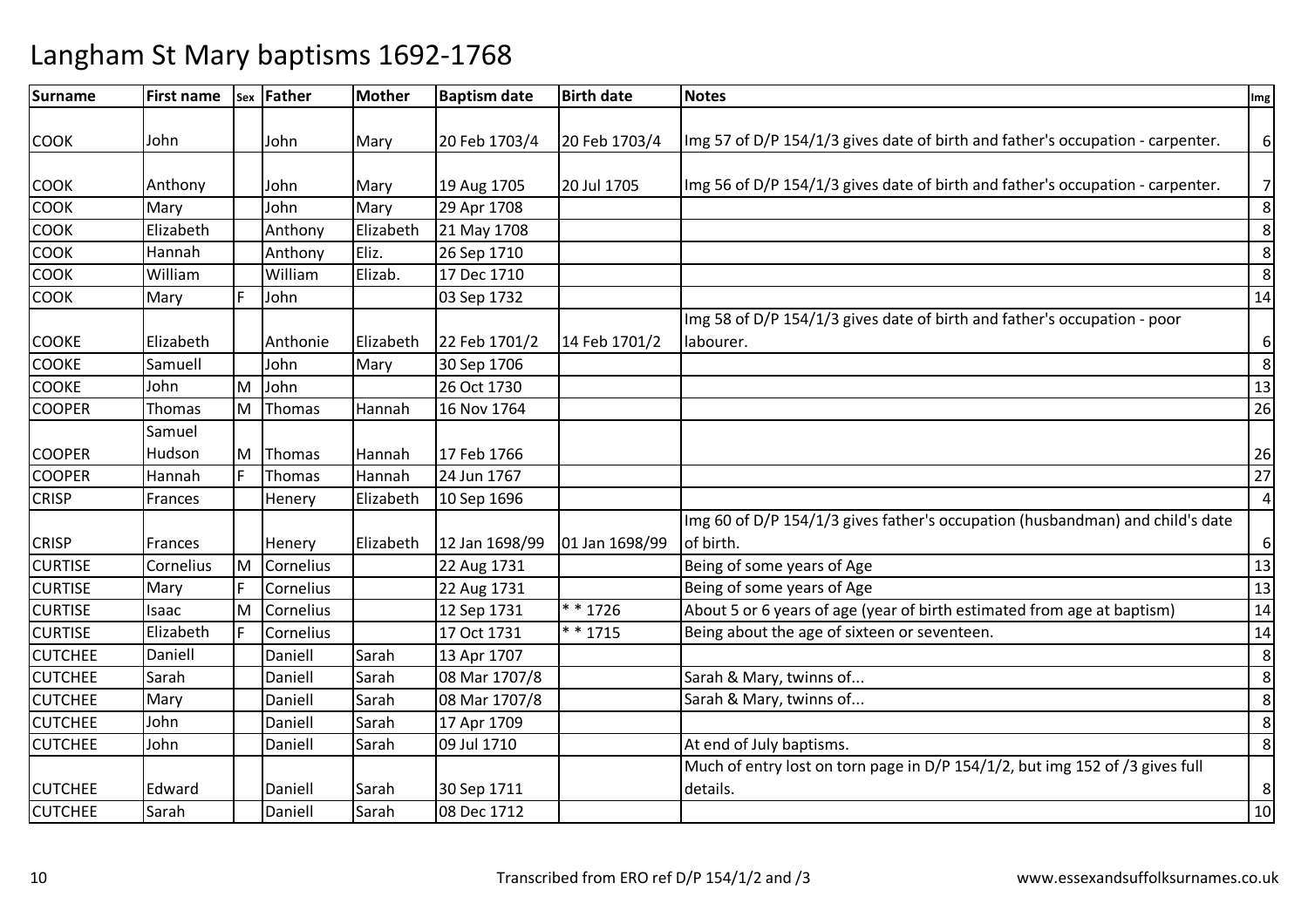| <b>Surname</b>  | <b>First name</b> |    | sex Father    | <b>Mother</b> | <b>Baptism date</b> | <b>Birth date</b> | <b>Notes</b>                               | Img            |
|-----------------|-------------------|----|---------------|---------------|---------------------|-------------------|--------------------------------------------|----------------|
| <b>CUTCHEE</b>  | Robert            |    | M Daniel      |               | 02 Feb 1716/17      |                   |                                            | 9              |
| <b>DANIEL</b>   | Mary              | F. |               | Susan         | 18 May 1729         |                   | <b>Base Born Child</b>                     | 13             |
| <b>DANIELLS</b> | Sarah             |    | Henery        | Allice        | 14 Jun 1704         | 11 Jun 1704       | Img 57 of D/P 154/1/3 gives date of birth. | $\overline{7}$ |
|                 | Crosse            |    |               |               |                     |                   |                                            |                |
| <b>DANILS</b>   | Benjamine         |    | Hen.          | Allice        | 26 Apr 1706         | 23 Apr 1706       | Img 55 of D/P 154/1/3 gives date of birth. | 8              |
| <b>DEEVES</b>   | Mary              |    | Sam.          |               | 02 Nov 1735         |                   |                                            | 16             |
| <b>DEEVES</b>   | Samuel            | M  | Sam.          |               | 20 Nov 1737         |                   |                                            | 17             |
| <b>DEEVES</b>   | Elizabeth         |    | Samuel        |               | 09 Nov 1740         |                   |                                            | 19             |
| <b>DEEVES</b>   | John              | M  | John          | Lucy          | 24 Apr 1757         |                   |                                            | 24             |
| <b>DEEVES</b>   | Robert            | M  | John          | Lucy          | 17 Apr 1763         |                   |                                            | 26             |
| <b>DEEVES</b>   | William           | M  | Robert        | Lucy          | 08 Sep 1765         |                   |                                            | 26             |
| <b>DEEVS</b>    | Sarah             |    | Samuel        | Sarah         | 21 Jul 1734         |                   |                                            | 15             |
| <b>DEINS</b>    | Elizabeth         | F  | Thomas        |               | 17 Aug 1747         |                   |                                            | 22             |
| <b>DINES</b>    | John              | M  | John          |               | 10 Feb 1733/34      |                   |                                            | 15             |
| <b>DINES</b>    | Rebecca           | F  | John          |               | 08 Mar 1735/36      |                   |                                            | 16             |
| <b>DINES</b>    | Thomas            | M  | Thomas        |               | 09 May 1745         |                   | Thomas & John, sons of                     | 21             |
| <b>DINES</b>    | John              | M  | Thomas        |               | 09 May 1745         |                   | Thomas & John, sons of                     | 21             |
| <b>DINES</b>    | Thomas            | M  | <b>Thomas</b> |               | 24 Aug 1746         |                   |                                            | 21             |
| <b>DINES</b>    | Thomas            | M  | Thomas        |               | 07 Nov 1748         |                   |                                            | 22             |
| <b>DINES</b>    | John              | M  | Thomas        |               | 13 Jan 1750/51      |                   |                                            | 23             |
| <b>DINES</b>    | William           | M  | Thomas        |               | 22 Mar 1752         |                   |                                            | 23             |
| <b>DINES</b>    | Sarah             | E  | <b>Thomas</b> | Elizabeth     | 02 Jan 1754         |                   |                                            | 24             |
| <b>DOBBITER</b> | Samuel            | M  | James         | Susan         | 22 May 1768         |                   |                                            | 27             |
| <b>DOBBITO</b>  | Samuel            | M  | Samuel        |               | 21 Jan 1732/33      |                   |                                            | 14             |
| <b>DOBBITO</b>  | Eliz.             | F  | Will.         |               | 29 May 1733         |                   |                                            | 14             |
| <b>DOBBITO</b>  | John              | M  | William       |               | 10 Nov 1734         |                   |                                            | 15             |
| <b>DOBBITO</b>  | Arthur            | M  | Saml.         | Hannah        | 09 Mar 1734/35      |                   |                                            | 15             |
| <b>DOBBITO</b>  | Jane              |    | Samuel        |               | 09 Jan 1736/37      |                   |                                            | 16             |
| <b>DOBBITO</b>  | Elizabeth         |    | Sam.          |               | 26 Feb 1737/38      |                   |                                            | 17             |
| <b>DOBBITO</b>  | Elizabeth         |    | William       |               | 18 Jun 1738         |                   |                                            | 17             |
| <b>DOBBITO</b>  | Henry             | M  | Samuel        |               | 01 Apr 1739         |                   |                                            | 18             |
| <b>DOBBITO</b>  | James             |    | M William     |               | 27 Apr 1740         |                   |                                            | 19             |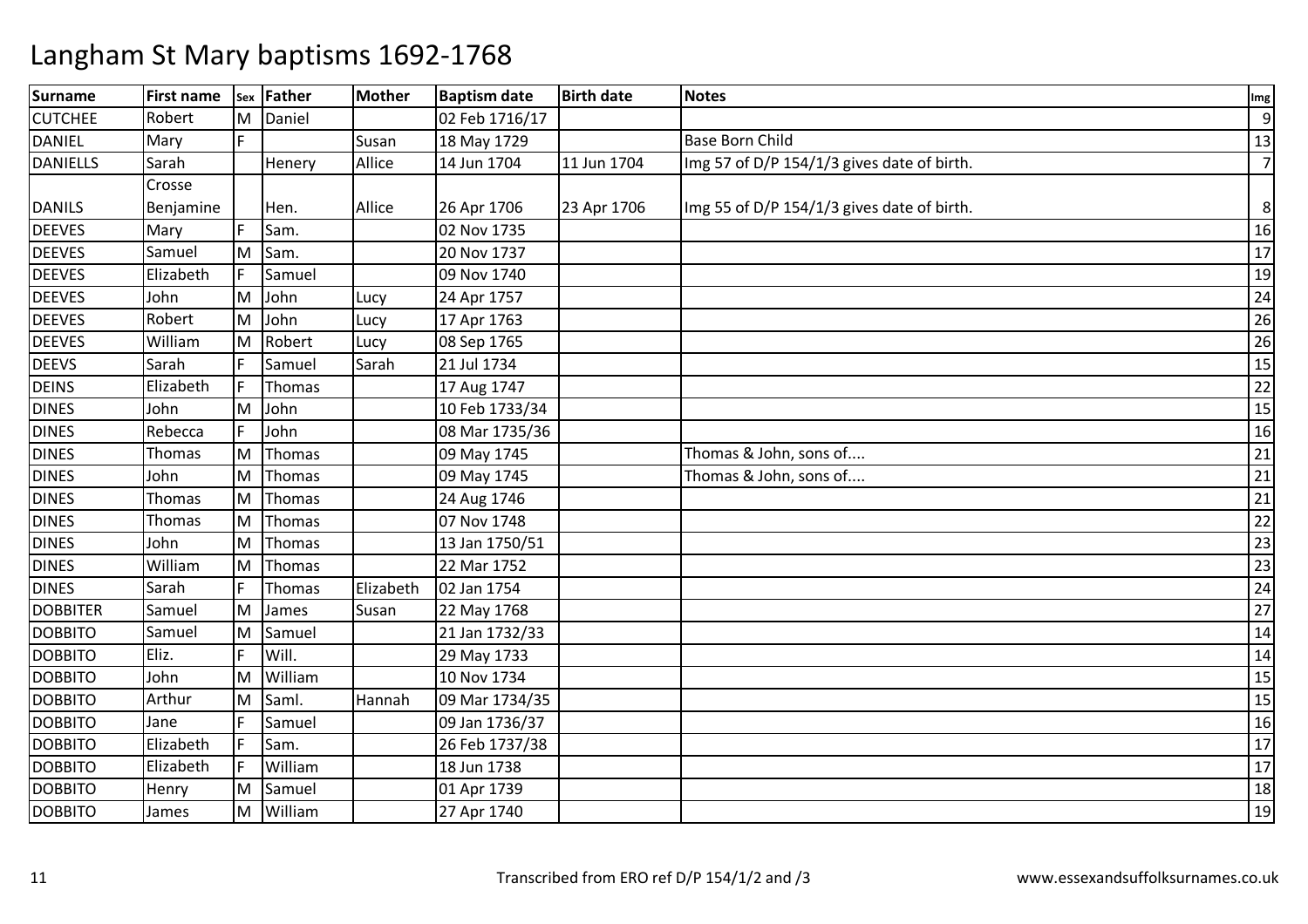| <b>Surname</b>  | <b>First name</b> |   | sex Father | <b>Mother</b> | <b>Baptism date</b> | <b>Birth date</b> | <b>Notes</b>                                                                    | Img            |
|-----------------|-------------------|---|------------|---------------|---------------------|-------------------|---------------------------------------------------------------------------------|----------------|
| <b>DOBBITO</b>  | Mary              |   | William    |               | 04 Dec 1745         |                   |                                                                                 | 21             |
| <b>DOBBITO</b>  | Elizabeth         |   |            | Hannah        | 08 Dec 1745         |                   | Base born child                                                                 | 21             |
| <b>DOBBITOE</b> | Sarah             | E | William    |               | 20 Apr 1729         |                   |                                                                                 | 13             |
| <b>DOBITER</b>  | Sarah             |   | James      | Susan         | 25 May 1766         |                   |                                                                                 | 26             |
| <b>DOBITO</b>   | Samuel            | M | William    |               | 24 Oct 1727         |                   |                                                                                 | 12             |
| <b>DOBITO</b>   | Hannah            | E | Sam.       |               | 26 Jul 1730         |                   |                                                                                 | 13             |
| <b>DOBITO</b>   | William           | M | William    |               | 27 Dec 1730         |                   |                                                                                 | 13             |
| <b>DOBITO</b>   | John              | M | William    |               | 02 Apr 1732         |                   |                                                                                 | 14             |
| <b>DOBITO</b>   | John              |   | M Samuel   |               | 01 Mar 1740/41      |                   |                                                                                 | 19             |
| <b>DOBITOE</b>  | Elizabeth         |   | Samuell    | Elizabeth     | 28 Oct 1694         |                   | The father is Samuell Dobitoe junr                                              | 4              |
|                 |                   |   |            |               |                     |                   |                                                                                 |                |
| <b>DOBITOE</b>  | William           |   | Will.      | Elizabeth     | 31 Mar 1706         | 08 Feb 1705/6     | Img 56 of D/P 154/1/3 gives date of birth and father's occupation - labourer.   | 7              |
| <b>DOBITOE</b>  | John              |   | William    | Elizabeth     | 21 May 1708         |                   |                                                                                 | 8              |
| <b>DOBITOE</b>  | Samuell           |   | William    | Elizabeth     | 27 Jul 1710         | $* * 1709$        | Being about one yeare old (year of birth estimated from age at baptism)         | 8              |
| <b>DOBITOE</b>  | Arthur            |   | Marmaduke  | Jane          | 19 Oct 1710         |                   |                                                                                 | 8              |
|                 |                   |   |            |               |                     |                   | Surname lost on torn page in D/P 154/1/2. Img 52 of D/P 154/1/3 gives           |                |
| <b>DOBITOE</b>  | Elizabeth         |   | William    | Elizabeth     | 15 Apr 1711         |                   | surname.                                                                        | 8              |
| <b>DOBITOE</b>  | Jane              |   | Marmaduke  | Jane          | 07 May 1712         |                   | Img 50 of D/P 154/1/3 says the child is "abt a year old"                        | 10             |
| <b>DOBITOE</b>  | Jane              |   | William    | Elizabeth     | 18 Mar 1712/13      |                   |                                                                                 | 10             |
| <b>DOBITOE</b>  | Arthur            |   | Marmaduke  | Jane          | 28 Mar 1714         |                   |                                                                                 | 50             |
| <b>DOBITOE</b>  | Deborah           |   | William    |               | 20 Nov 1738         |                   |                                                                                 | 17             |
| <b>DOUNES</b>   | William           | M |            | Deborah       | 27 Dec 1742         |                   | A base born child                                                               | 20             |
| <b>DOWNES</b>   | Robert            |   | Robert     | Annah         | 08 Mar 1693/94      |                   |                                                                                 | 3              |
| <b>DOWNES</b>   | Susannah          |   | Robert     | Ann           | 26 Aug 1696         |                   |                                                                                 | $\overline{4}$ |
|                 |                   |   |            |               |                     |                   | Ambros Rand son of Splanden Rand & Sarah h [his] wife now ye wife of Joseph     |                |
| <b>DOWNES</b>   | Ambros            |   | Splanden   | Sarah         | 06 Nov 1697         |                   | Downes was Baptized being about 20 yeares of Age & very sick.                   | 4              |
|                 |                   |   |            |               |                     |                   |                                                                                 |                |
| <b>DOWNES</b>   | Susannah          |   | John       | Elizabeth     | 30 Jun 1702         | 14 Jun 1702       | Img 57 of 154/1/3 gives date of birth and the father's occupation - shearman.   | 6              |
|                 |                   |   |            |               |                     |                   | Img 57 of D/P 154/1/3 gives date of birth and father's occupation - farmer. The |                |
| <b>DOWNES</b>   | Deborah           |   | Joseph     | Deborah       | 28 Nov 1703         | 05 Oct 1703       | father is Joseph Downes jnr.                                                    | 6              |
|                 |                   |   |            |               |                     |                   |                                                                                 |                |
| <b>DOWNES</b>   | Hester            |   | Joseph     | Deborah       | 28 Apr 1705         | 29 Mar 1705       | Img 56 of D/P 154/1/3 gives date of birth and father's occupation - farmer.     | $\overline{7}$ |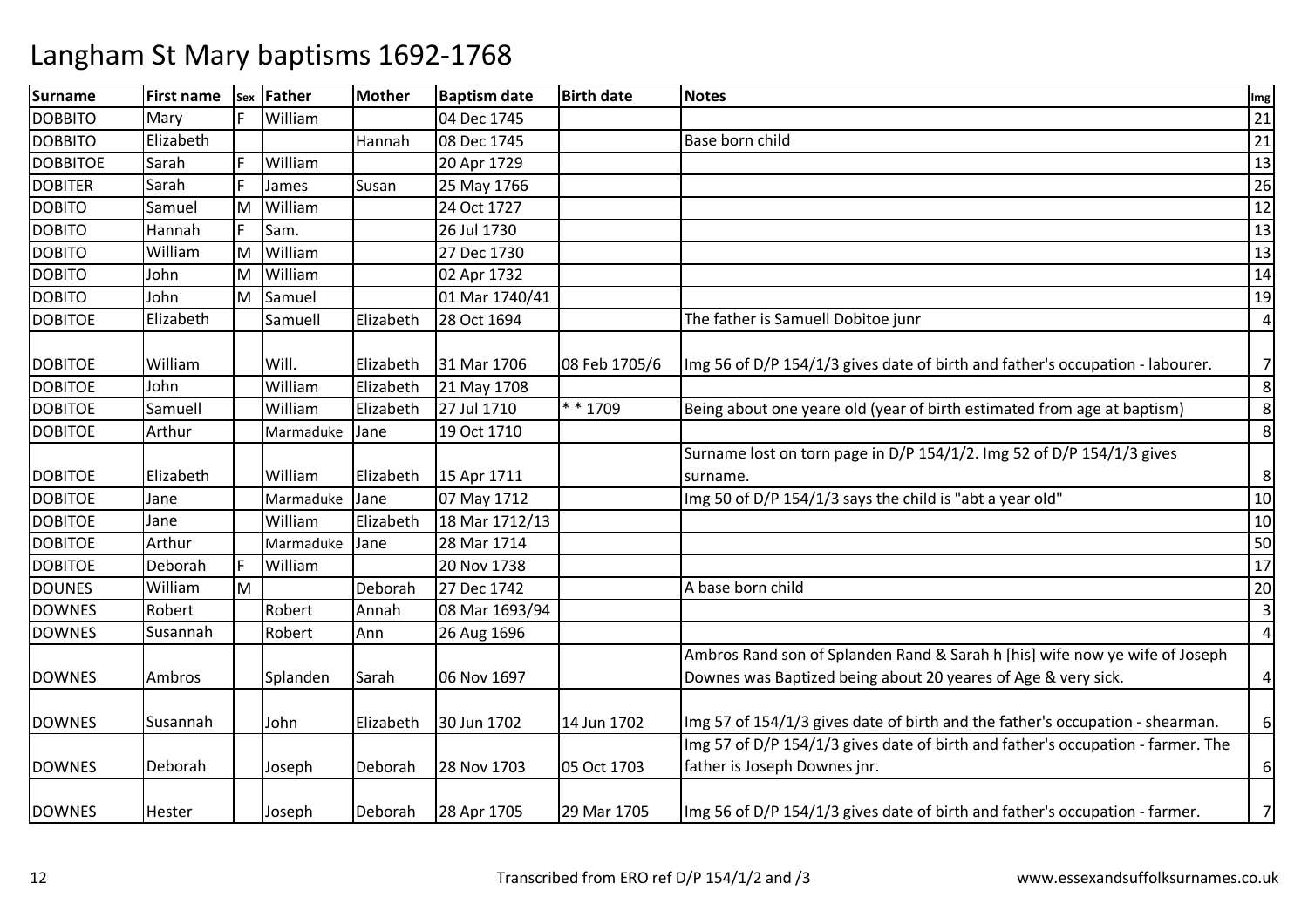| <b>Surname</b> | <b>First name</b> |   | sex Father | <b>Mother</b> | <b>Baptism date</b> | <b>Birth date</b> | <b>Notes</b>                                                                    | Img             |
|----------------|-------------------|---|------------|---------------|---------------------|-------------------|---------------------------------------------------------------------------------|-----------------|
|                |                   |   |            |               |                     |                   |                                                                                 |                 |
| <b>DOWNES</b>  | Joseph            |   | Robert     | Mary          | 04 Dec 1706         |                   | Img 53 of D/P 154/1/3 says he is about "a quarter old" (3 months, presumably)   | 8 <sup>1</sup>  |
| <b>DOWNES</b>  | Ann               |   | Joseph     | Deborah       | 23 Apr 1707         |                   |                                                                                 | 8 <sup>°</sup>  |
| <b>DOWNES</b>  | Mary              |   | Joseph     | Deborah       | 20 Mar 1708/9       |                   |                                                                                 | 8               |
| <b>DOWNES</b>  | Joseph            |   | Joseph     | Deborah       | 28 Jan 1710/11      |                   |                                                                                 | 8               |
| <b>DOWNES</b>  | John              |   | John       | Ellen         | 27 Apr 1713         |                   |                                                                                 | 10              |
| <b>DOWNES</b>  |                   |   | Jo.        |               |                     | 11 Dec 1705       | Jo. Downes labourer had a child borne.                                          | 56              |
|                |                   |   |            |               |                     |                   | Aged about 50 (year of birth estimated from age at baptism. Not clear if        |                 |
| <b>DOWNS</b>   | Mary              |   |            |               | 17 Sep 1716         | $* * 1666$        | surname is that of husband (if married), father or mother).                     | 9               |
| <b>DOWNS</b>   | Deborah           | F | IJ.        |               | 14 Jul 1717         |                   |                                                                                 | $\overline{9}$  |
| <b>EDWARDS</b> |                   |   | Matthew    |               | 21 Sep 1717         |                   | A child of Matthew Edwards of Boxstead                                          | $\overline{9}$  |
| <b>EDWARDS</b> | William           | M | John       |               | 15 Dec 1738         |                   |                                                                                 | 17              |
| <b>EDWARDS</b> | Sarah             | E | John       |               | 23 Feb 1740/41      |                   |                                                                                 | 19              |
| <b>EDWARDS</b> | John              | M | John       |               | 27 Dec 1742         |                   |                                                                                 | 20              |
| <b>EDWARDS</b> | Edward            | M | John       |               | 06 Sep 1745         |                   |                                                                                 | 21              |
| <b>EDWARDS</b> | Mary              | F | John       |               | 04 Sep 1748         |                   |                                                                                 | 22              |
| <b>EDWARDS</b> | Anne              | E | John       |               | 13 Jan 1750/51      |                   |                                                                                 | 23              |
| <b>EDWARDS</b> | Hannah            | E | John       | Mary          | 28 Jan 1753         |                   |                                                                                 | $\overline{23}$ |
| <b>ELLIOTT</b> | Thomas            | M | William    | Mary Ann      | 26 Aug 1759         |                   |                                                                                 | 25              |
| <b>ELLIOTT</b> | James             | M | William    | Mary Ann      | 07 Nov 1762         |                   |                                                                                 | 26              |
| <b>ELLIOTT</b> | John              | M | William    | Mary Ann      | 17 Jun 1764         |                   |                                                                                 | 26              |
| <b>ELLIOTT</b> | John              | M | William    | Mary Ann      | 25 May 1766         |                   |                                                                                 | 26              |
| FARMER         | James             |   | James      | Eliz.         | 14 Oct 1705         |                   | Img 56 of D/P 154/1/3 says the child was born in Dedham.                        | $\overline{7}$  |
| <b>FARRER</b>  | Nathaniell        |   | John       | Allice        | 01 Oct 1695         | 28 Sep 1695       | Birth date from D/P 154/1/3, img 3                                              | 4               |
| <b>FARRER</b>  | Nathaniell        |   | John       | Allice        | 12 Mar 1697/98      | 25 Feb 1697/98    | Birth date from D/P 154/1/3, img 64                                             | $\overline{a}$  |
|                |                   |   |            |               |                     |                   |                                                                                 |                 |
| <b>FARRER</b>  | John              |   | George     | Ann           | 26 Oct 1699         | 05 Oct 1699       | Img 60 of D/P 154/1/3 gives date of birth and the father's occupation (weaver). | $6 \mid$        |
| <b>FARRER</b>  | <b>Isaack</b>     |   | John       | Alice         | 07 Apr 1701         | 16 Jan 1700/1     | lmg 58 of D/P 154/1/3 gives date of birth and father's occupation - weaver.     | $6 \mid$        |
|                |                   |   |            |               |                     |                   | Img 58 of D/P 154/1/3 says George Farrer of Dedham, weaver, "had a child        |                 |
| <b>FARRER</b>  | George            |   | George     | Ann           | 19 Nov 1702         |                   | borne" on 24 Oct 1701. Is this the same child?                                  | $6 \mid$        |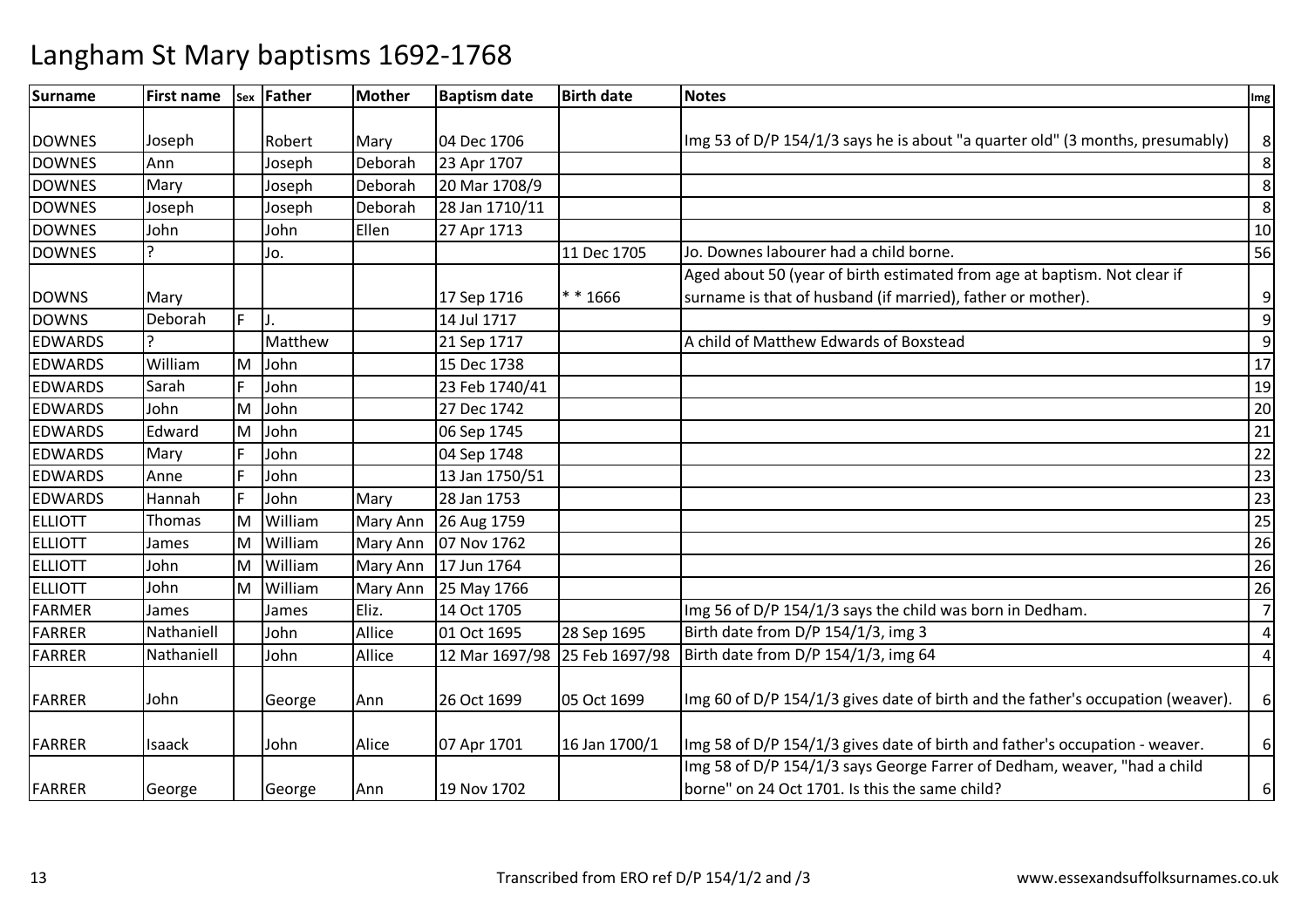| Surname        | <b>First name</b> |   | sex Father | <b>Mother</b> | <b>Baptism date</b> | <b>Birth date</b> | <b>Notes</b>                                                                      | Img            |
|----------------|-------------------|---|------------|---------------|---------------------|-------------------|-----------------------------------------------------------------------------------|----------------|
|                |                   |   |            |               |                     |                   | Img 57 of D/P 154/1/3 gives date of birth and father's occupation - weaver.       |                |
| <b>FARRER</b>  | George            |   | George     | Ann           | 11 Feb 1703/4       | 05 Jan 1703/4     | Abode: Dedham. "Ye acct of its birth being given in till Feb 11"                  | $6 \mid$       |
|                |                   |   |            |               |                     |                   |                                                                                   |                |
| <b>FARRER</b>  | Mary              |   | John       | Allice        | 15 Feb 1703/4       | 15 Jan 1703/4     | Img 57 of D/P 154/1/3 gives date of birth and father's occupation - weaver.       | $6 \mid$       |
|                |                   |   |            |               |                     |                   |                                                                                   |                |
| <b>FARRER</b>  | Thomas            |   | Tho.       | Elizabeth     | 27 May 1705         | 17 May 1705       | Img 56 of D/P 154/1/3 gives date of birth and father's occupation - weaver.       | 7              |
| <b>FARRER</b>  | Thomas            |   | Thomas     | Elizab.       | 26 Apr 1706         | 10 Apr 1706       | Img 55 of D/P 154/1/3 gives date of birth.                                        | $\overline{7}$ |
|                |                   |   |            |               |                     |                   | Baptism appears in D/P 154/1/2 and /3 (img 53) but neither entry has the child's  |                |
| <b>FARRER</b>  |                   |   | George     | Ann           | 05 May 1707         |                   | first name.                                                                       | 8 <sup>1</sup> |
| <b>FARRER</b>  | John              |   | John       | Sarah         | 07 Feb 1707/8       |                   |                                                                                   | 8 <sup>°</sup> |
| <b>FARRER</b>  | Sarah             |   | George     | Ann           | 01 Aug 1709         |                   |                                                                                   | 8              |
| <b>FARRER</b>  | Sarah             |   | John       | Sarah         | 12 Oct 1709         |                   |                                                                                   | 8              |
|                |                   |   |            |               |                     |                   | Abode: Dedham. Much of entry lost on torn page in D/P 154/1/2, but img 152 of     |                |
| <b>FARRER</b>  | Ann               |   | George     | Ann           | 24 Apr 1711         |                   | /3 gives full details.                                                            | 8 <sup>1</sup> |
|                |                   |   |            |               |                     |                   | Much of entry lost on torn page in D/P 154/1/2, but img 152 of /3 gives full      |                |
| <b>FARRER</b>  | Eliz.             |   | John       | Sarah         | 08 Jul 1711         |                   | details.                                                                          | $\bf 8$        |
| <b>FARRER</b>  | James             |   | George     | Ann           | 27 Aug 1712         |                   | Abode: Dedham.                                                                    | 10             |
| <b>FARRER</b>  |                   |   | George     |               |                     | 11 Nov 1702       | George Farrer weaver had a child borne                                            | 57             |
| <b>FARRER</b>  | Thomas            |   | John       | Sarah         | 12 Apr 1714         |                   |                                                                                   | 50             |
| <b>FARRER</b>  | Sarah             |   | John       |               | 11 Aug 1719         |                   |                                                                                   | 10             |
| <b>FARRER</b>  | George            | M | Thomas     |               | 17 Sep 1732         |                   | Son of Thomas Farrer junr                                                         | 14             |
| <b>FARRER</b>  | Roger             |   |            | Sarah         | 09 Feb 1733/34      |                   | Roger & John, Base Born children of                                               | 15             |
| <b>FARRER</b>  | John              |   |            | Sarah         | 09 Feb 1733/34      |                   | Roger & John, Base Born children of                                               | 15             |
| <b>FARRER</b>  | George            | M | Thomas     |               | 14 Apr 1734         |                   |                                                                                   | 15             |
| <b>FARRER</b>  | Hannah            |   | James      |               | 25 Jul 1736         |                   |                                                                                   | 16             |
| <b>FARRER</b>  | Sarah             |   | James      |               | 19 Dec 1737         |                   |                                                                                   | 17             |
| <b>FARRER</b>  | John              | M | Thomas     |               | 13 Jun 1744         |                   |                                                                                   | 21             |
| <b>FARRER</b>  | Susan             |   | Tho.       |               | 03 May 1747         |                   |                                                                                   | 22             |
|                |                   |   |            |               |                     |                   | A bastard child borne of ye body of Eliz. Farrer? (or Fenner? Very hard to read). |                |
| <b>FARRER?</b> | 2                 |   |            | Eliz.         |                     | 10 Oct 1695       | No first name. Date of birth only. Appears in D/P 154/1/3 but not in /2.          | $\overline{3}$ |
| <b>FARROW</b>  | Thomas            | M | Thomas     |               | 01 Feb 1735/36      |                   |                                                                                   | 16             |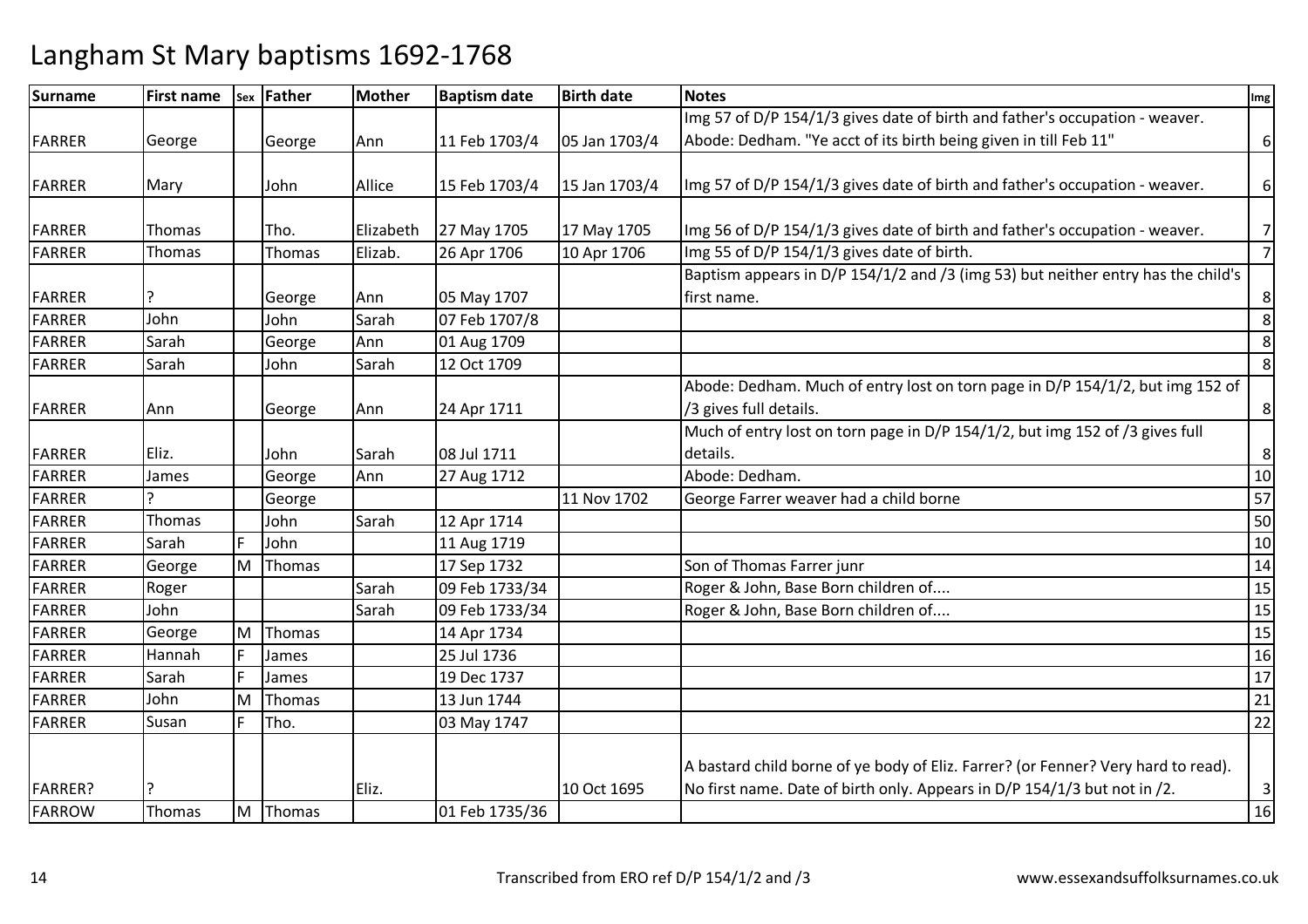| <b>Surname</b> | <b>First name</b> | Sex | Father   | <b>Mother</b> | <b>Baptism date</b> | <b>Birth date</b> | <b>Notes</b>                                                                    | Img            |
|----------------|-------------------|-----|----------|---------------|---------------------|-------------------|---------------------------------------------------------------------------------|----------------|
| <b>FARROW</b>  | Thomas            | M   | Thomas   |               | 24 Jan 1741/42      |                   |                                                                                 | 20             |
|                |                   |     |          |               |                     |                   | Follows baptism on same day of Thomas son of Thomas Farrow. It says             |                |
| <b>FARROW</b>  | Margaret          |     |          |               | 24 Jan 1741/42      |                   | "Margaret his wife" - presumably referring to Thomas Farrow.                    | 20             |
| <b>FELGATE</b> | Susan             |     | Thomas   |               | 26 May 1735         |                   |                                                                                 | 16             |
| <b>FELGATE</b> | Susanna           |     | Thomas   |               | 26 Dec 1736         |                   |                                                                                 | 16             |
| <b>FELGATE</b> | Susannah          |     | William  |               | 10 Jun 1744         |                   |                                                                                 | 21             |
| <b>FELGATE</b> | Elizabeth         |     | William  |               | 27 Jul 1746         |                   |                                                                                 | 21             |
| <b>FELGATE</b> | Anne              |     | William  |               | 28 Jul 1751         |                   |                                                                                 | 23             |
| <b>FENNER</b>  | Allice            |     | Robert   | Elizabeth     | 22 Apr 1692         |                   |                                                                                 | $\mathsf{3}$   |
| <b>FENNER</b>  | Robert            |     | John     | Amie          | 13 Oct 1692         |                   |                                                                                 | 3              |
| <b>FENNER</b>  | Mary              |     | John     | Mary          | 15 Jun 1704         | $* * 1692$        | Abt12 yeares old (year of birth estimated from age at baptism)                  | $\overline{7}$ |
|                |                   |     |          |               |                     |                   | Abt 3 yeares old. (Img 58 of D/P 154/1/3 says "John Fenner labourer had a child |                |
| <b>FENNER</b>  | Elizabeth         |     | John     | Mary          | 15 Jun 1704         | 23 Sep 1701       | borne" on 23 Sep 1701.                                                          | $\overline{7}$ |
| <b>FENNER</b>  | Daniell           |     | John     | Amy           | 19 Apr 1706         | 06 Sep 1705       | Img 56 of D/P 154/1/3 gives date of birth. Pauper.                              | $\overline{7}$ |
| <b>FENNER</b>  |                   | M   | Rob.     |               |                     | 31 Jan 1695/96    | Rob. Fenner had a boy borne.                                                    | 65             |
| <b>FENNER</b>  |                   |     | Jos.     |               |                     | 25 Mar 1698       |                                                                                 | 64             |
| <b>FENNER</b>  |                   |     | Robt.    |               |                     | 10 Jul 1705       | Robt. Fenner pauper had a child born.                                           | 56             |
| <b>FENNER</b>  | Mary              |     | Dan.     |               | 03 Jul 1727         |                   |                                                                                 | 12             |
| <b>FENNER</b>  | Robert            | M   | Robert   |               | 24 Sep 1727         |                   |                                                                                 | 12             |
| <b>FENNER</b>  | Mary              |     | Robert   |               | 11 Mar 1728/29      |                   |                                                                                 | 12             |
| <b>FENNER</b>  | Elizabeth         |     | Daniel   |               | 09 Feb 1730/31      |                   |                                                                                 | 13             |
| <b>FENNER</b>  | Anne              | F   | Robt.    |               | 26 Mar 1731         |                   |                                                                                 | 13             |
| <b>FENNER</b>  | John              | M   | Daniel   |               | 01 Dec 1732         |                   |                                                                                 | 14             |
| <b>FENNER</b>  | Anne              | F   | Robt.    |               | 17 Jun 1734         |                   |                                                                                 | 15             |
| <b>FENNER</b>  | Mary              | F   | Danl.    | Ann           | 10 Dec 1734         |                   |                                                                                 | 15             |
| <b>FENNER</b>  | Amy               | F   | Daniel   |               | 19 Dec 1737         |                   |                                                                                 | 17             |
| <b>FENNER</b>  | Sarah             | E   | Daniel   |               | 06 Jan 1739/40      |                   |                                                                                 | 18             |
| <b>FENNER</b>  | John              | M   | John     |               | 08 Feb 1740/41      |                   |                                                                                 | 19             |
| <b>FENNER</b>  | Daniel            | M   | Daniel   | Ann           | 11 Apr 1742         |                   |                                                                                 | 20             |
| <b>FENNER</b>  | Mary              | E   | Thomas   |               | 05 Jun 1743         |                   |                                                                                 | 20             |
| <b>FENNER</b>  | Thomas            | M   | Daniel   |               | 01 Nov 1744         |                   |                                                                                 | 21             |
| <b>FENNER</b>  | Robert            |     | M Daniel |               | 23 Nov 1744         |                   |                                                                                 | 21             |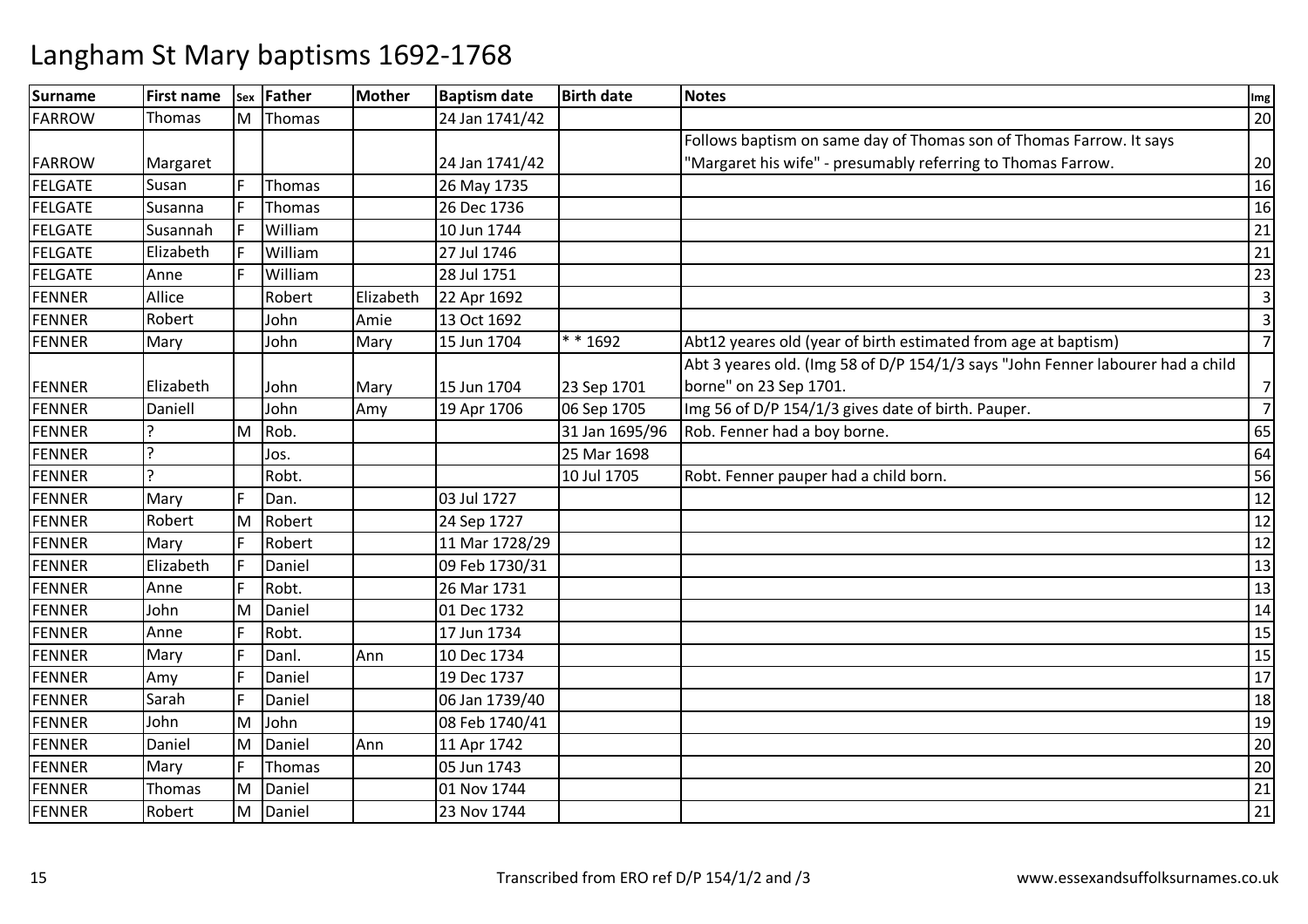| <b>Surname</b>   | <b>First name</b> |   | sex Father | <b>Mother</b> | <b>Baptism date</b> | <b>Birth date</b> | <b>Notes</b>                               | Img |
|------------------|-------------------|---|------------|---------------|---------------------|-------------------|--------------------------------------------|-----|
| <b>FENNER</b>    | Thomas            | M | Thomas     |               | 07 Jul 1745         |                   |                                            | 21  |
| <b>FENNER</b>    | Elizabeth         | F | Thomas     |               | * Aug 1749          |                   |                                            | 22  |
| <b>FENNER</b>    | Elizabeth         |   | Thomas     |               | 09 Dec 1750         |                   |                                            | 23  |
| <b>FENNER</b>    | Robert            | M | Robert     | Mary          | 06 Apr 1760         |                   |                                            | 25  |
| <b>FENNER</b>    | Mary              | E | Robert     | Mary          | 05 Sep 1762         |                   |                                            | 25  |
| <b>FENNER</b>    | Hannah            | E | Robert     | Mary          | 23 Jun 1765         |                   |                                            | 26  |
| <b>FENNER</b>    | Ann               | F | Robert     | Mary          | 01 Mar 1767         |                   |                                            | 27  |
| <b>FENNER</b>    | Sarah             | F | John       | Hannah        | 08 Mar 1767         |                   |                                            | 27  |
| <b>FIELDGATE</b> | Dorathy           | F | William    | Sarah         | 20 Jan 1754         |                   |                                            | 24  |
| <b>FINCH</b>     | William           |   | William    | Dorothy       | 28 Feb 1702/3       | 19 Feb 1702/3     | Img 57 of D/P 154/1/3 gives date of birth. | 6   |
| <b>FINCH</b>     | Robert            |   | Will.      | Dorothy       | 02 Jun 1706         | 23 May 1706       | Img 55 of D/P 154/1/3 gives date of birth. | 8   |
| <b>FINCH</b>     | John              |   | William    | Dorothy       | 23 May 1708         |                   |                                            | 8   |
| <b>FINCH</b>     | James             |   | William    | Dorothy       | 09 Dec 1710         |                   |                                            | 8   |
| <b>FINCH</b>     | Mary              |   | William    | Dorothy       | 02 Apr 1713         |                   |                                            | 10  |
| <b>FINCH</b>     | Dan.              | M | Will.      |               | 08 Apr 1715         |                   |                                            | 8   |
| <b>FINCH</b>     | Mary              |   | William    |               | 18 Oct 1726         |                   | Daughter of William Finch junr             | 12  |
| <b>FINCH</b>     | Mary              |   | Will.      |               | 27 Oct 1727         |                   | Daughter of Will. Finch junr               | 12  |
| <b>FINCH</b>     | William           | M | William    |               | 28 Dec 1729         |                   | Son of William Finch junr                  | 13  |
| <b>FINCH</b>     | Susan             |   | William    |               | 14 Mar 1730/31      |                   | Daughter of William Finch junr             | 13  |
| <b>FINCH</b>     | Mary              | F | William    |               | 12 Mar 1731/32      |                   |                                            | 14  |
| <b>FINCH</b>     | James             | M | Will.      |               | 14 Oct 1733         |                   | Son of Will. Finch junr                    | 15  |
| <b>FINCH</b>     | Sarah             | F | John       |               | 25 Jul 1736         |                   |                                            | 16  |
| <b>FINCH</b>     | William           | M | William    |               | 30 May 1738         |                   |                                            | 17  |
| <b>FISHER</b>    | Ann               |   | John       | Allice        | 12 Aug 1709         |                   |                                            | 8   |
| <b>FRANCES</b>   | Dan.              | M | Dan.       |               | 21 May 1722         |                   |                                            | 11  |
| <b>FRANCES</b>   | Susan             |   | Thomas     |               | 01 Mar 1752         |                   |                                            | 23  |
| <b>FRANCES</b>   | Daniel            | M | Benjamin   | Mary          | 03 Jun 1753         |                   |                                            | 23  |
| <b>FRANCES</b>   | Alice             | F | Benjamin   | Mary          | 17 Jun 1764         |                   |                                            | 26  |
| <b>FRANCES</b>   | Mary              | E | Benjamin   | Mary          | 28 Sep 1766         |                   |                                            | 26  |
| <b>FRANCIS</b>   | Mary              | E | Nat.       |               | 14 Mar 1719/20      |                   |                                            | 10  |
| <b>FRANCIS</b>   | Alice             |   | Nat.       |               | 22 Jun 1724         |                   |                                            | 11  |
| <b>FRANCIS</b>   | Anne              | F | Dan.       |               | 02 Aug 1726         |                   |                                            | 12  |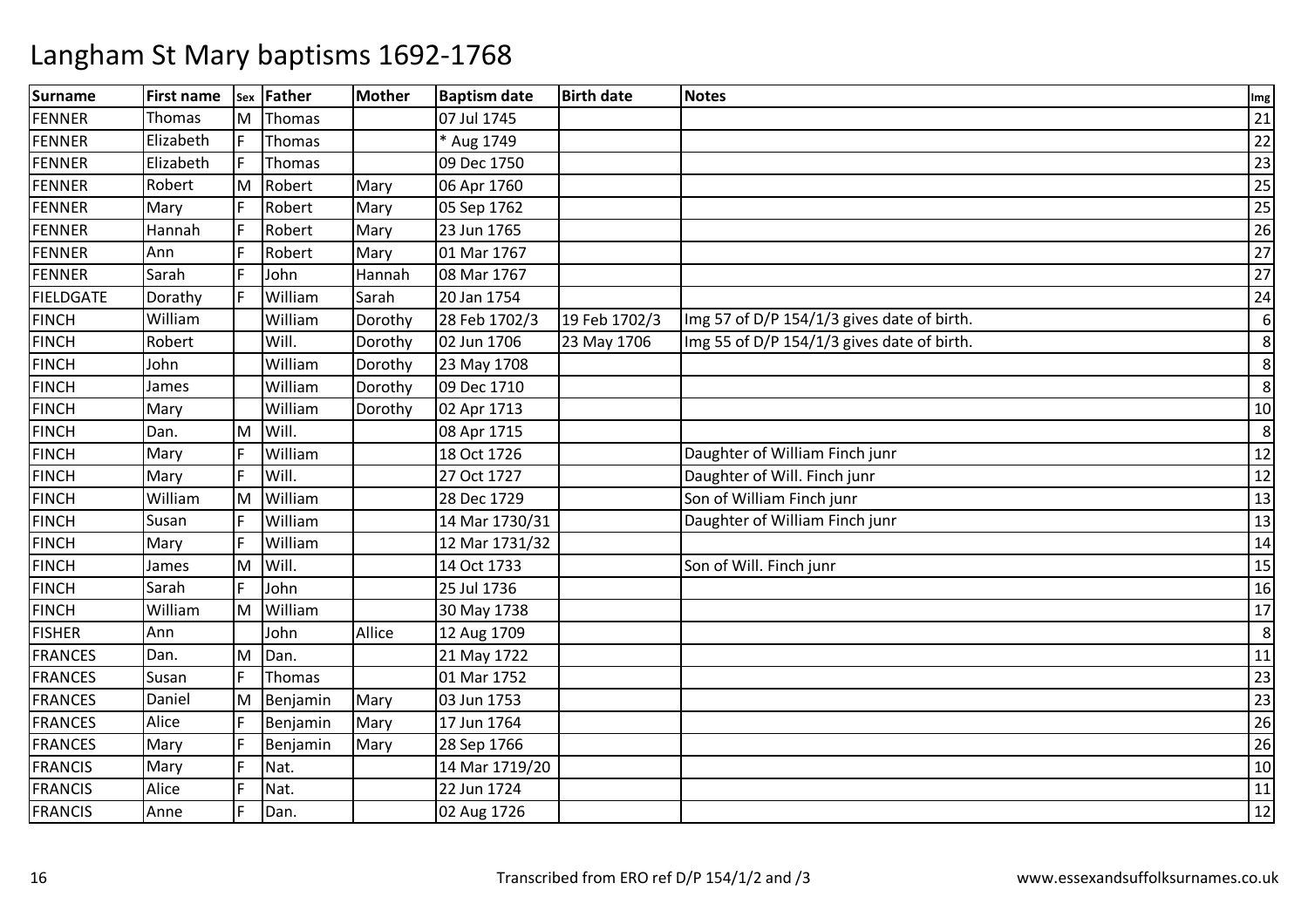| <b>Surname</b>  | <b>First name</b> |    | sex   Father | <b>Mother</b> | <b>Baptism date</b> | <b>Birth date</b> | <b>Notes</b>                                                                                                                                       | Img |
|-----------------|-------------------|----|--------------|---------------|---------------------|-------------------|----------------------------------------------------------------------------------------------------------------------------------------------------|-----|
| <b>FRANCIS</b>  | Thomas            |    | M Thomas     |               | 27 Oct 1727         |                   |                                                                                                                                                    | 12  |
| <b>FRANCIS</b>  | Benjamin          |    | M Nath.      |               | 23 Nov 1729         |                   |                                                                                                                                                    | 13  |
| <b>FRANCIS</b>  | Anne              |    | Nathanael    |               | 24 Oct 1731         |                   |                                                                                                                                                    | 14  |
| <b>FRANCIS</b>  | Oliver            | M  | Daniel       |               | 11 May 1735         |                   |                                                                                                                                                    | 16  |
| <b>FRANCIS</b>  | Daniel            | M  | Thomas       |               | 19 May 1735         |                   |                                                                                                                                                    | 16  |
| <b>FRANCIS</b>  | <b>Isaac</b>      |    | M Tho.       |               | 19 Dec 1737         |                   |                                                                                                                                                    | 17  |
| <b>FRANCIS</b>  | Alice             | F  | Tho.         |               | 25 Nov 1739         |                   |                                                                                                                                                    | 18  |
| <b>FRANCIS</b>  | Mary              |    | Daniel       |               | 01 Nov 1744         |                   |                                                                                                                                                    | 21  |
| <b>FRANCIS</b>  | John              | M  | Thomas       |               | 23 Jul 1750         |                   |                                                                                                                                                    | 23  |
| <b>FRANCIS</b>  | Samuel            |    | M Thomas     | Susannah      | 18 Feb 1753         |                   |                                                                                                                                                    | 23  |
| <b>FRANCIS</b>  | Mary              | E  | Benjamin     | Mary          | 23 Jul 1754         |                   |                                                                                                                                                    | 24  |
| <b>FRANCIS</b>  | <b>Isaac</b>      |    | M Benjamin   | Mary          | 25 Dec 1755         |                   |                                                                                                                                                    | 24  |
| <b>FRANCIS</b>  | Mary              |    | Benjamin     |               | 22 Aug 1756         |                   | Wife of Benjamin Francis. About the age of twenty four years (NB: Benjamin is<br>*not* her father, and Francis is not necessarily her maiden name) | 24  |
| <b>FRANCIS</b>  | Susan             |    | Thomas       | Susan         | 26 Dec 1756         |                   |                                                                                                                                                    | 24  |
| <b>FRANCIS</b>  | Elizabeth         | IF | Daniel       | Mary          | 12 Jan 1757         |                   |                                                                                                                                                    | 24  |
| <b>FRANCIS</b>  | Elizabeth         | F  | Benjamin     | Mary          | 01 May 1757         |                   |                                                                                                                                                    | 24  |
| <b>FRANCIS</b>  | Mary              |    | Benjamin     | Mary          | 18 Oct 1761         |                   |                                                                                                                                                    | 25  |
| <b>FRANCIS</b>  | Daniel            | M  | Daniel       | Sarah         | 18 Oct 1761         |                   |                                                                                                                                                    | 25  |
| <b>FRANCIS</b>  | William           | M  | Daniel       | Sarah         | 18 Dec 1763         |                   |                                                                                                                                                    | 26  |
| <b>FRANCIS</b>  | Sarah             | F  | Daniel       | Sarah         | 10 Jul 1768         |                   |                                                                                                                                                    | 27  |
| <b>FROST</b>    | Peter             | M  | Peter        |               | 14 Feb 1741/42      |                   |                                                                                                                                                    | 20  |
| <b>GARDENER</b> | Sarah             |    | William      | Sarah         | 08 Apr 1764         |                   |                                                                                                                                                    | 26  |
| <b>GARDINER</b> | Elizabeth         | ١F | William      | Sarah         | 02 Mar 1766         |                   |                                                                                                                                                    | 26  |
| <b>GARDINER</b> | Mary              |    | William      | Sarah         | 15 May 1768         |                   |                                                                                                                                                    | 27  |
|                 |                   |    |              |               |                     |                   | About ye age of 40 or 50 (year of birth estimated from age at baptism. Not clear                                                                   |     |
| <b>GARNER</b>   | Mary              |    |              |               | 24 Feb 1717/18      | $* * 1673$        | if surname is that of husband (if married), father or mother).                                                                                     | 10  |
| <b>GILLY</b>    | John              | M  | James        |               | 08 Mar 1746/47      |                   |                                                                                                                                                    | 22  |
| <b>GILWATER</b> | James             | M  | James        |               | * Mar 1744/5        |                   | Day of month not in register.                                                                                                                      | 21  |
| <b>GILWATER</b> | Henry             | M  | James        |               | 21 Mar 1748/49      |                   |                                                                                                                                                    | 22  |
| <b>GILWATER</b> | Mary              |    | James        |               | 05 May 1751         |                   |                                                                                                                                                    | 23  |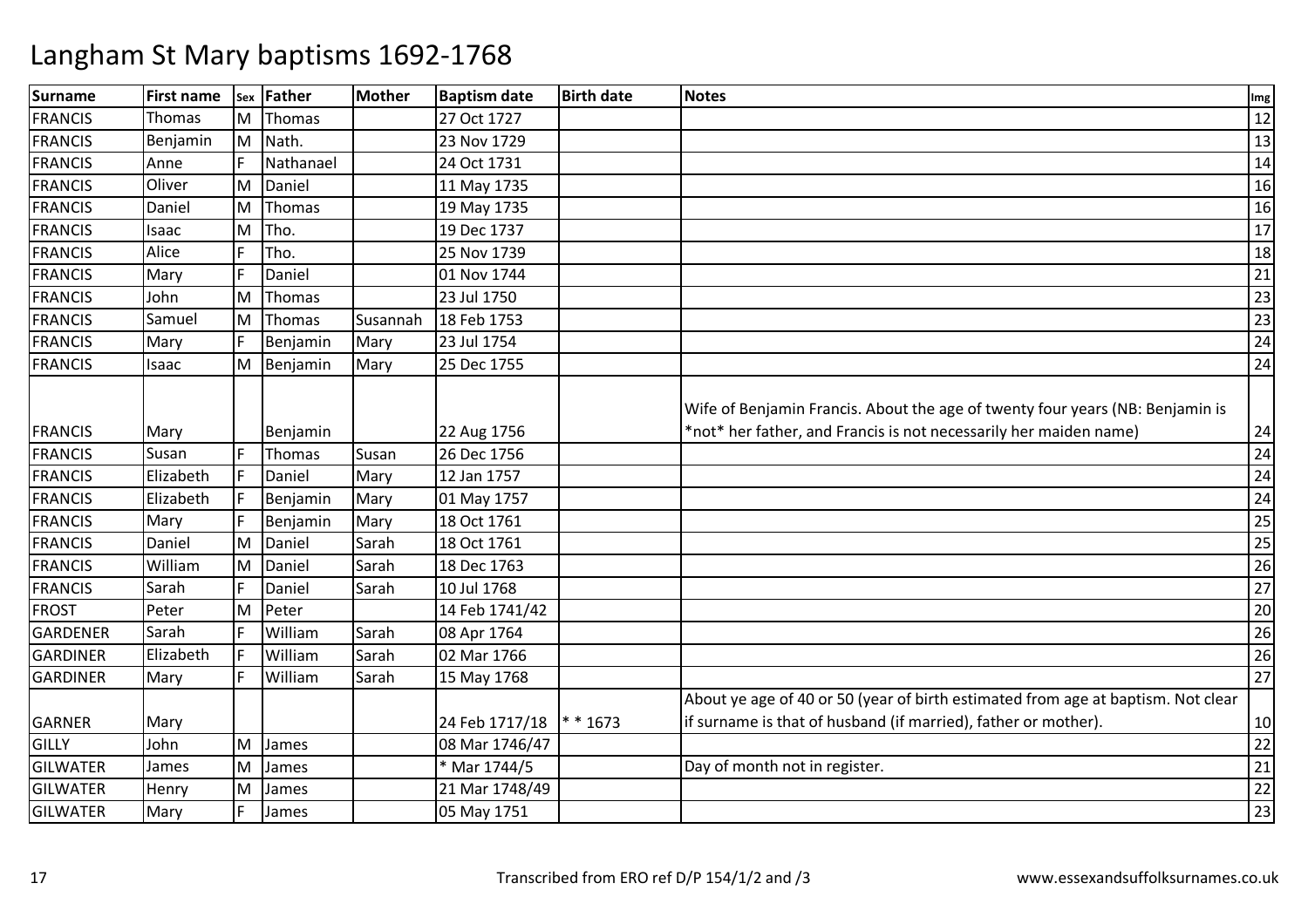| <b>Surname</b>   | <b>First name</b> |     | sex Father | Mother   | <b>Baptism date</b> | <b>Birth date</b> | <b>Notes</b>                                                                       | Img            |
|------------------|-------------------|-----|------------|----------|---------------------|-------------------|------------------------------------------------------------------------------------|----------------|
| <b>GILWATER</b>  | Rachel            |     | James      | Mary     | 29 Apr 1753         |                   |                                                                                    | 23             |
| <b>GILWATER</b>  | Judith            | F   | James      | Mary     | 13 Apr 1755         |                   |                                                                                    | 24             |
| <b>GLANFIELD</b> | Anne              | F   | John       |          | 24 Apr 1716         |                   |                                                                                    | 9              |
| <b>GLANFIELD</b> | John              | M   | John       |          | 21 Apr 1717         |                   |                                                                                    | 9              |
|                  |                   |     |            |          |                     |                   | Sarah wife of Jos. Glanvil. About 60 (year of birth from age at baptism. Note that |                |
| <b>GLANVIL</b>   | Sarah             |     |            |          | 24 Aug 1725         | * * 1665          | Glanvil is her married surname, not her father's surname)                          | 11             |
| <b>GODFREY</b>   | John              |     | M John     | Mary     | 05 May 1754         |                   |                                                                                    | 24             |
| <b>GOFFE</b>     | John              |     | John       | Mary     | 02 Sep 1705         | 30 Aug 1705       | Img 56 of D/P 154/1/3 gives date of birth and father's occupation - labourer.      | 7              |
| <b>GRIGGS</b>    | $\overline{?}$    |     | C.         |          |                     | 12 Sep 1698       | Goodman Griggs, a blacksmith                                                       | 64             |
| <b>GRIGGS</b>    | l?                |     | John       |          |                     | 16 Feb 1700/1     | John Griggs had a child borne. A blacksmith                                        | 58             |
| <b>GRIGGS</b>    |                   |     | Jo.        |          |                     | 28 Feb 1702/3     | Jo. Griggs had a child borne. Abode: Halstead, Essex                               | 57             |
| <b>GRIGGS</b>    |                   |     | John       |          |                     | 15 Nov 1705       | John Griggs blacksmith of Halsted Essex had a child borne.                         | 56             |
| <b>GROOM</b>     | Sarah             |     | Robert     | Sarah    | 01 Oct 1693         |                   |                                                                                    | 3              |
| <b>GROVE</b>     | William           |     | William    | Ester    | 13 Mar 1697/98      |                   |                                                                                    | $\overline{4}$ |
|                  |                   |     |            |          |                     |                   | Img 60 of D/P 154/1/3 gives date of birth and the father's occupation -            |                |
| <b>GROVE</b>     | Thomas            |     | William    | Hester   | 25 Jul 1700         | 24 Jul 1700       | carpenter.                                                                         | 6              |
| <b>GROVE</b>     | John              |     | William    | Hester   | 27 Dec 1702         | 23 Dec 1702       | Img 57 of D/P 154/1/3 gives date of birth.                                         | 6              |
| <b>GROVE</b>     | Isaack            |     | John       | Susannah | 15 Jun 1704         | * * 1697          | Abt 7 years (year of birth estimated from age at baptism)                          | $\overline{7}$ |
| <b>GROVE</b>     | Samuell           |     | Will.      | Hester   | 19 Jul 1705         | 19 Jul 1705       | Img 56 of D/P 154/1/3 gives date of birth and father's occupation - carpenter.     | $\overline{7}$ |
| <b>GROVE</b>     | Joseph            |     | William    | Hester   | 21 Apr 1708         |                   |                                                                                    | 8              |
| <b>GROVE</b>     | William           | M   | William    |          | 10 Oct 1724         |                   |                                                                                    | 11             |
| <b>GROVE</b>     | Hester            |     | Samuel     |          | 19 May 1735         |                   |                                                                                    | 16             |
| <b>GROVE</b>     | Elizabeth         | l F | William    | Mary     | 07 Jun 1752         |                   |                                                                                    | 23             |
| <b>GROVE</b>     | Deborah           |     | Joseph     | Deborah  | 04 Dec 1757         |                   | Daughter of Joseph Grove junr                                                      | 25             |
| <b>GROVES</b>    | <b>Hester</b>     |     | Isaac      |          | 07 Oct 1721         |                   |                                                                                    | 10             |
| <b>GROVES</b>    | Mary              |     | Isaac      |          | 02 Jan 1726/27      |                   |                                                                                    | 12             |
| <b>GROVES</b>    | Sarah             | F   | Isaac      |          | 29 Nov 1728         |                   |                                                                                    | 12             |
| <b>GROVES</b>    | Joseph            | M   | Joseph     |          | 17 Jan 1730/31      |                   |                                                                                    | 13             |
| <b>GROVES</b>    | Thomas            | M   | Joseph     |          | 20 Feb 1731/32      |                   |                                                                                    | 14             |
| <b>GROVES</b>    | Rachel            |     |            |          | 14 May 1732         |                   | Base Born Child of ye Widow Groves                                                 | 14             |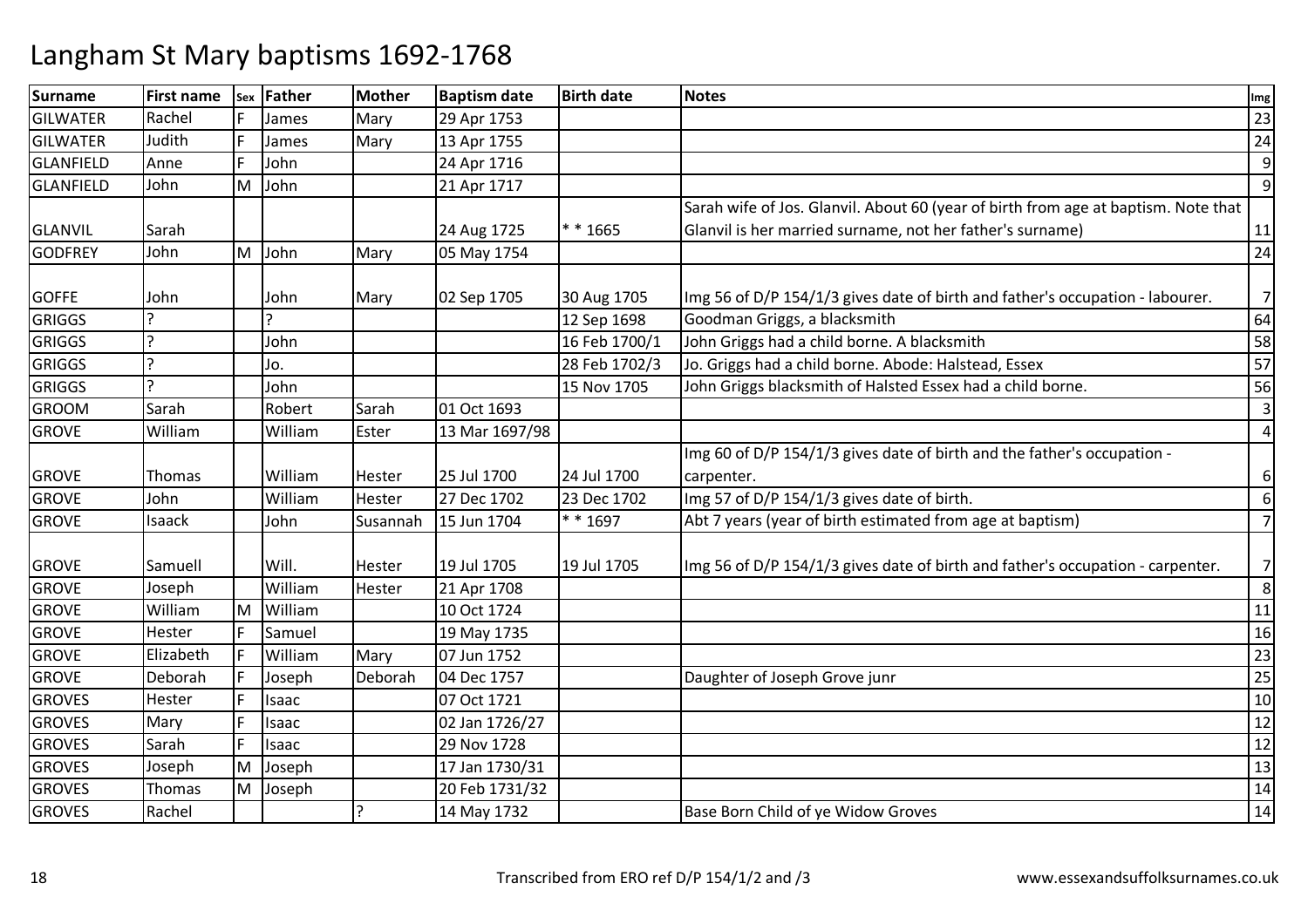| <b>Surname</b> | <b>First name</b> | <b>Sex</b> | Father  | <b>Mother</b> | <b>Baptism date</b> | <b>Birth date</b> | <b>Notes</b>                                                                     | Img            |
|----------------|-------------------|------------|---------|---------------|---------------------|-------------------|----------------------------------------------------------------------------------|----------------|
| <b>GROVES</b>  | Elizabeth         |            | Samuel  |               | 17 Mar 1733/34      |                   |                                                                                  | 15             |
| <b>GROVES</b>  | Eliz.             | E          | William |               | 04 Aug 1734         |                   |                                                                                  | 15             |
| <b>GROVES</b>  | Mary              | E          | William |               | 11 Sep 1737         |                   | Privately baptis'd                                                               | 17             |
| <b>GROVES</b>  | Sarah             |            | Will.   |               | 24 Sep 1739         |                   |                                                                                  | 18             |
| <b>GROVES</b>  | Samuel            | M          | William |               | 25 Jul 1742         |                   |                                                                                  | 20             |
| <b>GROVES</b>  | Mary              | F          | William |               | 01 Jun 1751         |                   |                                                                                  | 23             |
| <b>GULSON</b>  |                   | E          | Joseph  |               | 05 May 1730         |                   | First name not in register.                                                      | 13             |
| <b>HALSTED</b> | James             | M          | James   | Martha        | 16 Nov 1766         |                   |                                                                                  | 26             |
| HAM            | Enock             |            | Enock   | Elizabeth     | 03 Nov 1695         | 29 Oct 1695       | Birth date from D/P 154/1/3, img 3                                               | $\overline{4}$ |
| HAM            | Elizabeth         |            | Enoch   | Elizabeth     | 25 Nov 1697         | 13 Nov 1697       | Birth date from D/P 154/1/3, img 64                                              | $\overline{4}$ |
|                |                   |            |         |               |                     |                   | Img 60 of D/P 154/1/3 gives date of birth and the father's occupation (weaver),  |                |
| HAM            | John              |            | Enock   | Elizabeth     | 28 Jul 1700         | 21 Jul 1700       | and says he was Enoch Ham jun.                                                   | 6              |
|                |                   |            |         |               |                     |                   |                                                                                  |                |
| HAM            | Mary              |            | John    | Mary          | 10 Aug 1701         | 04 Aug 1701       | Img 58 of D/P 154/1/3 gives date of birth and father's occupation - weaver.      | 6              |
|                |                   |            |         |               |                     |                   | About 3 years old (year of birth estimated from age at baptism) (See also img 64 |                |
|                |                   |            |         |               |                     |                   | of D/P 154/1/3 which says James Ham had a child born on 25 Nov 1697 - is this    |                |
| HAM            | Elizabeth         |            | James   | Elizabeth     | 25 Aug 1702         | $* * 1699$        | Elizabeth or another child?)                                                     | 6              |
|                |                   |            |         |               |                     |                   | Img 58 of D/P 154/1/3 says the father is Enoch Ham jnr. Img 57 gives date of     |                |
| HAM            | Robert            |            | Enoch   | Elizabeth     | 22 Nov 1702         | 19 Nov 1702       | birth and father's occupation - weaver.                                          | 6              |
|                |                   |            |         |               |                     |                   |                                                                                  |                |
| HAM            | Sarah             |            | John    | Mary          | 05 Mar 1703/4       | 11 Feb 1703/4     | Img 57 of D/P 154/1/3 gives date of birth and father's occupation - weaver.      | 6              |
|                |                   |            |         |               |                     |                   |                                                                                  |                |
| HAM            | Sarah             |            | Enock   | Eliz.         | 10 Oct 1705         | 10 Oct 1705       | Img 56 of D/P 154/1/3 gives date of birth. "Had two children borne." Pauper.     | $\overline{7}$ |
|                |                   |            |         |               |                     |                   |                                                                                  |                |
| HAM            | Mary              |            | Enock   | Eliz.         | 10 Oct 1705         | 10 Oct 1705       | Img 56 of D/P 154/1/3 gives date of birth. "Had two children borne." Pauper.     | $\overline{7}$ |
| HAM            | John              |            | John    | Mary          | 13 Aug 1706         |                   |                                                                                  | $\bf 8$        |
| HAM            | Sarah             |            | James   | Elizabeth     | 13 May 1707         |                   |                                                                                  | 8              |
| HAM            | Jacob             |            | Enoch   | Elizabeth     | 14 Mar 1707/8       |                   |                                                                                  | 8              |
| HAM            | Elizabeth         |            | John    | Mary          | 29 Dec 1709         |                   |                                                                                  | 8              |
| HAM            | Samuell           |            | John    | Mary          | 08 Jun 1712         |                   |                                                                                  | 10             |
| HAM            |                   |            | James   |               |                     | 06 Sep 1704       | James Ham had a child borne.                                                     | 57             |
| HAM            | Samuel            | M          | John    |               | 16 Jul 1716         |                   |                                                                                  | $\overline{9}$ |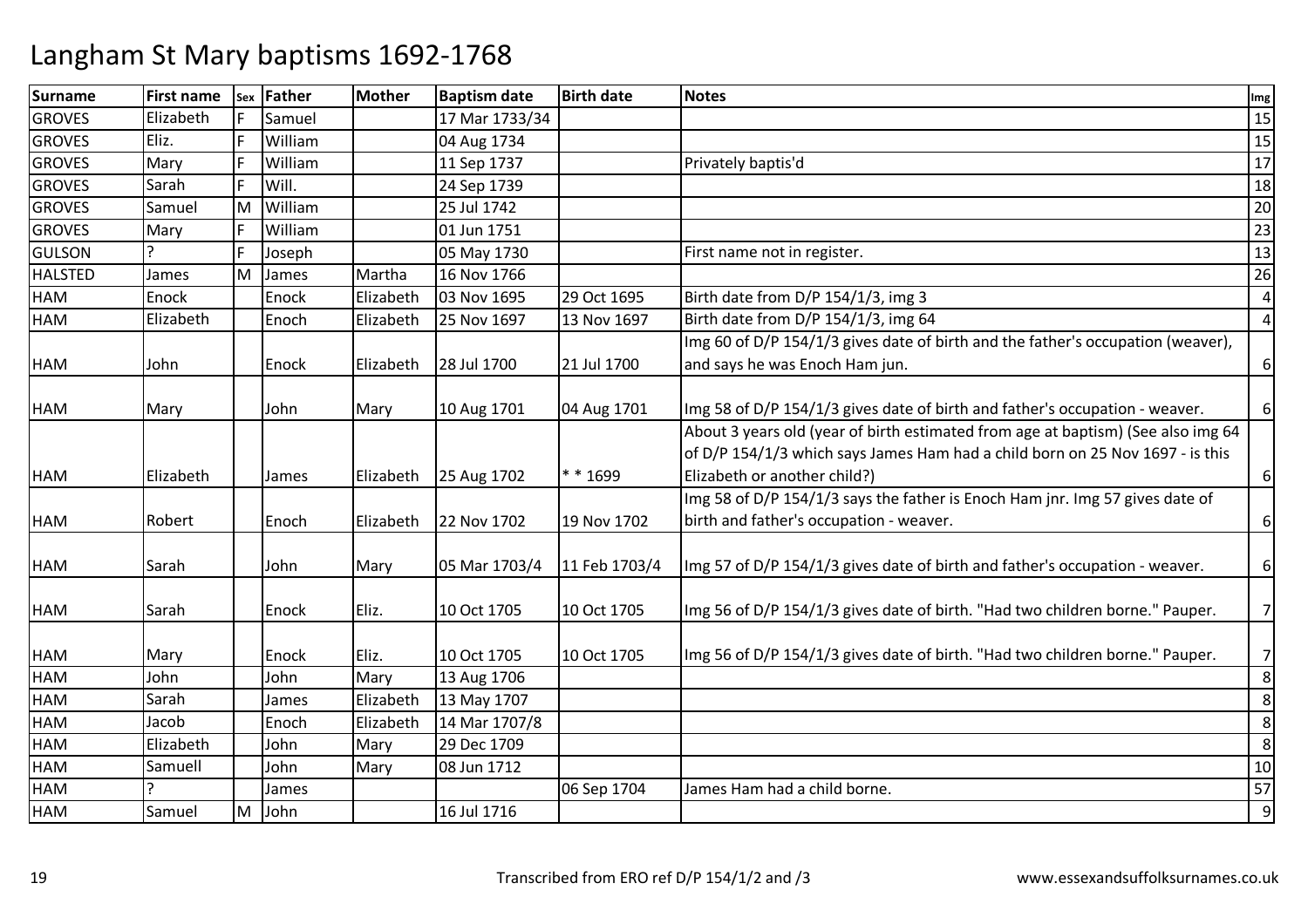| <b>Surname</b> | <b>First name</b> |   | sex Father | <b>Mother</b> | <b>Baptism date</b> | <b>Birth date</b> | <b>Notes</b>                                                                        | Img              |
|----------------|-------------------|---|------------|---------------|---------------------|-------------------|-------------------------------------------------------------------------------------|------------------|
|                |                   |   |            |               |                     |                   | Anne & Mary, daughters of (no date. Appears in register between baptisms in         |                  |
| HAM            | Anne              |   | Enoch      |               | ** 1719             |                   | <b>August and December)</b>                                                         | 10               |
|                |                   |   |            |               |                     |                   | Anne & Mary, daughters of (no date. Appears in register between baptisms in         |                  |
| HAM            | Mary              |   | Enoch      |               | ** 1719             |                   | August and December)                                                                | 10               |
| HAM            | Thomas            |   | M Enoch    |               | 27 Mar 1722         |                   |                                                                                     | 10               |
| HAM            | Jemima            |   | Jacob      |               | 28 Apr 1734         |                   |                                                                                     | 15               |
| HAM            | Mary              | E | Jacob      |               | 20 Mar 1736/37      |                   |                                                                                     | 16               |
| HAM            | Hannah            | F | Jacob      |               | 08 Apr 1739         |                   |                                                                                     | 18               |
| HAM            | Abraham           | M | Abraham    |               | 12 Jul 1741         |                   |                                                                                     | 19               |
| HAM            | Deborah           |   | Jacob      |               | 31 Oct 1742         |                   |                                                                                     | $20\,$           |
| <b>HAM</b>     | Abraham           | M | Jacob      |               | 27 Mar 1744         |                   |                                                                                     | 21               |
| HAM            | Mirriam           |   | Jacob      |               | 07 Sep 1746         |                   |                                                                                     | 21               |
| HAM            | John              | M | Jacob      |               | 09 Oct 1746         |                   |                                                                                     | 21               |
| HAM            | Mary              | E | John       |               | 15 Nov 1747         |                   |                                                                                     | 22               |
| HAM            | Isaac             | M | Jacob      |               | 10 Jan 1747/48      |                   |                                                                                     | 22               |
| HAM            | Jacob             | M | Jacob      |               | 30 Sep 1749         |                   |                                                                                     | 22               |
| <b>HARPER</b>  | Dan.              |   | M Daniel   |               | 09 Aug 1741         |                   |                                                                                     | 19               |
| <b>HARRIS</b>  | Benjamine         |   | Benjamine  | Sarah         | 09 Nov 1694         |                   |                                                                                     | $\overline{4}$   |
|                |                   |   |            |               |                     |                   | Adult person (Img 59 of D/P 154/1/3 says she is the daughter of Will. Harris of     |                  |
| <b>HARRIS</b>  | Mary              |   | Will.      |               | 30 Jan 1701/2       | * * 1678          | Langham, and she's "about 24 yrs old.")                                             | $\boldsymbol{6}$ |
|                |                   |   |            |               |                     |                   | Img 57 of D/P 154/1/3 gives date of birth and father's occupation - "poore          |                  |
| <b>HARRIS</b>  | Joseph            |   | William    | Susannah      | 02 Jan 1703/4       | 19 Dec 1703       | labourer". A "P" beside entry - "pauper"?                                           | 6                |
|                |                   |   |            |               |                     |                   |                                                                                     |                  |
| <b>HARRIS</b>  | William           |   | Will.      | Susannah      | 12 Mar 1705/6       | 21 Feb 1705/6     | Img 55 of D/P 154/1/3 gives date of birth. Pauper. The father is Will. Harris junr. | $\overline{7}$   |
| <b>HARRIS</b>  | Benjamine         |   | William    | Susannah      | 13 Mar 1708/9       |                   |                                                                                     | 8                |
| <b>HARRIS</b>  | Mary              |   | William    | Susannah      | 12 Jul 1712         |                   |                                                                                     | 10               |
| <b>HARRIS</b>  | Sarah             | E | William    |               | 14 Dec 1715         |                   |                                                                                     | 8                |
|                |                   |   |            |               |                     |                   | About 33 years of age (age of birth estimated from age at baptism. Not clear if     |                  |
| <b>HARRIS</b>  | Susan             |   |            |               | 14 Dec 1715         | * * 1682          | surname is that of husband (if married), father or mother)                          | $\,8\,$          |
| <b>HARRIS</b>  | George            |   | M George   |               | 21 Sep 1718         |                   |                                                                                     | $10\,$           |
| <b>HARRIS</b>  | William           |   |            |               | 17 Feb 1723/24      | ** 1684           | About ye age of 40 years (year of birth estimated from age at baptism)              | 11               |
| <b>HARRIS</b>  | Robert            |   | M George   |               | 24 Mar 1723/24      |                   |                                                                                     | 11               |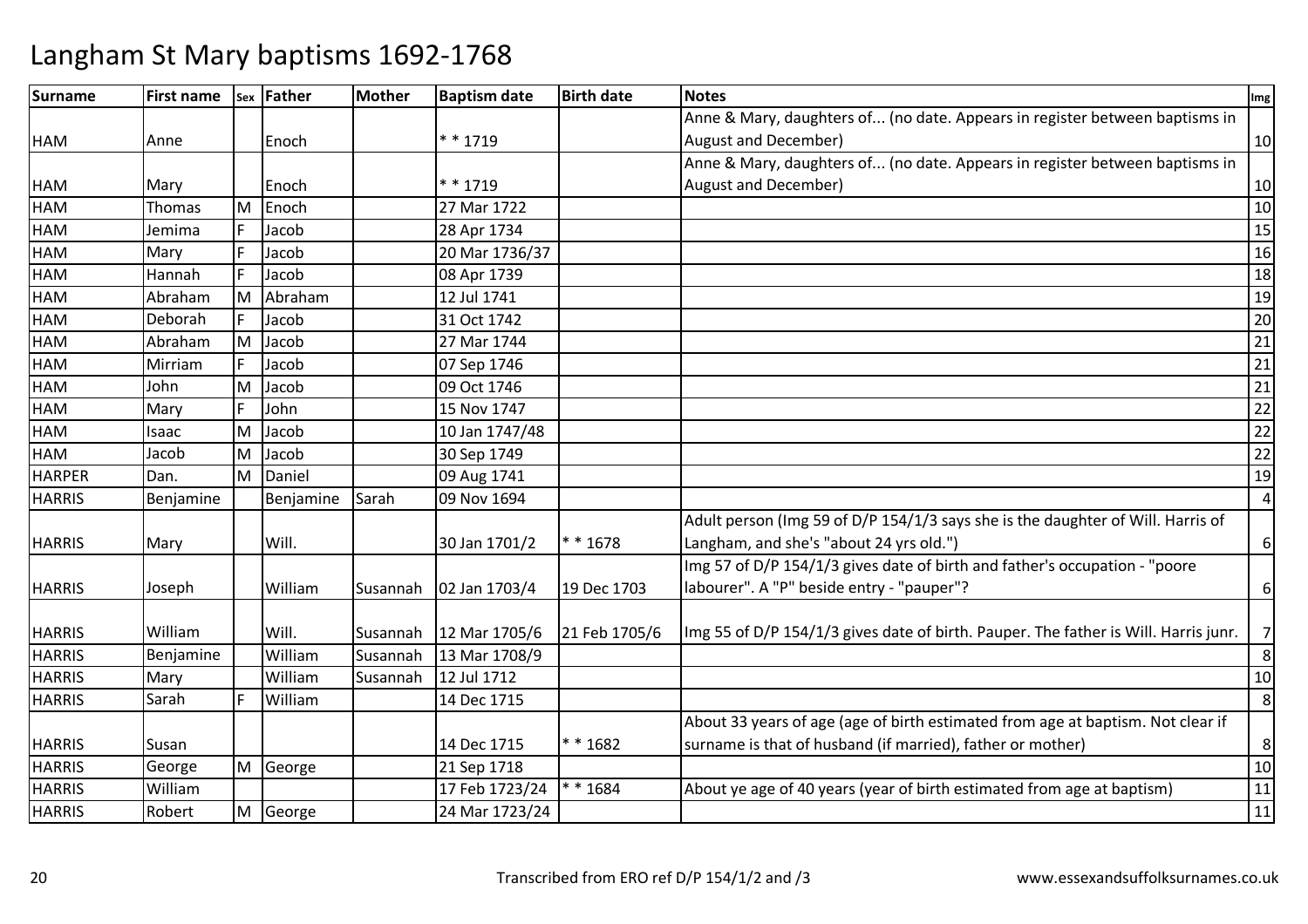| <b>Surname</b> | <b>First name</b> |   | sex Father     | <b>Mother</b> | <b>Baptism date</b> | <b>Birth date</b> | <b>Notes</b>                                                         | Img            |
|----------------|-------------------|---|----------------|---------------|---------------------|-------------------|----------------------------------------------------------------------|----------------|
| <b>HARRIS</b>  | Sarah             |   | George         |               | 13 Feb 1726/27      |                   |                                                                      | 12             |
| <b>HARRIS</b>  | Mary              | E | George         |               | 23 Jun 1734         |                   |                                                                      | 15             |
| <b>HARRIS</b>  | Robert            |   | M George       |               | 22 Aug 1736         |                   |                                                                      | 16             |
| <b>HARRIS</b>  | John              | M | George         |               | 23 Jan 1738/39      |                   |                                                                      | 17             |
| <b>HART</b>    | Sarah             | E | George         |               | 01 Dec 1747         |                   |                                                                      | 22             |
| <b>HART</b>    | Charles           | M | <b>Charles</b> |               | 22 Apr 1750         |                   |                                                                      | 23             |
| <b>HEARD</b>   | Thomas            | M | James          |               | 14 Jun 1732         |                   | Son of Mr James Heard                                                | 14             |
| <b>HEARD</b>   | John              | M | James          |               | 17 Apr 1734         |                   |                                                                      | 15             |
| <b>HERD</b>    | James             | M | James          |               | 24 Apr 1727         |                   |                                                                      | 12             |
| <b>HERD</b>    | Henry             | M | James          |               | 14 Nov 1728         |                   |                                                                      | 12             |
| <b>HERD</b>    | William           | M |                |               | 06 Nov 1730         |                   | Son of Mr. Herd                                                      | 13             |
| <b>HERD</b>    | Samuel            | M | James          |               | 23 Jan 1738/39      |                   | Son of Mr. James Herd                                                | 17             |
| <b>HILL</b>    | John              | M | Samuel         |               | 23 Apr 1732         |                   |                                                                      | 14             |
| <b>HILL</b>    | James             | M | Samuel         |               | 17 Mar 1733/34      |                   |                                                                      | 15             |
| <b>HILL</b>    | William           | M | Samuel         |               | 15 May 1737         |                   |                                                                      | 16             |
| <b>HILL</b>    | Elizabeth         |   | Samuel         |               | 17 Aug 1740         |                   |                                                                      | 19             |
| <b>HILLS</b>   | Sarah             |   | James          |               | 23 Jan 1721/22      |                   |                                                                      | 10             |
| <b>HILLS</b>   | Anne              |   | Sam.           |               | 11 Mar 1722/23      |                   |                                                                      | 11             |
| <b>HILLS</b>   | Sam.              | м | Sam.           |               | 24 Mar 1723/24      |                   |                                                                      | 11             |
| <b>HILLS</b>   | James             | M | James          |               | 16 Jul 1724         |                   |                                                                      | 11             |
| <b>HILLS</b>   | Mary              | F | Sam.           |               | 30 Dec 1725         |                   |                                                                      | 12             |
| <b>HILLS</b>   | Alice             | F | Jam.           |               | 30 Dec 1725         |                   |                                                                      | 12             |
| <b>HILLS</b>   | Henry             | M | Samuel         |               | 24 Oct 1727         |                   |                                                                      | 12             |
| <b>HILLS</b>   | John              | M | James          |               | 29 Jul 1728         |                   |                                                                      | 12             |
| <b>HILLS</b>   | Anne              | F | Samuel         |               | 03 Mar 1728/29      |                   |                                                                      | 12             |
| <b>HILLS</b>   | James             | M | James          |               | 02 Feb 1729/30      |                   |                                                                      | 13             |
| <b>HILLS</b>   | James             | M | Samuel         |               | 29 Mar 1730         |                   |                                                                      | 13             |
| <b>HINDS</b>   | Daniell           |   | Daniell        | Elizab.       | 09 Jun 1695         | 07 Jun 1695       | Birth date from D/P 154/1/3, img 3                                   | $\overline{4}$ |
| <b>HINDS</b>   | Hannah            |   | John           | Hannah        | 03 Dec 1695         | 29 Nov 1695       | Birth date from D/P 154/1/3, img 3                                   | 4              |
| <b>HINDS</b>   | Margarett         |   | John           | Hannah        | 10 Oct 1697         |                   |                                                                      | 4              |
| <b>HINDS</b>   | Jeremiah          |   | Daniell        | Elizabeth     | 04 Dec 1698         | 24 Oct 1698       | Birth date and father's occupation (weaver) from D/P 154/1/3, img 64 | 6              |
| <b>HINDS</b>   | Mary              |   | Daniell        | Elizabeth     | 21 Jun 1701         |                   | Img 58 of D/P 154/1/3 gives date of birth as 26th June 1701.         | 6              |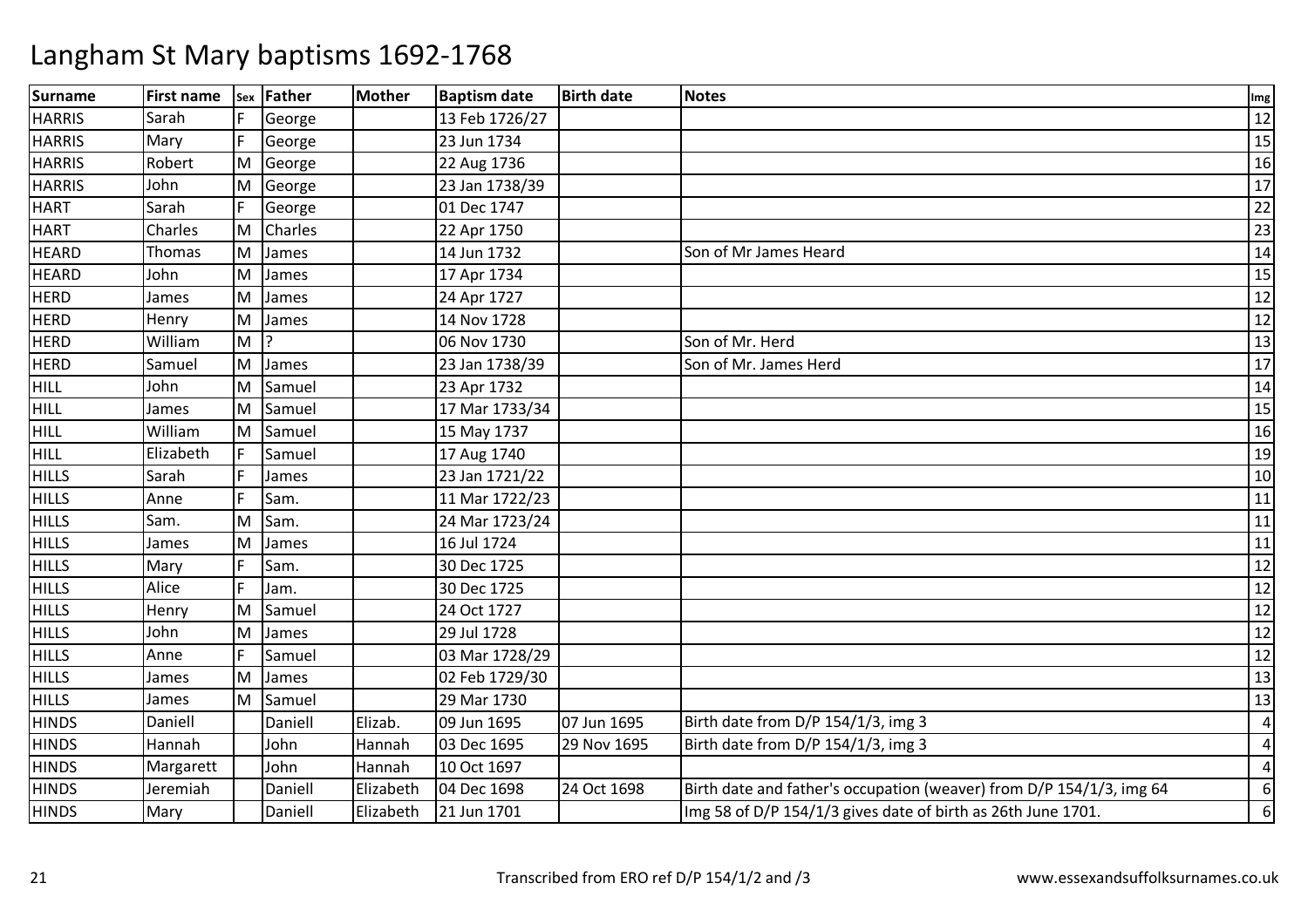| <b>Surname</b> | <b>First name</b> |   | sex Father | <b>Mother</b> | <b>Baptism date</b> | <b>Birth date</b> | <b>Notes</b>                                                                    | Img            |
|----------------|-------------------|---|------------|---------------|---------------------|-------------------|---------------------------------------------------------------------------------|----------------|
|                |                   |   |            |               |                     |                   |                                                                                 |                |
|                |                   |   |            |               |                     |                   | Martha of Nathaniell Hinds whose wife is called by ye name of Martha. (see also |                |
| <b>HINDS</b>   | Martha            |   | Nathaniell | Martha        | 06 Jun 1703         |                   | their marriage where Martha is described as "a certaine person called")         | $6 \mid$       |
| <b>HINDS</b>   | Sarah             |   | Nathaniell | Martha        | 11 May 1707         |                   |                                                                                 | 8              |
| <b>HINDS</b>   | John              |   | John       | Martha        | 31 Aug 1707         |                   |                                                                                 | 8              |
| <b>HINDS</b>   | John              |   | John       | Martha        | 20 Mar 1708/9       |                   |                                                                                 | 8 <sup>1</sup> |
|                |                   |   |            |               |                     |                   | Mary of Nathaniell Hinds and his wife called Martha (see other baptisms and     |                |
|                |                   |   |            |               |                     |                   | their marriage for examples of the vicar's unusual way of naming Martha - she   |                |
| <b>HINDS</b>   | Mary              |   | Nathaniell | Martha        | 23 Oct 1709         |                   | was possibly unbaptised).                                                       | 8 <sup>1</sup> |
| <b>HINDS</b>   | Elizabeth         |   | John       | Martha        | 27 Nov 1710         |                   |                                                                                 | 8              |
| <b>HINDS</b>   | Jonathan          |   | Jonathan   | Amie          | 02 Dec 1710         |                   |                                                                                 | 8              |
| <b>HINDS</b>   | Amie              |   | Jonathan   | Amie          | 09 Nov 1712         |                   |                                                                                 | 10             |
|                |                   |   |            |               |                     |                   |                                                                                 |                |
|                |                   |   |            |               |                     |                   | Mother's name should probably be Martha - it's Mary in D/P 154/1/2, but on img  |                |
| <b>HINDS</b>   | John              |   | Nathaniell | Martha        | 30 Nov 1712         |                   | 50 of D/P 154/1/3, it's Martha. See other baptisms of children by same couple.  | 10             |
| <b>HINDS</b>   |                   |   | Nathaniell |               |                     | 27 Aug 1705       | Nathaniell Hinds had a child borne. Labourer                                    | 56             |
| <b>HINDS</b>   | John              | M | John       |               | 23 Mar 1714/15      |                   |                                                                                 | $\bf 8$        |
| <b>HINDS</b>   | Eliz.             |   | Nat.       |               | 08 Apr 1715         |                   |                                                                                 | 8              |
| <b>HINDS</b>   | <b>Hester</b>     | E | Nat.       |               | 09 Aug 1715         |                   |                                                                                 | $\,8\,$        |
| <b>HINDS</b>   | Sarah             |   | John       |               | 10 Mar 1716/17      |                   |                                                                                 | 9              |
| <b>HINDS</b>   | John              | M | Nat.       |               | 01 Apr 1717         |                   |                                                                                 | 9              |
| <b>HINDS</b>   | Martha            |   |            |               | 27 Jul 1718         | $* * 1678$        | Martha Hinds ye wife of Nat. Hinds about ye age of 40.                          | 10             |
|                |                   |   |            |               |                     |                   | Son of the above (referring to baptism of Martha, wife of Nat. Hinds on same    |                |
| <b>HINDS</b>   | Jonathan          |   | M Nat.     | Martha        | 27 Jul 1718         |                   | day)                                                                            | 10             |
| <b>HINDS</b>   | James             | M | John       |               | 18 May 1719         |                   |                                                                                 | 10             |
| <b>HINDS</b>   | Daniel            |   | Nat.       |               | 06 Dec 1720         |                   | Daniel & Margaret, twins of                                                     | 10             |
| <b>HINDS</b>   | Margaret          |   | Nat.       |               | 06 Dec 1720         |                   | Daniel & Margaret, twins of                                                     | 10             |
| <b>HINDS</b>   | Daniel            | M | Jonnathan  |               | 16 Oct 1721         |                   |                                                                                 | 10             |
| <b>HINDS</b>   | Jeremy            | M | Nat.       |               | 01 Oct 1723         |                   |                                                                                 | 11             |
| <b>HINDS</b>   | Mary              | F | Jonn.      |               | 16 Dec 1723         |                   |                                                                                 | 11             |
| <b>HINDS</b>   | Edmund            | M | John       |               | 10 Feb 1723/24      |                   |                                                                                 | 11             |
| <b>HINDS</b>   | Amy               | F | Jonathan   |               | 28 Mar 1727         |                   |                                                                                 | 12             |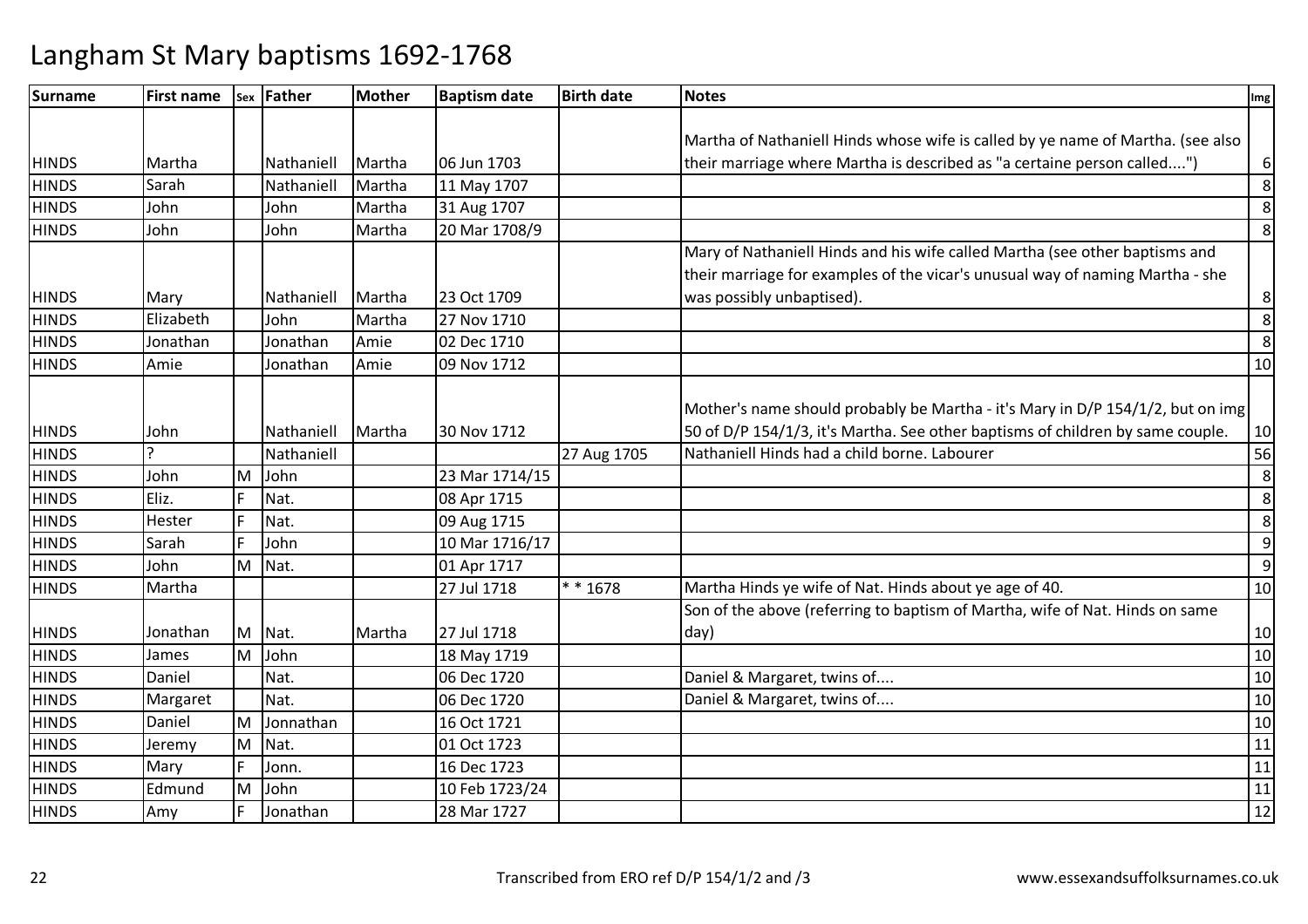| <b>Surname</b> | <b>First name</b> |   | sex Father   | <b>Mother</b>   | <b>Baptism date</b> | <b>Birth date</b> | <b>Notes</b>                                                           | Img            |
|----------------|-------------------|---|--------------|-----------------|---------------------|-------------------|------------------------------------------------------------------------|----------------|
| <b>HINDS</b>   | Mary              |   | John         |                 | 12 Dec 1743         |                   |                                                                        | 20             |
| <b>HINDS</b>   | Elizabeth         |   | John         |                 | 27 Oct 1745         |                   |                                                                        | 21             |
| <b>HINDS</b>   | John              | м | John         |                 | 08 Jun 1747         |                   |                                                                        | 22             |
| <b>HINDS</b>   | Anne              | F | John         |                 | 09 Apr 1749         |                   |                                                                        | 22             |
| <b>HINDS</b>   | John              | M | Edward       |                 | 24 Sep 1749         |                   |                                                                        | 22             |
| <b>HINES</b>   | Samuel            | M | Edward       | Mary            | 03 Jun 1753         |                   |                                                                        | 23             |
| <b>HINES</b>   | Mary              | F | Jonathan     | <b>Bridget</b>  | 06 Oct 1754         |                   |                                                                        | 24             |
| <b>HINES</b>   | Daniel            | M | Edward       | Mary            | 17 Jul 1757         |                   |                                                                        | 24             |
| <b>HINES</b>   | Daniel            | M | Edward       |                 | 30 Jul 1758         |                   |                                                                        | 25             |
| <b>HINES</b>   | John              | M | Jonathan     | <b>Bridgett</b> | 26 Aug 1759         |                   |                                                                        | 25             |
| <b>HINES</b>   | Ruth              | E | Edward       | Mary            | 23 Mar 1760         |                   |                                                                        | 25             |
| <b>HOLDEN</b>  | Susannah          |   | John         | Susannah        | 24 Dec 1695         | 19 Dec 1695       | Birth date from D/P 154/1/3, img 65                                    | $\overline{4}$ |
| <b>HOLDEN</b>  | John              | М | John         |                 | 24 Dec 1719         |                   |                                                                        | 10             |
| <b>HOLDEN</b>  | Abigal            | F | Rich.        |                 | 04 Sep 1722         |                   | Daughter of Rich. Holden junr                                          | 11             |
| <b>HOLDEN</b>  | John              | M | John         |                 | 29 Oct 1722         |                   |                                                                        | 11             |
| <b>HOLDEN</b>  | Elizabeth         |   | Rich.        |                 | 19 Sep 1729         |                   |                                                                        | 13             |
| <b>HOLDEN</b>  | Isabella          | F | Richard      |                 | 06 Jun 1731         |                   | Daughter of Richard Holden junr                                        | 13             |
| <b>HOLDEN</b>  | Mary              | E | Rich.        |                 | 10 Jun 1733         |                   | Daughter of Mr. Rich. Holden junr                                      | 15             |
| <b>HOLDEN</b>  | John              | М | Rich.        |                 | 03 Oct 1735         |                   | Son of Rich. Holden junr                                               | 16             |
| <b>HOLDEN</b>  | Richard           | M | Richard      |                 | 14 Oct 1738         |                   | Son of Richard Holden junr                                             | 17             |
| <b>HOLDIN</b>  | John              |   | John         | Susannah        | 09 Jan 1693/94      |                   |                                                                        | $\overline{3}$ |
| <b>HOLDING</b> | Mary              |   | Richard      | Mary            | 14 Sep 1708         |                   | Img 52 of D/P 154/1/3 describes the father as, apparently "a Lame man" | 8              |
| <b>HOLDING</b> | Sarah             |   | Richard      | Mary            | 19 Mar 1713/14      |                   |                                                                        | 50             |
| <b>HOLTON</b>  | Elizabeth         | F | Edward       |                 | 09 Jul 1722         |                   |                                                                        | 11             |
| <b>HOLTON</b>  | James             | M |              |                 | 10 Jul 1726         |                   | Son of Mr. Holton                                                      | 12             |
| <b>HOLTON</b>  | George            | M | John         |                 | 10 Dec 1729         |                   |                                                                        | 13             |
| <b>HOLTON</b>  | John              | M |              |                 | 08 Aug 1731         |                   | Son of Mr. Holton                                                      | 13             |
| <b>HOLTON</b>  | Mary              |   | $\mathbf{C}$ |                 | 17 Jul 1734         |                   | Daughter of Mr. Holton                                                 | 15             |
| <b>HOLTON</b>  | Edward            |   | M Edward     |                 | 07 Jan 1759         |                   |                                                                        | 25             |
| HOW            | Hannah            |   | George       | Elizabeth       | 15 Mar 1692/93      |                   |                                                                        | $\overline{3}$ |
| <b>HOW</b>     | John              |   | George       | Elizabeth       | 16 Feb 1695/96      |                   |                                                                        | $\overline{4}$ |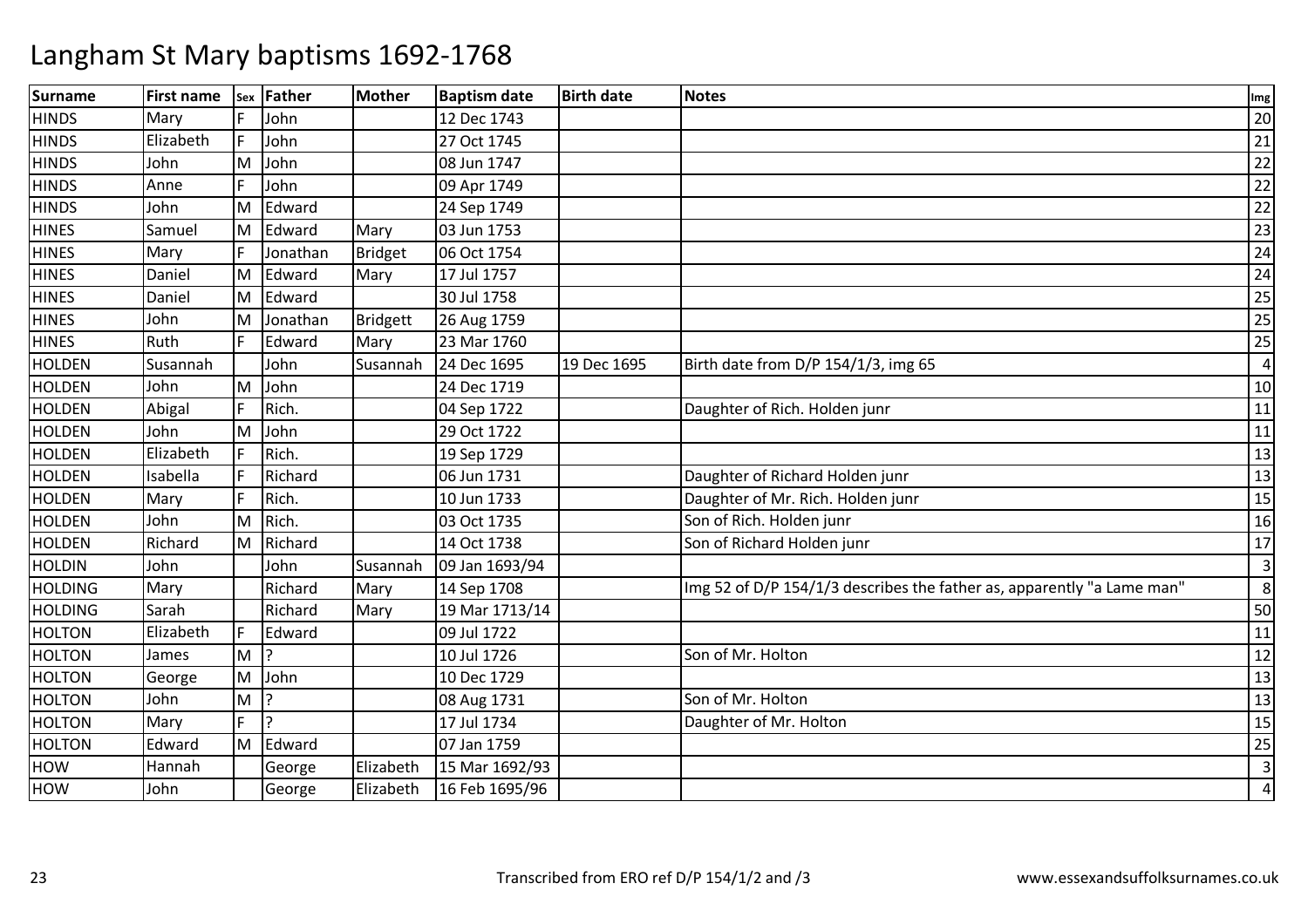| <b>Surname</b> | <b>First name</b> |    | sex Father     | <b>Mother</b> | <b>Baptism date</b> | <b>Birth date</b> | <b>Notes</b>                                                                 | Img              |
|----------------|-------------------|----|----------------|---------------|---------------------|-------------------|------------------------------------------------------------------------------|------------------|
|                |                   |    |                |               |                     |                   |                                                                              |                  |
| <b>HOW</b>     | John              |    | George         | Elizabeth     | 07 Nov 1697         | * Oct 1697        | Img 64 of D/P 154/1/3 says "George How had a xh borne abt ye last of Oct."   | $\overline{a}$   |
|                |                   |    |                |               |                     |                   |                                                                              |                  |
| <b>HOW</b>     | Abraham           |    | George         | Elizabeth     | 16 Jun 1701         | 15 Jun 1701       | Img 58 of D/P 154/1/3 gives date of birth and father's occupation - barber?. | 6                |
| <b>HOW</b>     | Mary              |    | George         | Eliz.         | 10 May 1705         | 03 Jul 1704       | Img 57 of D/P 154/1/3 gives date of birth.                                   | $\overline{7}$   |
| <b>HOW</b>     |                   |    | Robert         |               |                     | 07 Aug 1700       | Robert How clothier had a child borne.                                       | 60               |
| <b>HOW</b>     | ١P                |    | Robt.          |               |                     | 19 Nov 1701       | Robt How Clothier had a child borne                                          | 58               |
| <b>HOW</b>     |                   |    | Robt.          |               |                     | 10 Mar 1702/3     | Robt. How had a child borne.                                                 | 57               |
| HOW            |                   |    | Robt.          |               |                     | $* * 1704$        | Robt. How had a child borne.                                                 | 56               |
| <b>HOW</b>     | Robert            | M  | Robt.          |               | 06 Feb 1715/16      |                   |                                                                              | 9                |
| <b>HOW</b>     | Elizabeth         | IF | Rob.           |               | 12 Feb 1718/19      |                   |                                                                              | 10               |
| <b>JAMES</b>   | Mary              | E  | Thomas         | Mary          | 27 Mar 1757         |                   |                                                                              | 24               |
| <b>JAMES</b>   | Thomas            | M  | Samuel         | Mary          | 21 Jan 1759         |                   |                                                                              | 25               |
| <b>JAMES</b>   | Samuel            | M  | Thomas         | Mary          | 30 Dec 1759         |                   |                                                                              | 25               |
| <b>JAMES</b>   | John              | M  | Thomas         | Mary          | 19 Oct 1760         |                   |                                                                              | 25               |
|                |                   |    |                |               |                     |                   | Much of entry lost on torn page in D/P 154/1/2, but img 152 of /3 gives full |                  |
| <b>JOLLEY</b>  | Susannah          |    | Henery         | Mary          | 25 Sep 1711         |                   | details.                                                                     | $\bf 8$          |
| <b>JOLLY</b>   | Mary              | E  | Hen.           |               | 08 Apr 1715         | $* * 1714$        | 1 year & a month old (year of birth estimated from age at baptism)           | 8                |
| <b>JOLLY</b>   | Eliz.             | E  | Henry          |               | 04 Oct 1718         |                   |                                                                              | 10               |
| <b>KENDAL</b>  | Robert            | M  | Edward         | Deborah       | 08 May 1757         |                   |                                                                              | 24               |
| <b>KENDALL</b> | John              | M  | Edward         | Deborah       | 06 May 1759         |                   |                                                                              | 25               |
| <b>KENDEL</b>  | Edward            |    | M Edward       | Deborah       | 01 Apr 1752         |                   |                                                                              | 23               |
| <b>KENDEL</b>  | Edward            | M  | Edward         | Deborah       | 25 May 1753         |                   |                                                                              | 23               |
| <b>KENDEL</b>  | William           | M  | Edward         | Deborah       | 26 Jan 1755         |                   |                                                                              | 24               |
| <b>KIDBY</b>   | Charles           | M  | <b>Charles</b> | Mary          | 01 Apr 1759         |                   |                                                                              | 25               |
| <b>KING</b>    | Deborah           |    | William        | Elizabeth     | 28 Apr 1694         |                   |                                                                              | $\overline{4}$   |
| <b>KING</b>    | Susannah          |    | William        | Elizabeth     | 14 Dec 1696         |                   |                                                                              | $\overline{a}$   |
|                |                   |    |                |               |                     |                   | Img 61 of D/P 154/1/3 says she was "about halfe a yeare old". Img 60 of same |                  |
| <b>KING</b>    | Hannah            |    | William        | Eliz.         | 05 May 1699         |                   | gives father's occupation (shearman).                                        | 6                |
|                |                   |    |                |               |                     |                   | About one yeare old (Img 58 of D/P 154/1/3 says "Will. King pauper had a xd  |                  |
| <b>KING</b>    | Sarah             |    | William        | Elizabeth     | 15 Feb 1702/3       | 28 Feb 1701/2     | (child) borne" on 28 Feb 1701/2.)                                            | $\boldsymbol{6}$ |
| <b>KING</b>    | Hannah            |    | Tho.           |               | 11 Feb 1732/33      |                   |                                                                              | 14               |
|                |                   |    |                |               |                     |                   |                                                                              |                  |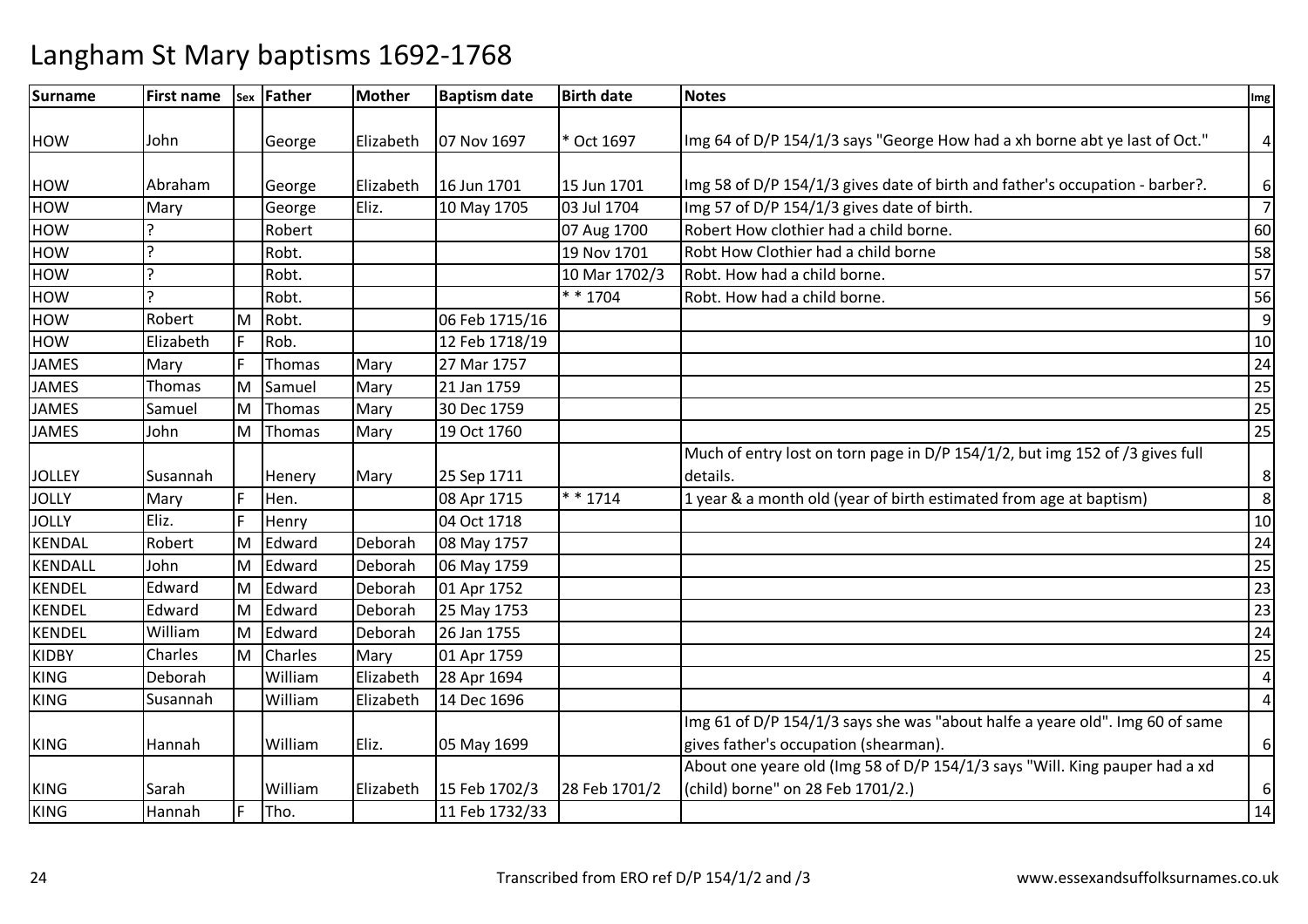| <b>Surname</b>   | <b>First name</b> |     | sex Father | <b>Mother</b> | <b>Baptism date</b> | <b>Birth date</b> | <b>Notes</b>                                                                    | Img |
|------------------|-------------------|-----|------------|---------------|---------------------|-------------------|---------------------------------------------------------------------------------|-----|
| <b>KING</b>      | Abigail           | E   | Abraham    |               | 23 Apr 1733         |                   |                                                                                 | 14  |
| <b>KING</b>      | Mary              | F   | Abraham    |               | 27 Jul 1735         |                   |                                                                                 | 16  |
| <b>KING</b>      | Eliz.             | F   | Thomas     |               | 02 Nov 1735         |                   |                                                                                 | 16  |
| <b>KING</b>      | Jane              |     | Abraham    |               | 08 Jan 1737/38      |                   |                                                                                 | 17  |
| <b>KING</b>      | Thomas            | M   | Thomas     |               | 07 May 1738         |                   |                                                                                 | 17  |
| <b>KING</b>      | Elizabeth         | IF  | Abraham    |               | 09 Mar 1739/40      |                   |                                                                                 | 18  |
| <b>KING</b>      | John              | M   | Thomas     |               | 22 Mar 1740/41      |                   |                                                                                 | 19  |
| <b>KING</b>      | Thomas            | M   | Thomas     |               | 04 Dec 1743         |                   |                                                                                 | 20  |
| <b>KING</b>      | <b>Betty</b>      | F   | John       | Mary          | 07 Jul 1754         |                   |                                                                                 | 24  |
| <b>KING</b>      | John              | M   | John       |               | 29 Oct 1758         |                   |                                                                                 | 25  |
| <b>KING</b>      | Daniel            | M   | Daniel     | Elizabeth     | 19 Jun 1768         |                   |                                                                                 | 27  |
| <b>LADBROOK</b>  | Isaac             | M   | Robert     |               | 09 Sep 1750         |                   |                                                                                 | 23  |
|                  |                   |     |            |               |                     |                   | Entry reads "daughter of Isaac of Ladbrook" but the second "of" looks like it's |     |
| <b>LADBROOK</b>  | Elizabeth         |     | Isaac      |               | 25 Dec 1751         |                   | there by mistake.                                                               | 23  |
| <b>LADBROOK</b>  | Robert            | M   | Robert     |               | 28 Oct 1753         |                   |                                                                                 | 24  |
| <b>LADBROOK</b>  | Martha            |     | Robert     |               | 20 Apr 1755         |                   |                                                                                 | 24  |
| <b>LADBROOK</b>  | Mary              | E   | Isaac      |               | 31 Oct 1756         |                   |                                                                                 | 24  |
| <b>LADBROOK</b>  | Deborah           | IF  | Robert     | Martha        | 25 Oct 1761         |                   |                                                                                 | 25  |
| <b>LADBROOKE</b> | Robert            | M   | Robert     | Martha        | 18 Mar 1759         |                   |                                                                                 | 25  |
| LADBROOKE        | Samuel            | M   | Isaac      | Elizabeth     | 21 Nov 1762         |                   |                                                                                 | 26  |
| <b>LEE</b>       | Sarah             | F   | John       |               | 14 Mar 1749/50      |                   |                                                                                 | 23  |
| <b>LEE</b>       | Rachel            | IF  | John       |               | 29 Jan 1750/51      |                   |                                                                                 | 23  |
| LEETCH           | Serena            | E   | Rob.       |               | 15 Jan 1723/24      |                   |                                                                                 | 11  |
| <b>LEETCH</b>    | Robert            | M   | Robert     |               | 25 Jan 1724/25      |                   |                                                                                 | 11  |
| <b>LEETCH</b>    | John              | M   | Robert     |               | 27 Jan 1725/26      |                   |                                                                                 | 12  |
| LEETCH           | James             | M   | Rob.       |               | 03 Jan 1726/27      |                   |                                                                                 | 12  |
| LEETCH           | Elizabeth         |     | Rob.       |               | 08 Jan 1727/28      |                   |                                                                                 | 12  |
| <b>LEETCH</b>    | Joseph            | M   | Robt.      |               | 09 Jun 1729         |                   |                                                                                 | 13  |
| <b>LEETCH</b>    | Elizabeth         | l F | Robert     |               | 06 Jun 1731         |                   |                                                                                 | 13  |
| LEETCH           | Joseph            | M   | Robt.      |               | 13 Aug 1732         |                   |                                                                                 | 14  |
| LEWIS            | Jacob             |     | Isaak      | Sarah         | 07 May 1693         |                   |                                                                                 | 3   |
| LEWIS            | Isaack            |     | Isaack     | Sarah         | 24 Nov 1695         | 10 Nov 1695       | Birth date from D/P 154/1/3, img 3                                              | 4   |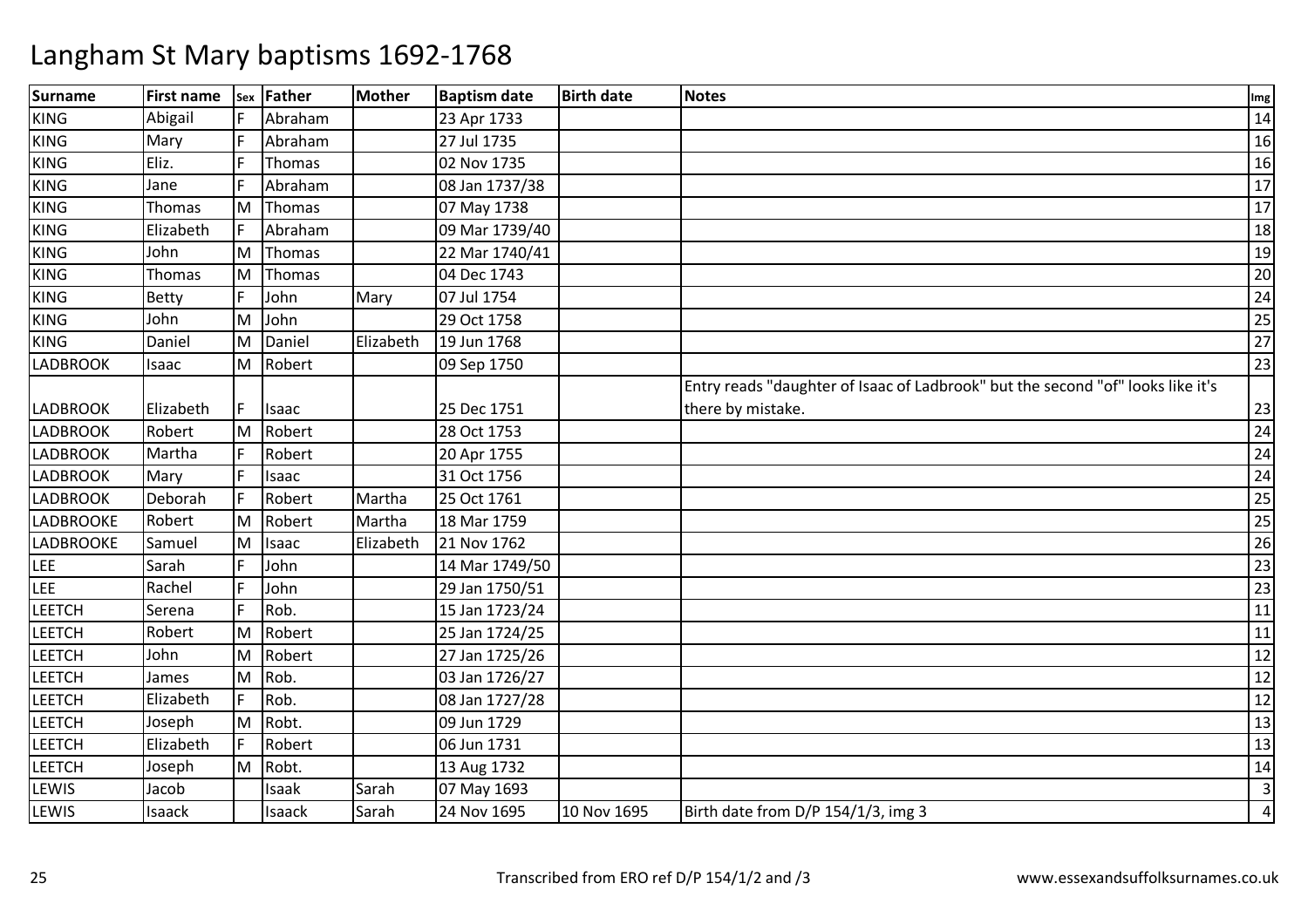| <b>Surname</b> | <b>First name</b> |     | sex Father | <b>Mother</b> | <b>Baptism date</b> | <b>Birth date</b> | <b>Notes</b>                                                                    | Img            |
|----------------|-------------------|-----|------------|---------------|---------------------|-------------------|---------------------------------------------------------------------------------|----------------|
| <b>LEWIS</b>   | Ann               |     | Isack      | Sarah         | 24 Jul 1698         |                   |                                                                                 | $\overline{4}$ |
|                |                   |     |            |               |                     |                   |                                                                                 |                |
| LEWIS          | Mary              |     | Isaack     | Mary          | 05 Jan 1700/1       |                   | Img 58 of D/P 154/1/3 gives date of birth and father's occupation - husbandman. | -6             |
| LEWIS          |                   |     | Isaack     |               |                     | 03 Feb 1702/3     | Issack Lewis had a child borne                                                  | 57             |
|                |                   |     |            |               |                     |                   | Daughter of Goodman Lewis. About 16 years old (year of birth estimated from     |                |
| LEWIS          | Eliz.             | F   | 12         |               | 14 Mar 1722/23      | $* * 1707$        | age at baptism)                                                                 | 11             |
| LEYS           | Eliz.             | F   | Matthew    |               | 17 Jun 1722         | $* * 1715$        | About 7 years old (year of birth estimated from age at baptism)                 | 11             |
| LEYS           | Martha            | IF  | Matthew    |               | 17 Jun 1722         | $* * 1717$        | About 5 years old (year of birth estimated from age at baptism)                 | 11             |
| LEYS           | <b>Thomas</b>     | E   | Matthew    |               | 17 Jun 1722         |                   | 8 months old.                                                                   | 11             |
|                |                   |     |            |               |                     |                   | Img 60 of D/P 154/1/3 gives date of birth and the father's occupation           |                |
| <b>LILLIE</b>  | Mary              |     | John       | Mary          | 15 Oct 1699         | 10 Oct 1699       | (husbandman).                                                                   | 6              |
| LILLY          | William           | M   | William    |               | 11 Nov 1717         |                   |                                                                                 | 9              |
| <b>LILLY</b>   | John              | M   | Will.      |               | 13 Apr 1719         |                   |                                                                                 | 10             |
| LILLY          | William           | M   | Will.      |               | 22 May 1720         |                   |                                                                                 | 10             |
| LILLY          | Susan             |     | Will.      |               | 03 Aug 1723         |                   |                                                                                 | 11             |
| LILLY          | William           | M   | Will.      |               | 02 Jun 1725         |                   |                                                                                 | 11             |
| LILLY          | Elizabeth         | l F | Will.      |               | 08 Sep 1729         |                   |                                                                                 | 13             |
| LILLY          | Elizabeth         |     | John       |               | 14 Nov 1731         |                   | A Base born child                                                               | 14             |
| LILLY          | William           | M   | Will.      |               | 11 Feb 1732/33      |                   |                                                                                 | 14             |
| LILLY          | Thomas            | M   | Tho.       |               | 24 Sep 1738         |                   |                                                                                 | 17             |
| LILLY          | John              | M   | John       |               | 27 May 1739         |                   |                                                                                 | 18             |
| LILLY          | Margaret          | IF  | Tho.       |               | 04 Nov 1739         |                   |                                                                                 | 18             |
| LILLY          | Sarah             | E   | Thomas     |               | 17 Jan 1739/40      |                   |                                                                                 | 18             |
| LILLY          | Robert            | M   | Thomas     |               | 30 Apr 1741         |                   |                                                                                 | 19             |
| LILLY          | Hannah            | F   | Thomas     |               | 13 Nov 1743         |                   |                                                                                 | 20             |
| LILLY          | James             | M   | John       |               | 30 Jan 1743/44      | $* * 1742$        | About two years old (year of birth estimated from age at birth)                 | 20             |
| LILLY          | Elizabeth         |     | John       |               | 10 Feb 1744/45      |                   |                                                                                 | 21             |
| LILLY          | Mary              |     | Thomas     |               | 06 Sep 1745         |                   |                                                                                 | 21             |
| LILLY          | <b>Thomas</b>     | M   | Thomas     |               | 22 May 1747         |                   |                                                                                 | 22             |
| LILLY          | Thos.             | M   | Thomas     |               | 17 Apr 1748         |                   |                                                                                 | 22             |
| LILLY          | Mary              | F   | John       |               | 19 Mar 1748/49      |                   |                                                                                 | 22             |
| LILLY          | Sarah             | F   | John       |               | 23 Apr 1749         |                   |                                                                                 | 22             |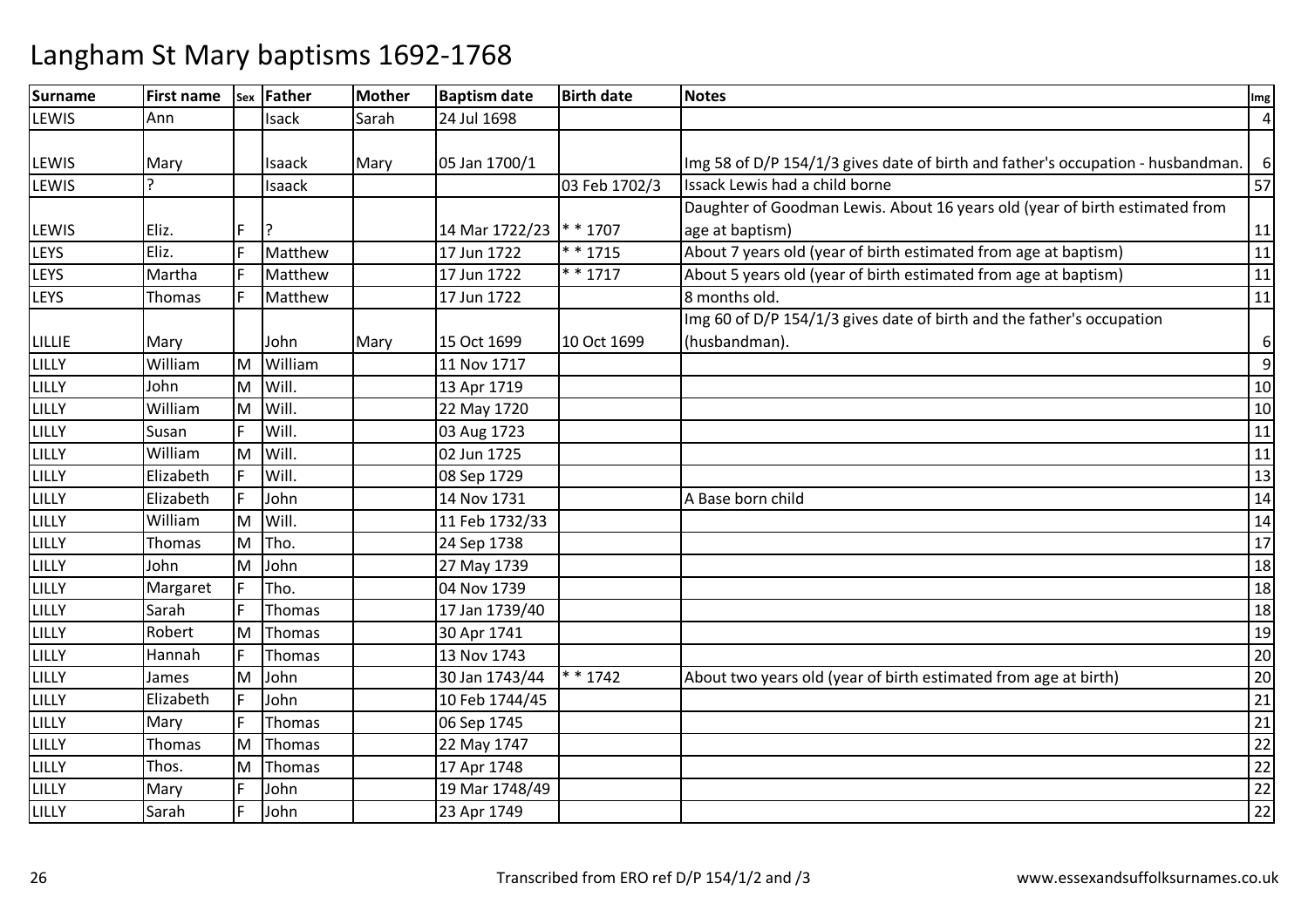| <b>Surname</b>  | <b>First name</b> |   | sex Father | Mother    | <b>Baptism date</b> | <b>Birth date</b> | <b>Notes</b>                                                                | Img |
|-----------------|-------------------|---|------------|-----------|---------------------|-------------------|-----------------------------------------------------------------------------|-----|
| LILLY           | Robert            | M | Thomas     |           | 17 Jun 1750         |                   |                                                                             | 23  |
| LILLY           | Sarah             | F | John       | Mary      | 19 Apr 1752         |                   |                                                                             | 23  |
| LILLY           | Jemmy             | M | John       | Mary      | 15 Nov 1754         |                   |                                                                             | 24  |
| LILLY           | John              | M | Thomas     | Elizabeth | 13 Apr 1755         |                   |                                                                             | 24  |
| LILLY           | Benjamin          | M | Thomas     | Elizabeth | 30 May 1756         |                   |                                                                             | 24  |
| LILLY           | James             | M | Thomas     | Elizabeth | 28 May 1758         |                   |                                                                             | 25  |
| LILLY           | Benjamin          | M | Thomas     | Elizabeth | 12 Apr 1761         |                   |                                                                             | 25  |
| LONG            | Susannah          |   | Richard    | Susannah  | 12 Nov 1711         |                   |                                                                             | 10  |
| <b>LYES</b>     | Mary              |   | Mathew     | Mary      | 24 Jul 1713         |                   | Abode: Great Birch                                                          | 50  |
| <b>MARTIN</b>   | Jane              | F | James      |           | 30 Jun 1724         |                   |                                                                             | 11  |
| <b>MARTIN</b>   | Mary              | F | James      |           | 01 Feb 1725/26      |                   |                                                                             | 12  |
| MAY             | Thomas            |   | William    | Mary      | 17 May 1702         | 05 May 1702       | Img 57 of 154/1/3 gives date of birth and the father's occupation - farmer. | 6   |
| <b>MAY</b>      | Mary              |   | William    | Mary      | 03 Feb 1703/4       | 03 Feb 1703/4     | Img 57 of D/P 154/1/3 gives date of birth and father's occupation - farmer. | 6   |
| MAY             | Henry             | M | Henry      |           | 04 May 1718         |                   |                                                                             | 10  |
| <b>MAY</b>      | Anne              | F | Henry      |           | 17 May 1719         |                   | Daughter of Henry May junr.                                                 | 10  |
| <b>MAY</b>      | William           | M | Henry      |           | 10 May 1720         |                   | Son of Henry May junr                                                       | 10  |
| <b>MAY</b>      | Thomas            | M | Henry      |           | 04 Dec 1721         |                   | Son of Mr Henry May                                                         | 10  |
| <b>MAY</b>      | John              | M | Henry      |           | 07 Jun 1723         |                   | Son of Mr Henry May                                                         | 11  |
| <b>MAY</b>      | Mary              | F | Henry      |           | 26 Nov 1725         |                   | Daughter of Henry May jun.                                                  | 12  |
| <b>MAY</b>      | Elizabeth         | F | Henry      |           | 03 Apr 1727         |                   |                                                                             | 12  |
| <b>MAY</b>      | William           | M | Henry      |           | 05 May 1729         |                   |                                                                             | 13  |
| <b>MAY</b>      | George            | M | Henry      |           | 11 Jul 1731         |                   |                                                                             | 13  |
| <b>MAY</b>      | Jonnathan         | M | Henry      |           | 25 Feb 1732/33      |                   | Son of Mr. Henry May                                                        | 14  |
| <b>MAY</b>      | Nathanael         | M | Henry      |           | 19 May 1734         |                   | Son of Mr. Henry May                                                        | 15  |
| MAY             | Mary              |   | Henry      | Anne      | 04 Dec 1735         |                   |                                                                             | 16  |
| <b>MAY</b>      | William           | M | John       |           | 13 Nov 1737         |                   |                                                                             | 17  |
| <b>MERCHANT</b> | Anna              | E | William    | Mary      | 21 Feb 1720/21      |                   |                                                                             | 10  |
| <b>MILLER</b>   | Tho.              | M | Tho.       |           | 08 Feb 1724/25      |                   |                                                                             | 11  |
| <b>MILLER</b>   | Susan             |   | James      |           | 03 Jul 1727         |                   |                                                                             | 12  |
| <b>MILLER</b>   | Sarah             |   |            | Mary      | 25 Jan 1729/30      |                   | Base born child                                                             | 13  |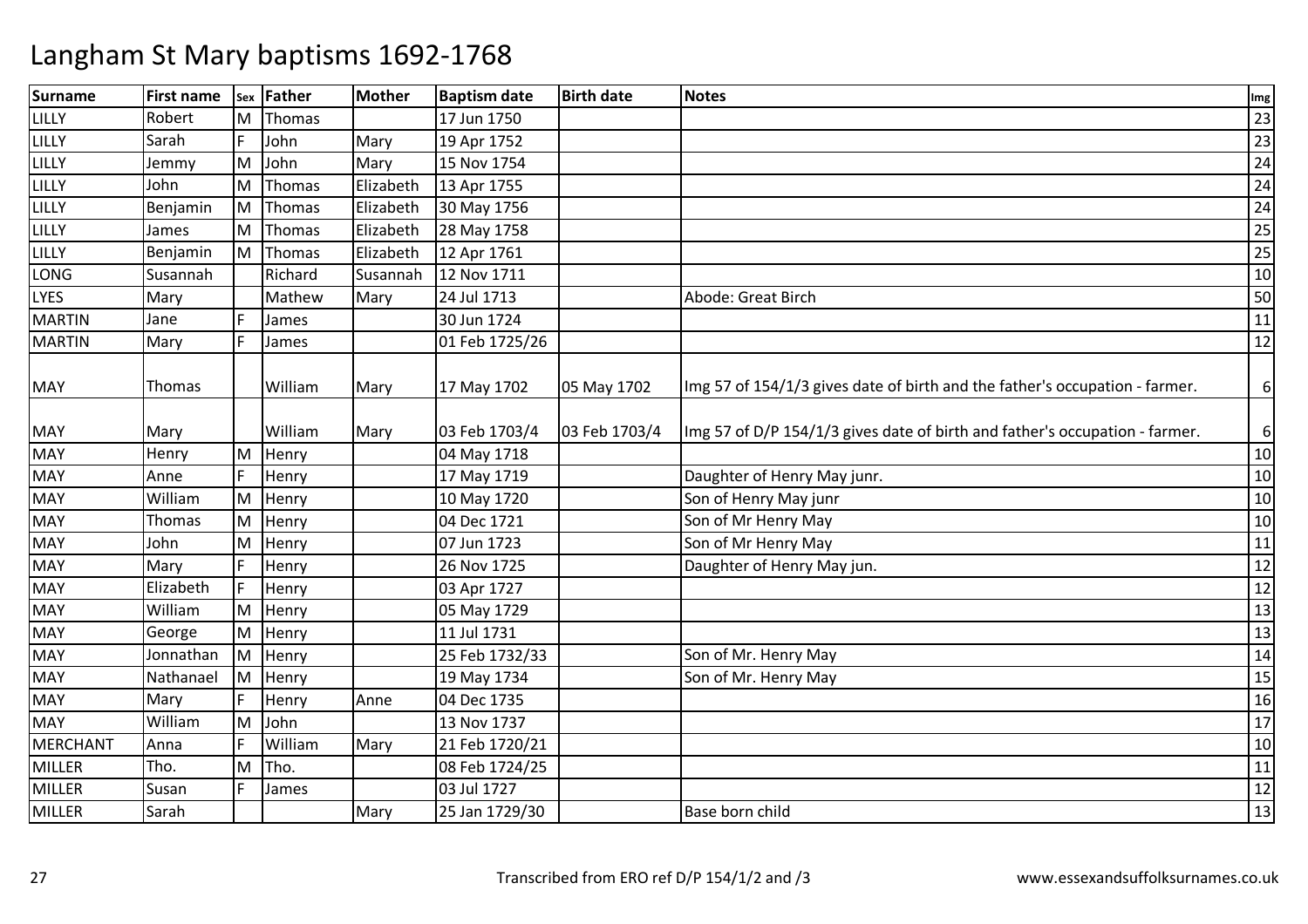| A base born child<br><b>MILLER</b><br>Samuel<br>Elizabeth<br>24 Oct 1742<br>M                                                                                      |                |
|--------------------------------------------------------------------------------------------------------------------------------------------------------------------|----------------|
|                                                                                                                                                                    | 20             |
| <b>MONTAGUE</b><br>Priscilla<br>Mary<br>Henery<br>01 Mar 1693/94                                                                                                   | $\overline{3}$ |
| <b>MOODY</b><br>Thomas<br>09 Mar 1734/35<br>M<br>Thomas<br>Susan                                                                                                   | 15             |
| 05 Mar 1696/97<br>Priscilla<br><b>MOUNTAGUE</b><br>Ann<br>Henery                                                                                                   | 4              |
|                                                                                                                                                                    |                |
| Priscilla<br>Img 58 of D/P 154/1/3 gives date of birth and father's occupation - "dayryman".<br><b>MOUNTAGUE</b><br>04 Jun 1701<br>21 May 1701<br>Henery<br>Henery | 6              |
| <b>MUNKIN</b><br>William<br>Mary<br>Mary<br>02 Sep 1694                                                                                                            | 4              |
| Birth date from D/P 154/1/3, img 65<br><b>MUNKIN</b><br>William<br>14 Apr 1696<br>05 Apr 1696<br>Mary<br>James                                                     | 4              |
| <b>MUNKIN</b><br>William<br>10 Jun 1697<br>Ann<br>Mary                                                                                                             | $\overline{4}$ |
| 25 Nov 1701<br><b>MUNKIN</b><br>William<br>20 Dec 1701<br>Img 58 of D/P 154/1/3 gives date of birth and father's occupation - yeoman.<br>Joseph<br>Mary            | 6              |
| Willm.<br><b>MUNKIN</b><br>Willm.<br>Mary<br>01 Apr 1714                                                                                                           | 50             |
| <b>MUNKIN</b><br>John<br>William<br>28 Jun 1716<br>M<br>Mary                                                                                                       | 9              |
| Base Born child of Sus. Muns (not clear if surname should be Muns, or if it's Mun,                                                                                 |                |
| and the s is to show possession, as in Mun's)<br><b>MUNS</b><br>09 Oct 1718<br>Thomas<br>Sus.                                                                      | 10             |
| <b>MUNSEN</b><br>John<br>14 May 1715<br>Ruth<br>Sus.                                                                                                               | 8              |
| William<br>Will.<br><b>MUNSEN</b><br>16 Nov 1716<br>M                                                                                                              | 9              |
| <b>MUNSEN</b><br>Sarah<br>04 Sep 1726<br>Roger                                                                                                                     | 12             |
|                                                                                                                                                                    |                |
| Img 58 of D/P 154/1/3 gives date of birth and father's occupation - weaver.<br><b>MUNSON</b><br>Robert<br>16 Oct 1701<br>02 Oct 1701<br>John<br>Susan              | 6              |
| $* * 1697$<br><b>MUNSON</b><br>John<br>15 Jun 1704<br>About 7 years old (year of birth estimated from age at baptism)<br>Roger<br>Susan                            | $\overline{7}$ |
| About 4 years old (year of birth estimated from age at baptism)<br><b>MUNSON</b><br>Elizabeth<br>John<br>$* * 1700$<br>15 Jun 1704<br>Susan                        | $\overline{7}$ |
| Between 2 & 3 years old (year of birth estimated from age at baptism - might be                                                                                    |                |
| the child whose birth is recorded in D/P 154/1/3 on 16 Oct 1702, with father's                                                                                     |                |
| $* * 1702$<br>occupation (weaver) given.)<br><b>MUNSON</b><br>John<br>15 Jun 1704<br>Ann<br>Susan                                                                  | $\overline{7}$ |
| About a quarter old (img 57 of D/P 154/1/3 gives date of birth. Father's                                                                                           |                |
| occupation of weaver crossed out and "P" beside entry - "pauper"?)<br><b>MUNSON</b><br>15 Jun 1704<br>26 Mar 1704<br>John<br>Mary<br>Susan                         | $\overline{7}$ |
| <b>MUNSON</b><br>John<br>12 Mar 1705/6<br>03 Mar 1705/6<br>Img 55 of D/P 154/1/3 gives date of birth. Pauper.<br>Susannah<br>Susannah                              | $\overline{7}$ |
| <b>MUNSON</b><br>Robert<br>John<br>Susan<br>03 Mar 1707/8                                                                                                          | 8              |
| <b>MUNSON</b><br>27 Jul 1710<br>Hester<br>John<br>Susannah                                                                                                         | 8              |
| <b>MUNSON</b><br>John<br>18 Mar 1712/13<br>Andrew<br>Susannah                                                                                                      | 10             |
| <b>MUNSON</b><br>14 Mar 1696/97 John Munson had a Xd borne March 14th<br>John                                                                                      | 64             |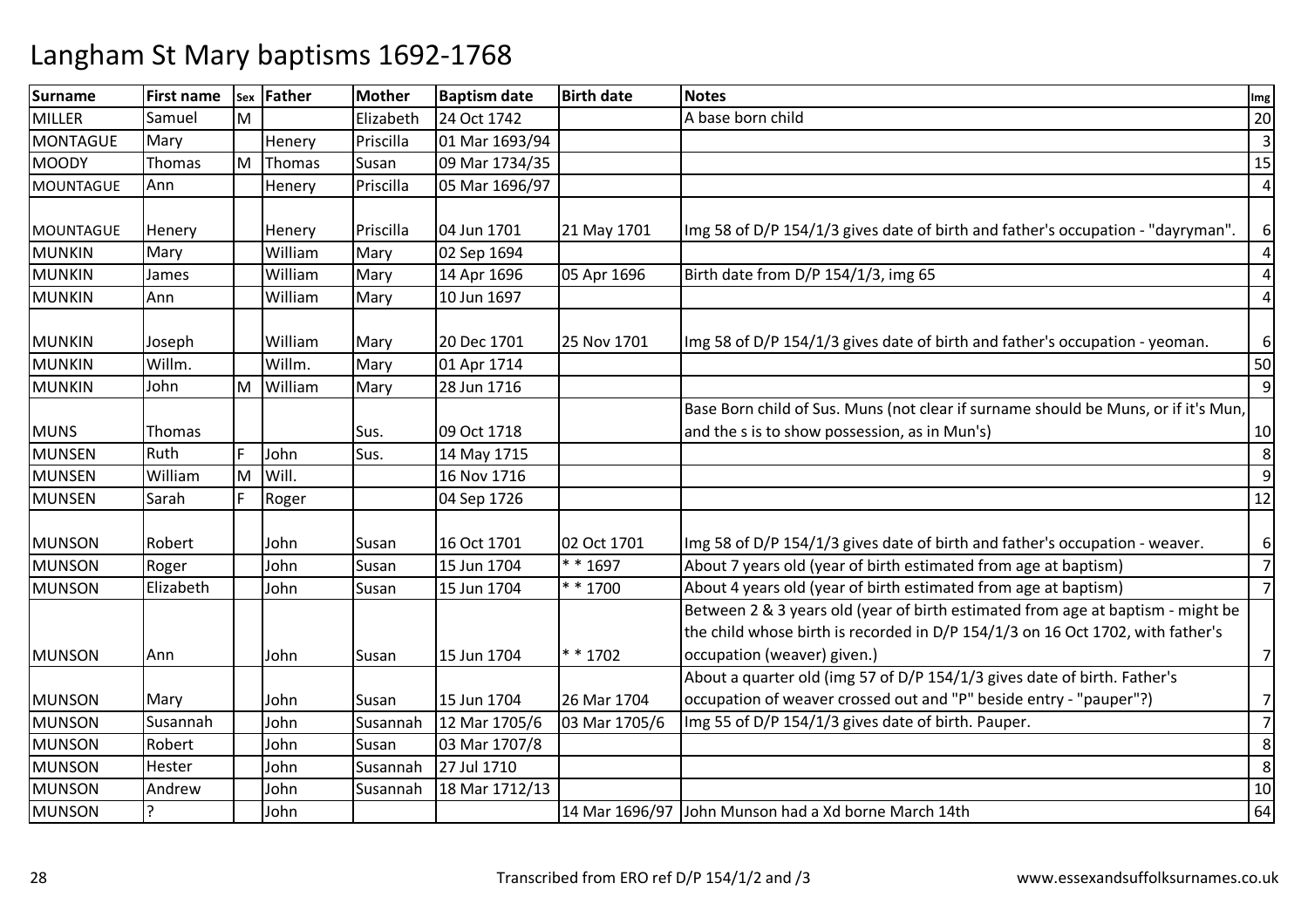| <b>Surname</b>   | <b>First name</b> |   | sex Father | <b>Mother</b> | <b>Baptism date</b> | <b>Birth date</b> | <b>Notes</b>                                                              | Img |
|------------------|-------------------|---|------------|---------------|---------------------|-------------------|---------------------------------------------------------------------------|-----|
| <b>MUNSON</b>    |                   |   | John       |               |                     | 10 Sep 1698       | John Munson, a weaver                                                     | 64  |
| <b>MUNSON</b>    |                   |   | John       |               |                     | 27 May 1700       | John Munson had a child borne. Weaver                                     | 60  |
| <b>MUNSON</b>    | John              | M | John       |               | 21 Jul 1716         |                   |                                                                           | 9   |
| <b>MUNSON</b>    | Arthur            | M | John       |               | 21 Feb 1718/19      |                   |                                                                           | 10  |
| <b>MUNSON</b>    | Sarah             | F | Roger      |               | 11 Oct 1730         |                   |                                                                           | 13  |
| <b>MUNSON</b>    | Elizabeth         | E | Roger      |               | 20 Aug 1732         |                   |                                                                           | 14  |
| <b>MUNSON</b>    | John              | M | Andrew     |               | 28 Oct 1739         |                   |                                                                           | 18  |
| <b>MUNSON</b>    | Roger             | M | Roger      |               | 02 Dec 1739         |                   |                                                                           | 18  |
| <b>MUNSON</b>    | Susan             |   | Andrew     |               | 02 May 1742         |                   |                                                                           | 20  |
| <b>MUNSON</b>    | Ruth              | F | Roger      |               | 10 May 1743         |                   |                                                                           | 20  |
| <b>MUNSON</b>    | Hester            |   | Andrew     |               | 03 Feb 1744/45      |                   |                                                                           | 21  |
| <b>MUNSON</b>    | Sarah             | F | Andrew     |               | 11 Jun 1749         |                   |                                                                           | 22  |
| <b>MUNSON</b>    | Hester            | E | Andrew     |               | 25 Aug 1751         |                   |                                                                           | 23  |
| <b>MUNSON</b>    | Greggs            |   |            | Mary          | 10 Apr 1768         |                   | Greggs base born child of Mary Munson                                     | 27  |
|                  |                   |   |            |               |                     |                   | Img 65 of D/P 154/1/3 implies that she was born on 16 Mar and baptised on |     |
| <b>MUNT</b>      | Susannah          |   | John       | Susannah      | 16 Mar 1695/96      |                   | 23rd.                                                                     | 4   |
| <b>NAVARD</b>    | Samuel            | M | John       | Ann           | 12 Nov 1752         |                   |                                                                           | 23  |
| <b>NAVARD</b>    | Ann               | F | John       | Ann           | 17 Feb 1754         |                   |                                                                           | 24  |
| <b>NAVARD</b>    | Elizabeth         |   | John       | Ann           | 02 May 1756         |                   |                                                                           | 24  |
| <b>NEVARD</b>    | Anne              | F | John       |               | 18 Nov 1715         |                   |                                                                           | 8   |
| <b>NEVARD</b>    | Elizabeth         | E | John       |               | 24 Feb 1717/18      |                   |                                                                           | 10  |
| <b>NEVARD</b>    | Sarah             | F |            | 2             | 11 Mar 1722/23      |                   | Daughter of Widow Nevard                                                  | 11  |
| <b>NEVARD</b>    | John              | M | John       |               | 02 Jan 1726/27      |                   |                                                                           | 12  |
| <b>NEVARD</b>    | Anne              | E | John       |               | 03 May 1732         |                   |                                                                           | 14  |
| <b>NEVARD</b>    | John              | M | John       |               | 23 Jun 1751         |                   |                                                                           | 23  |
| <b>NEVARD</b>    | Elizabeth         |   | John       | Elizabeth     | 17 Oct 1762         |                   |                                                                           | 25  |
| <b>NEVARD</b>    | Sarah             | E | John       | Elizabeth     | 10 Feb 1765         |                   |                                                                           | 26  |
| <b>NEVILL</b>    | Edward            | M | John       | Ann           | 20 Apr 1760         |                   |                                                                           | 25  |
| <b>ORPIN</b>     | Thomas            | M | Jeremy     |               | 20 Nov 1743         |                   |                                                                           | 20  |
| PARTRIDGE        | John              | M | Richard    |               | 11 Feb 1749/50      |                   |                                                                           | 22  |
| <b>PARTRIDGE</b> | Richard           | M | Richard    | Alice         | 16 Aug 1752         |                   |                                                                           | 23  |
| <b>PATEKIN</b>   | Thomas            | M | Thomas     |               | 14 Jun 1741         |                   |                                                                           | 19  |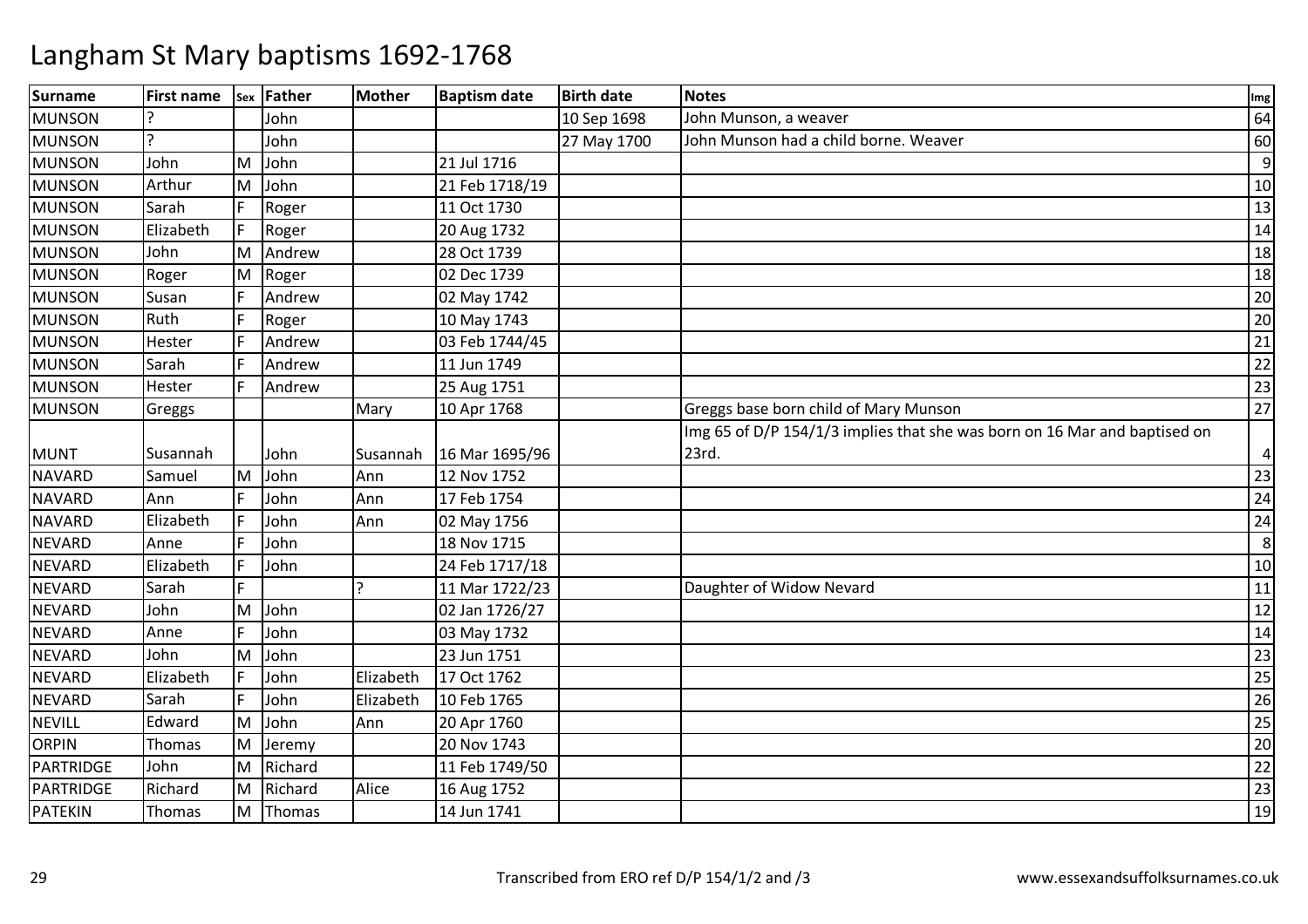| <b>Surname</b> | <b>First name</b> |   | sex Father | Mother    | <b>Baptism date</b> | <b>Birth date</b> | <b>Notes</b>                                                                                                                                                      | Img            |
|----------------|-------------------|---|------------|-----------|---------------------|-------------------|-------------------------------------------------------------------------------------------------------------------------------------------------------------------|----------------|
| PATTEAKIN      | Elizabeth         |   | Thomas     |           | 30 Sep 1736         |                   |                                                                                                                                                                   | 16             |
| PATTEKIN       | Thomas            |   | M Thomas   |           | 18 Jul 1742         |                   |                                                                                                                                                                   | 20             |
| PATTEKIN       | Sarah             |   | Thomas     |           | 29 Aug 1743         |                   |                                                                                                                                                                   | 20             |
| PATTEN         | Sarah             |   | Thomas     |           | 18 Sep 1737         |                   |                                                                                                                                                                   | 17             |
| PEPER          | Tho.              |   | M Tho.     |           | 26 Oct 1730         |                   |                                                                                                                                                                   | 13             |
| <b>PEPPER</b>  | Samuell           |   | James      | Frances   | 24 Dec 1700         | * * 1697          | Three yeares & three Quarters old. (year of birth estimated from age at baptism)                                                                                  | 6              |
| PEPPER         | James             |   | James      | Frances   | 15 Jun 1704         | ** 1696           | About 8 yeares (year of birth estimated from age at baptism) (See img 65 of D/P<br>154/1/3, which records a birth of a son of Ja. Pepper on 16 Mar 1695/6)        | $\overline{7}$ |
|                |                   |   |            |           |                     |                   | About 7 yeares old (year of birth estimated from age at baptism) (see img 64 of<br>D/P 154/1/3, which records the birth of a child of Ja. Pepper's in 1697, but   |                |
| <b>PEPPER</b>  | Thomas            |   | James      | Frances   | 15 Jun 1704         | $* * 1697$        | doesn't give an exact birth date).                                                                                                                                | $\overline{7}$ |
| PEPPER         | Thomas            |   | M Thomas   |           | 15 Oct 1732         |                   |                                                                                                                                                                   | 14             |
| <b>PETIKEN</b> | Mary              | F | Thomas     |           | 31 Oct 1748         |                   |                                                                                                                                                                   | 22             |
| <b>PETKIN</b>  | Mary              | F | Tho.       |           | 09 Dec 1739         |                   |                                                                                                                                                                   | 18             |
| PETTICAN       | John              | M | Tho.       |           | 01 Oct 1738         |                   |                                                                                                                                                                   | 17             |
| <b>PHILIPS</b> | Anne              | F | Jam.       |           | 24 Aug 1719         |                   |                                                                                                                                                                   | 10             |
| <b>PHILIPS</b> | James             | M | James      |           | 20 Feb 1720/21      |                   |                                                                                                                                                                   | 10             |
| <b>PHILIPS</b> | Mary              | F | James      |           | 09 Apr 1723         |                   |                                                                                                                                                                   | 11             |
|                |                   |   |            |           |                     |                   | Being about 2 yeares old (year of birth estimated from age at baptism) (see img<br>64 of D/P 154/1/3 where is says "Goodm[an] Pilgrim had a child borne 17 August |                |
| PILGRIM        | <b>Hester</b>     |   | Abraham    | Elizabeth | 06 Oct 1698         | * * 1696          | 1696." Img 61 of /3 gives his occupations as "poore labourer")                                                                                                    | 4              |
|                |                   |   |            |           |                     |                   | Being about a quarter of a yeare old. (Img 61 of D/P 154/1/3 says he was a poore                                                                                  |                |
| PILGRIM        | Abraham           |   | Abraham    | Elizabeth | 06 Oct 1698         | 11 Jul 1698       | labourer. Img 64 says he had a child born on 11 July 1698)                                                                                                        | 4              |
| PILGRIM        | Henery            |   | Abraham    | Eliz.     | 03 Jan 1699/00      | 08 Nov 1699       | Img 60 of D/P 154/1/3 gives date of birth says the father was a pauper.                                                                                           | 6              |
| <b>PITCH</b>   | George            |   | M George   |           | 02 Nov 1735         |                   |                                                                                                                                                                   | 16             |
| <b>PLAMPIN</b> | Sarah             |   | Thomas     |           | 05 Oct 1737         |                   |                                                                                                                                                                   | 17             |
| <b>POLLY</b>   | Samuel            | M | John       |           | 30 Sep 1736         |                   |                                                                                                                                                                   | 16             |
| POLLY          | Sarah             | E | John       |           | 17 May 1741         |                   |                                                                                                                                                                   | 19             |
| POLLY          | Peter             |   | M Peter    | Susan     | 04 Sep 1757         |                   |                                                                                                                                                                   | 24             |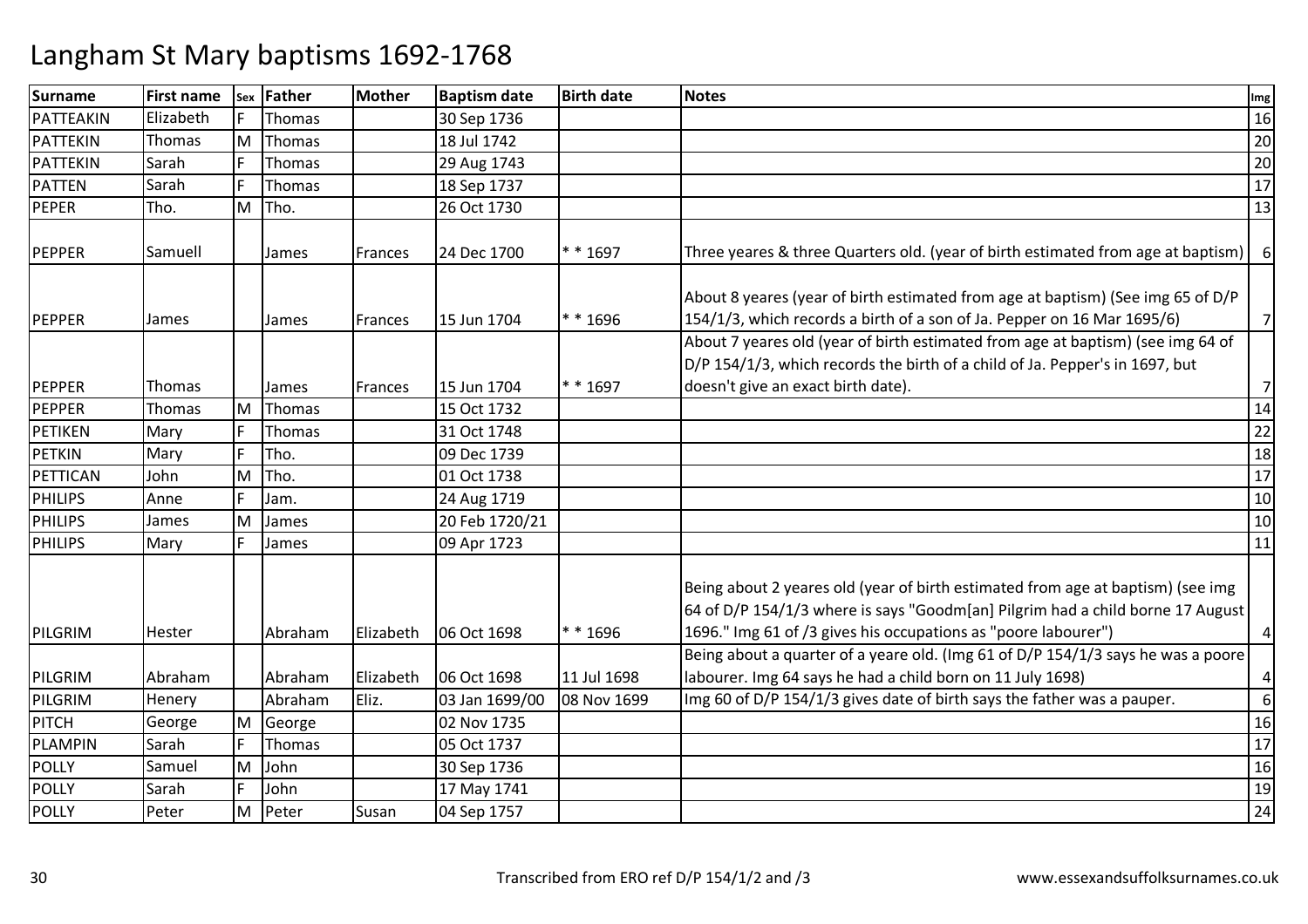| Surname       | <b>First name</b> | Sex | Father    | Mother    | <b>Baptism date</b> | <b>Birth date</b> | <b>Notes</b>                                                                     | Img            |
|---------------|-------------------|-----|-----------|-----------|---------------------|-------------------|----------------------------------------------------------------------------------|----------------|
| <b>POLLY</b>  | John              |     | M William | Catherine | 10 Dec 1758         |                   |                                                                                  | 25             |
| <b>POLLY</b>  | <b>Mary Anne</b>  |     | Peter     | Susan     | 05 Jun 1768         |                   |                                                                                  | 27             |
| POOLEY        | Samuel            | M   | William   | Mary      | 28 Apr 1765         |                   |                                                                                  | 26             |
| <b>POPS</b>   | Jane              |     | William   | Jane      | 06 Nov 1709         |                   | Follows January baptisms.                                                        | 8              |
| <b>POPS</b>   | Mary              |     | William   | Jane      | 06 Mar 1711/12      |                   |                                                                                  | $10\,$         |
| <b>POPS</b>   | Willm.            |     | Will.     | Jane      | 08 Jul 1714         |                   |                                                                                  | 50             |
| <b>POPS</b>   | Anne              | F   | William   |           | 14 Aug 1721         |                   |                                                                                  | 10             |
| <b>POPS</b>   | Eliz.             |     | William   |           | 22 Jul 1724         |                   |                                                                                  | 11             |
|               |                   |     |           |           |                     |                   | Mary wife of Samuell Potter being about 30 yeares old (Note: Samuell Potter is   |                |
| <b>POTTER</b> | Mary              |     | Samuell   |           | 05 Jul 1698         | ** 1668           | NOT her father. Year of birth estimated from age at baptism).                    | 4              |
|               |                   |     |           |           |                     |                   | Much of entry lost on torn page in D/P 154/1/2, but img 152 of /3 gives full     |                |
| <b>POTTER</b> | Saml              |     | Saml      | Ann       | 17 Aug 1711         |                   | details. /3 says: Saml of Saml Pottr. Deceased & Ann ye relict of ye sd Saml.    | 8              |
| <b>POTTLE</b> | Elizabeth         |     | William   | Elizabeth | 30 Nov 1693         |                   | 2 years & a Halfe old                                                            | $\overline{3}$ |
| <b>POTTLE</b> | Susannah          |     | William   | Elizabeth | 30 Nov 1693         |                   | An infant                                                                        | 3              |
| <b>POTTLE</b> | Hannah            |     | William   | Elizabeth | 04 Jan 1695/96      |                   |                                                                                  | 4              |
|               |                   |     |           |           |                     |                   |                                                                                  |                |
| <b>POTTLE</b> | James             |     | William   | Elizabeth | 03 Jan 1699/00      | 03 Dec 1699       | Img 60 of D/P 154/1/3 gives date of birth and the father's occupation (yeoman).  | 6              |
| <b>PRAT</b>   | Sarah             |     | Stephen   | Sarah     | 14 Feb 1706/7       |                   |                                                                                  | $\,8\,$        |
| <b>PRAT</b>   | Henry             |     | M Stephen |           | 25 Apr 1715         |                   |                                                                                  | 8              |
|               |                   |     |           |           |                     |                   | Img 60 of D/P 154/1/3 gives date of birth and the father's occupation -          |                |
| <b>PRATT</b>  | Jonathan          |     | Stephen   | Sarah     | 26 Apr 1700         | 06 Apr 1700       | husbandman.                                                                      | 6              |
|               |                   |     |           |           |                     |                   |                                                                                  |                |
| <b>PRATT</b>  | Stephen           |     | Stephen   | Sarah     | 28 Sep 1701         | 08 Sep 1701       | Img 58 of D/P 154/1/3 gives date of birth and father's occupation - husbandman.  | 6              |
| <b>PRATT</b>  | John              |     | Stephen   | Sarah     | 23 Jul 1705         | 29 Jul 1704       | Img 57 of D/P 154/1/3 gives date of birth. Img 56 says "almost a yeare old."     | $\overline{7}$ |
| <b>PRATT</b>  | William           |     | Stephen   | Sarah     | 26 Jan 1709/10      |                   |                                                                                  | 8              |
| <b>PRATT</b>  | Mary              |     | Stephen   | Sarah     | 10 Apr 1712         |                   |                                                                                  | 10             |
| <b>PRATT</b>  | P.                |     |           | Mary      |                     | 19 Sep 1701       | A bastard xd (child) borne of ye body of Mary Pratt formerly servant at ye Hall. | 58             |
|               |                   |     |           |           |                     |                   | Ambros Rand son of Splanden Rand & Sarah h [his] wife now ye wife of Joseph      |                |
| <b>RAND</b>   | Ambros            |     | Splanden  | Sarah     | 06 Nov 1697         |                   | Downes was Baptized being about 20 yeares of Age & very sick.                    | 4              |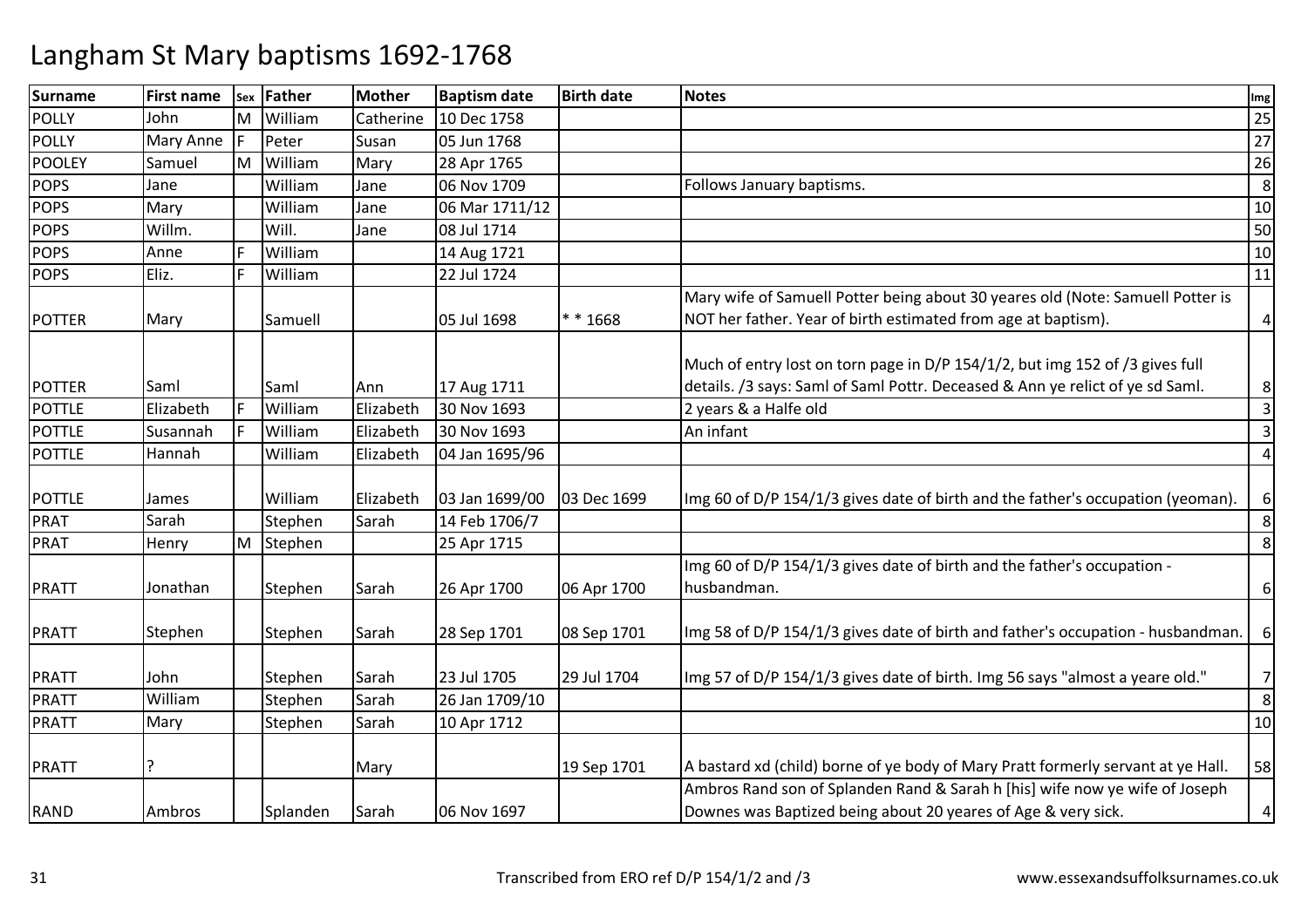| <b>Surname</b>   | <b>First name</b> |    | sex Father | <b>Mother</b> | <b>Baptism date</b> | <b>Birth date</b> | <b>Notes</b>                                                                      | Img            |
|------------------|-------------------|----|------------|---------------|---------------------|-------------------|-----------------------------------------------------------------------------------|----------------|
|                  |                   |    |            |               |                     |                   |                                                                                   |                |
| <b>RAND</b>      | Alice             |    | John       | Alice         | 30 Mar 1701         | 26 Feb 1700/1     | limg 58 of D/P 154/1/3 gives date of birth and father's occupation - "sheareman". | $6 \mid$       |
|                  |                   |    |            |               |                     |                   |                                                                                   |                |
| <b>RAND</b>      | John              |    | John       | Allice        | 21 Jun 1702         | 14 Jun 1702       | Img 57 of 154/1/3 gives date of birth and the father's occupation - farmer.       | $6 \mid$       |
| <b>RAND</b>      | John              |    | John       | Allice        | 08 Nov 1703         | 06 Oct 1703       | Img 57 of D/P 154/1/3 gives date of birth and father's occupation - shearman.     | $6 \mid$       |
| <b>RAND</b>      | Edward            |    | John       | Allice        | 25 Aug 1706         |                   |                                                                                   | 8              |
| <b>RAND</b>      | Elizabeth         |    | John       | Allice        | 01 Mar 1707/8       |                   |                                                                                   | 8 <sup>°</sup> |
|                  |                   |    |            |               |                     |                   |                                                                                   |                |
| <b>RAND</b>      | John              |    |            |               | 24 Sep 1708         |                   | An adult person (parents' names not in register. No age or date of birth either.) | 8 <sup>1</sup> |
| <b>RAND</b>      | John              |    | John       | Allice        | 24 Apr 1709         |                   |                                                                                   | 8 <sup>°</sup> |
| <b>RAND</b>      | Ambros            |    | Ambros     | Susannah      | 01 Nov 1711         |                   |                                                                                   | 10             |
| <b>RAND</b>      | Margarett         |    | Ambros     | Susannah      | 05 Dec 1712         |                   |                                                                                   | 10             |
| <b>RAND</b>      | Margarett         |    | Ambros     | Susannah      | 11 Mar 1713/14      |                   |                                                                                   | 50             |
| <b>RAND</b>      | Mary              | IF | Amb.       |               | 25 Sep 1715         |                   |                                                                                   | 8              |
| <b>RAND</b>      | Ambros            | M  | Ambros     |               | 19 Oct 1717         |                   |                                                                                   | $9\,$          |
| RANDAL           | Sarah             | IF | William    | Rebecca       | 03 Jun 1764         |                   |                                                                                   | 26             |
| <b>RANDAL</b>    | John              | M  | William    | Rebecca       | 12 Jun 1768         |                   |                                                                                   | 27             |
| <b>ROBERTSON</b> | John              | M  | James      |               | 10 Sep 1749         |                   |                                                                                   | 22             |
| <b>ROLLES</b>    | Deborah           |    | Robt.      | Sarah         | 24 Sep 1704         | 14 Sep 1704       | Img 57 of D/P 154/1/3 gives date of birth. Surname spelt Rowles.                  | $\overline{7}$ |
|                  |                   |    |            |               |                     |                   | Img 60 of D/P 154/1/3 gives father's occupation (husbandman) and child's date     |                |
| <b>ROWLES</b>    | Robert            |    | Robert     | Sarah         | 19 Mar 1698/99      | 16 Mar 1698/99    | of birth.                                                                         | $6 \mid$       |
|                  |                   |    |            |               |                     |                   | Img 60 of D/P 154/1/3 gives date of birth and the father's occupation -           |                |
| <b>ROWLES</b>    | Robert            |    | Robert     | Sarah         | 20 May 1700         | 06 May 1700       | husbandman.                                                                       | $6 \mid$       |
|                  |                   |    |            |               |                     |                   |                                                                                   |                |
| <b>ROWLES</b>    | Sarah             |    | Robert     | Sarah         | 19 Apr 1702         | 13 Apr 1702       | Img 57 of 154/1/3 gives date of birth and the father's occupation - husbandman.   | $6 \mid$       |
| <b>ROWLES</b>    | John              |    | Robert     | Sarah         | 18 Jan 1707/8       |                   |                                                                                   | 8              |
| <b>ROWLIN</b>    | Sarah             |    | Will.      |               | 01 Mar 1725/26      |                   |                                                                                   | 12             |
| <b>ROWLIN</b>    | William           | M  | Will.      |               | 03 Oct 1727         |                   |                                                                                   | 12             |
| <b>ROWLIN</b>    | Mary              | IF | William    |               | 16 Nov 1730         |                   |                                                                                   | 13             |
|                  |                   |    |            |               |                     |                   | Surname spelt Rudin but possibly a misspelling of Rudkin. Img 64 of D/P 154/1/3   |                |
| RUD[K_]IN        | Samuell           |    | Joseph     | Elizabeth     | 09 Jan 1698/99      | 10 Sep 1698       | gives date of birth and father's occupation (weaver).                             | $6 \mid$       |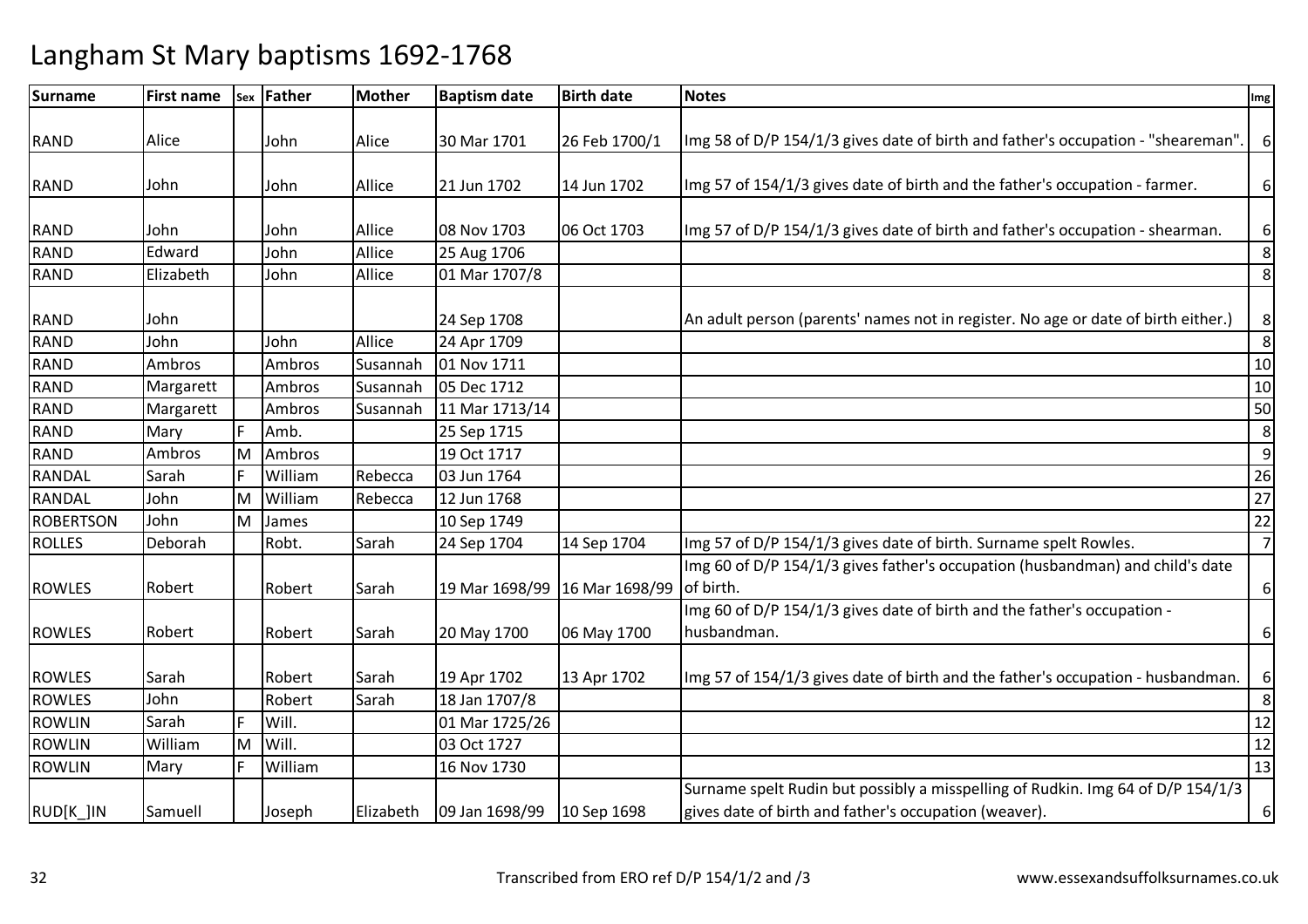| <b>Surname</b> | <b>First name</b> |   | sex Father | <b>Mother</b> | <b>Baptism date</b> | <b>Birth date</b> | <b>Notes</b>                                                                                                                                                       | Img            |
|----------------|-------------------|---|------------|---------------|---------------------|-------------------|--------------------------------------------------------------------------------------------------------------------------------------------------------------------|----------------|
| <b>RUDKEN</b>  | Elizabeth         |   | Joseph     | Elizabeth     | 22 Oct 1695         | 19 Oct 1695       | Birth date from D/P 154/1/3, img 3                                                                                                                                 | $\overline{4}$ |
| <b>RUDKIN</b>  | Mary              |   | Joseph     | Elizabeth     | 07 Jan 1692/93      |                   |                                                                                                                                                                    | 3              |
| <b>RUDKIN</b>  | Samuell           |   | James      | Elizabeth     | 03 Oct 1697         | 26 Sep 1697       | Birth date from D/P 154/1/3, img 64                                                                                                                                | 4              |
|                |                   |   |            |               |                     |                   |                                                                                                                                                                    |                |
| <b>RUDKIN</b>  | Mary              |   | Joseph     | Elizabeth     | 27 Mar 1700         | 03 Dec 1699       | Img 60 of D/P 154/1/3 gives date of birth and the father's occupation - weaver.                                                                                    | 6              |
|                |                   |   |            |               |                     |                   | Img 60 of D/P 154/1/3 gives date of birth and the father's occupation -                                                                                            |                |
| <b>RUDKIN</b>  | Elizabeth         |   | James      | Elizabeth     | 20 Apr 1700         | 09 Apr 1700       | "Sheareman".                                                                                                                                                       | 6              |
| <b>RUDKIN</b>  | Hannah            |   | Joseph     | Eliz.         | 15 Feb 1701/2       | 24 Dec 1701       | Img 58 of D/P 154/1/3 gives date of birth and father's occupation - weaver.                                                                                        | 6              |
| <b>RUDKIN</b>  | Susannah          |   | Joseph     | Elizabeth     | 30 May 1703         | 17 Apr 1702       | Img 57 of D/P 154/1/3 gives date of birth.                                                                                                                         | 6              |
|                |                   |   |            |               |                     |                   | Img 57 of D/P 154/1/3 gives date of birth - twice. Once on 17 April, and again on<br>27th. 27th might be correct as Joseph Rudkin's child is recorded one, born on |                |
| <b>RUDKIN</b>  | Daniell           |   | James      | Elizabeth     | 06 Jun 1703         | 27 Apr 1702       | 17th.                                                                                                                                                              | 6              |
|                |                   |   |            |               |                     |                   |                                                                                                                                                                    |                |
| <b>RUDKIN</b>  | Sarah             |   | Joseph     | Eliz.         | 05 Mar 1704/5       | 24 Feb 1704/5     | Img 56 of D/P 154/1/3 gives date of birth and father's occupation - weaver.                                                                                        | 7              |
|                |                   |   |            |               |                     |                   |                                                                                                                                                                    |                |
| <b>RUDKIN</b>  | Sam.              |   | Joseph     | Elizab.       | 10 Mar 1705/6       | 21 Feb 1705/6     | Img 55 of D/P 154/1/3 gives date of birth and father's occupation - weaver.                                                                                        | $\overline{7}$ |
| <b>RUDKIN</b>  | Sarah             |   | Joseph     | Elizabeth     | 01 Aug 1709         |                   |                                                                                                                                                                    | 8              |
| <b>RUDKIN</b>  | Margaret          |   | Joseph     | Elizabeth     | 30 Apr 1710         |                   |                                                                                                                                                                    | 8              |
| <b>RUDKIN</b>  | Elizabeth         |   | Joseph     | Elizabeth     | 13 Jan 1710/11      |                   | Img 51 of D/P 154/1/3 says the father is Joseph Rudkin junr.                                                                                                       | 8              |
|                |                   |   |            |               |                     |                   | Much of entry lost on torn page in D/P 154/1/2, but img 152 of /3 gives full                                                                                       |                |
| <b>RUDKIN</b>  | Ann               |   | Joseph     | Elizabeth     | 24 Apr 1711         |                   | details.                                                                                                                                                           | 8              |
| <b>RUDKIN</b>  | Stephen           |   | Joseph     | Elizabeth     | 27 Aug 1712         |                   |                                                                                                                                                                    | 10             |
| <b>RUDKIN</b>  | Anne              |   | Joseph     | Eliz.         | 21 Sep 1713         |                   |                                                                                                                                                                    | 50             |
| <b>RUDKIN</b>  | Mary              |   | Joseph     | Eliz.         | 26 Jun 1714         |                   |                                                                                                                                                                    | 50             |
| <b>RUDKIN</b>  | Hester            | E | Joseph     |               | 02 Dec 1714         |                   |                                                                                                                                                                    | 8              |
| <b>RUDKIN</b>  | Jos.              | M | Joseph     |               | 18 Nov 1715         |                   | Son of Joseph Rudkin junr.                                                                                                                                         | 8              |
| <b>RUDKIN</b>  | James             | M | Jos.       |               | 09 Oct 1716         |                   |                                                                                                                                                                    | 9              |
| <b>RUDKIN</b>  | Samuel            | М | Samuel     |               | 18 May 1718         |                   |                                                                                                                                                                    | 10             |
| <b>RUDKIN</b>  | John              | M | Jos.       |               | 29 Oct 1718         |                   |                                                                                                                                                                    | 10             |
| <b>RUDKIN</b>  | Martha            | F | Samuel     |               | 27 Mar 1720         |                   |                                                                                                                                                                    | 10             |
| <b>RUDKIN</b>  | Samuel            |   | M Samuel   |               | 29 Jan 1726/27      |                   |                                                                                                                                                                    | 12             |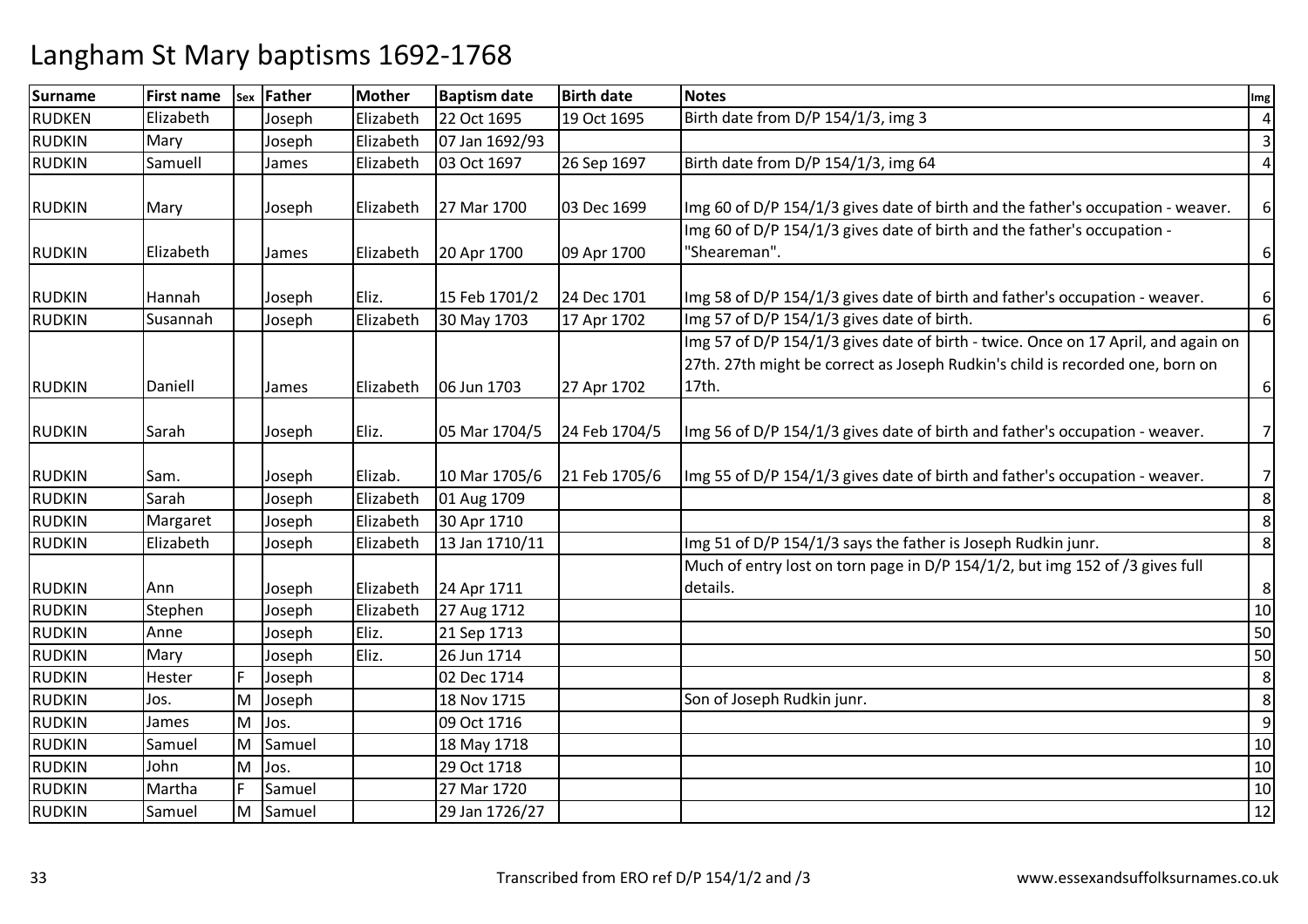| <b>Surname</b>  | <b>First name</b> |    | sex Father | <b>Mother</b> | <b>Baptism date</b> | <b>Birth date</b> | <b>Notes</b>                                                                        | Img            |
|-----------------|-------------------|----|------------|---------------|---------------------|-------------------|-------------------------------------------------------------------------------------|----------------|
| <b>RUDKIN</b>   | Mary              |    | Sam.       |               | 30 Jul 1728         |                   |                                                                                     | 12             |
| <b>RUDKIN</b>   | Margaret          | F  | Sam.       |               | 15 Mar 1732/33      |                   |                                                                                     | 14             |
| <b>RUDKIN</b>   | Susan             |    | Joseph     |               | 15 May 1737         |                   |                                                                                     | 16             |
| <b>RUDKIN</b>   | Sarah             | F  | Joseph     |               | 08 Apr 1739         |                   |                                                                                     | 18             |
| <b>RUDKIN</b>   | Jane              | F  | Joseph     |               | 31 May 1741         |                   |                                                                                     | 19             |
| <b>RUDKIN</b>   | Ann               | E  | Joseph     |               | 27 Feb 1743/44      |                   |                                                                                     | 21             |
| <b>RUDKIN</b>   | Joseph            | M  | Joseph     |               | 10 Aug 1746         |                   |                                                                                     | 21             |
| <b>RUDKIN</b>   | Sarah             | F  | Joseph     | Susan         | 07 May 1749         |                   |                                                                                     | 22             |
| <b>RUDKIN</b>   | Mary              | F  | Joseph     |               | 09 Sep 1750         |                   |                                                                                     | 23             |
| <b>RUDLAND</b>  | Daniell           |    | John       | Mary          | 02 Jul 1704         | 30 Jun 1704       | Img 57 of D/P 154/1/3 gives date of birth.                                          | $\overline{7}$ |
| RUDLAND         | Samuell           |    | John       | Mary          | 09 Aug 1707         |                   |                                                                                     | 8              |
| <b>RUDLAND</b>  | Robert            |    | John       | Mary          | 24 Jul 1709         |                   |                                                                                     | 8              |
| <b>RUFFLE</b>   |                   |    |            | Susan         | 04 Aug 1765         |                   | A base born child of Susan Atkins alias Ruffle (child's first name not in register) | 26             |
| <b>RUSSELLS</b> | Susanah           |    |            |               | 22 Dec 1713         |                   | Susanah of Russells wid.                                                            | 50             |
| SADLER          | Elizabeth         |    | Nathaniell | Elizabeth     | 23 Oct 1692         |                   |                                                                                     | $\overline{3}$ |
| SADLER          | Mary              |    | John       | Susannah      | 19 Feb 1692/93      |                   | About one & halfe old (18 months)                                                   | 3              |
| SADLER          | Elizabeth         |    | John       | Susannah      | 19 Feb 1692/93      |                   |                                                                                     | 3              |
| SADLER          | Mary              |    | Nathaniell | Elizabeth     | 20 Oct 1695         | 18 Oct 1695       | Birth date from D/P 154/1/3, img 3                                                  | $\overline{4}$ |
| SADLER          | Ann               |    | Nath.      | Eliz.         | 03 Apr 1698         |                   | Appears in D/P 154/1/3, not /2.                                                     | 65             |
| SADLER          | Mary              | F  | Henry      | Mary          | 20 Oct 1716         |                   |                                                                                     | 9              |
| SADLER          | Henry             | M  | Henry      |               | 08 Jun 1718         |                   |                                                                                     | 10             |
| SADLER          | Frances           | E  | Henry      |               | 28 Jul 1719         |                   |                                                                                     | 10             |
| SADLER          | Susanna           |    | Will.      |               | 11 Aug 1719         |                   |                                                                                     | 10             |
| SADLER          | Eliz.             |    | Will.      |               | 05 Jan 1719/20      |                   |                                                                                     | 10             |
| SADLER          | Frances           |    | Henry      | Mary          | 21 Feb 1720/21      |                   |                                                                                     | 10             |
| SADLER          | William           | M  | William    |               | 04 Mar 1722/23      |                   |                                                                                     | 11             |
| SADLER          | James             | M  | James      | Sarah         | 30 Mar 1755         |                   |                                                                                     | 24             |
| SADLER          | Alce              | F  | James      | Sarah         | 10 Aug 1756         |                   |                                                                                     | 24             |
|                 | Edward            |    |            |               |                     |                   |                                                                                     |                |
| SADLER          | Wenlock           |    | M William  | Mary          | 27 May 1764         |                   |                                                                                     | 26             |
| SAGAR           | Mary              | F. |            | Mary          | 02 Mar 1739/40      |                   |                                                                                     | 18             |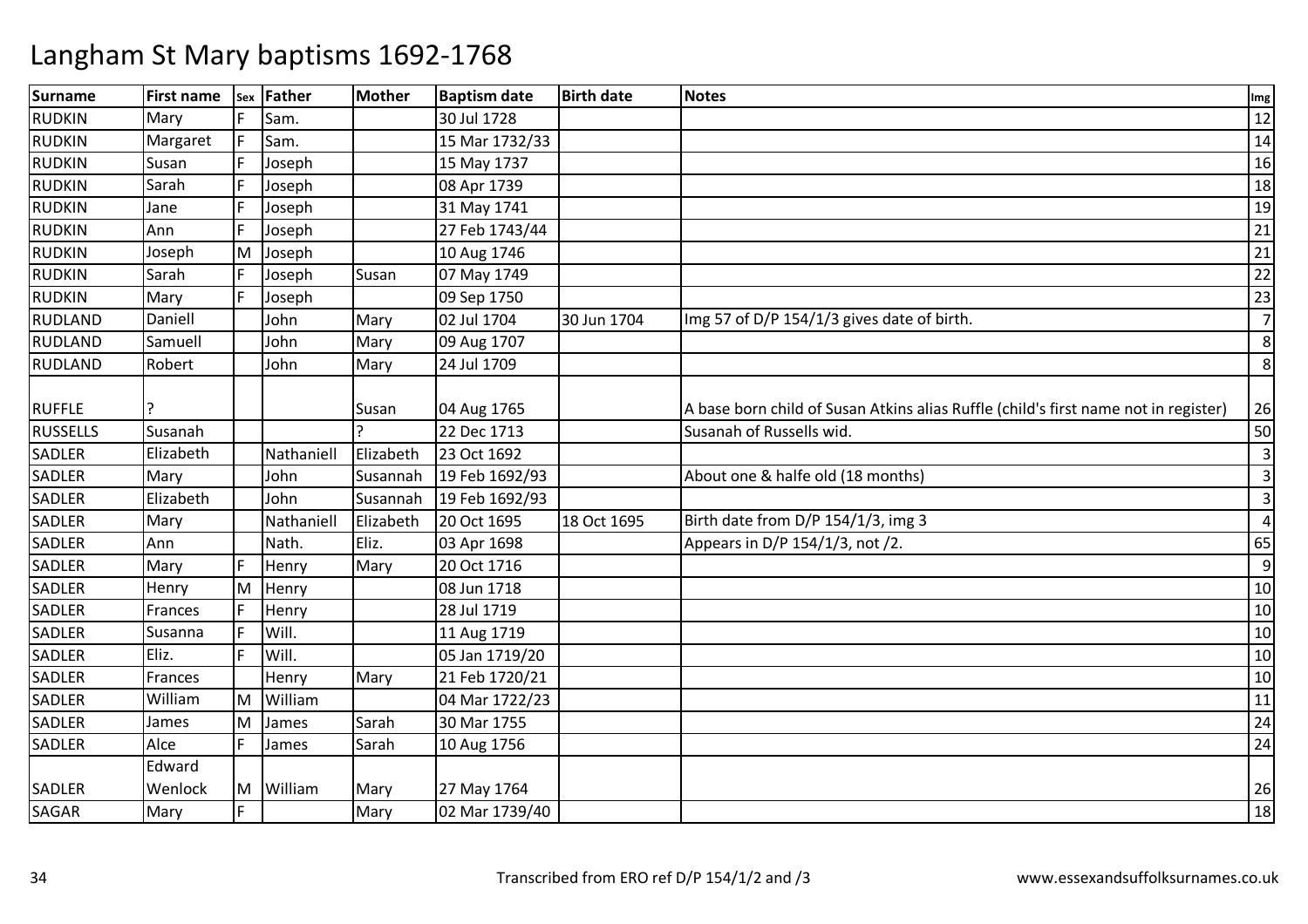| <b>Surname</b>   | <b>First name</b> |   | sex Father | <b>Mother</b> | <b>Baptism date</b> | <b>Birth date</b> | <b>Notes</b>                                                                      | Img                     |
|------------------|-------------------|---|------------|---------------|---------------------|-------------------|-----------------------------------------------------------------------------------|-------------------------|
| SAGE             | Richard           |   | M Richard  | Elizabeth     | 12 Apr 1761         |                   |                                                                                   | 25                      |
|                  |                   |   |            |               |                     |                   | Img 58 of D/P 154/1/3 says the father is deceased. Img 57 gives date of birth and |                         |
| SAGER            | Thomas            |   | John       | Deborah       | 28 Nov 1703         | 14 Nov 1703       | father's occupation - labourer.                                                   | 6                       |
| SAGER            |                   |   |            |               |                     | 08 Nov 1697       | Wid. Sager had a xd borne November 8th                                            | 64                      |
| SAGER            |                   |   | John       |               |                     | 09 Jan 1701/2     | John Sager Day Labourer had a childe borne                                        | 58                      |
| SALMON           | Anna              |   | Willm.     | Elizabeth     | 27 May 1695         | 25 May 1695       | Birth date from D/P 154/1/3, img 3                                                | $\overline{4}$          |
|                  |                   |   |            |               |                     |                   | Img 64 of D/P 154/1/3 says "Goodman Salmon had a Xd borne December last."         |                         |
| SALMON           | Deborah           |   | William    | Elizabeth     | 28 Feb 1696/97      |                   | Could this be Deborah?                                                            | 4                       |
| SALMON           | Prisca            |   | William    | Elizabeth     | 09 Mar 1700/1       | 27 Feb 1700/1     | Img 58 of D/P 154/1/3 gives date of birth and father's occupation - shearman.     | 6                       |
| SANCKEY          | Philip            | M | Philip     |               | 12 Sep 1727         |                   |                                                                                   | 12                      |
| SANCKEY          | Elizabeth         | F | Philip     |               | 03 May 1732         |                   |                                                                                   | 14                      |
| SANKEY           | Susan             | E | Phil.      |               | 05 Apr 1724         |                   |                                                                                   | 11                      |
| <b>SEABURN</b>   | Robert            | M | John       | Judah         | 15 Jul 1753         |                   |                                                                                   | 23                      |
| <b>SEAGER</b>    | Peter             |   | Peter      | Margaret      | 25 Jun 1693         |                   |                                                                                   | 3                       |
| SERGEANT         | Joseph            | M | William    | Mary          | 08 Feb 1761         |                   |                                                                                   | 25                      |
| SERJEANT         | Daniel            | M | Will.      |               | 14 Oct 1753         |                   |                                                                                   | 23                      |
| SERJEANT         | John              | M | William    |               | 26 Jan 1756         |                   |                                                                                   | 24                      |
| SERJEANT         | James             | M | William    |               | 22 Oct 1758         |                   |                                                                                   | 25                      |
| SERJEANT         | Thomas            | M | William    | Mary          | 24 Jul 1763         |                   |                                                                                   | 26                      |
| SEWELL           | Elizabeth         |   | Edward     | Ann           | 02 Apr 1698         | $* * 1692$        | Being about six yeares old (year of birth estimated from age at baptism)          | $\overline{4}$          |
| <b>SEWELL</b>    | Mary              |   | Edward     | Ann           | 02 Apr 1698         | 06 Jan 1697/98    | Birth date from D/P 154/1/3, img 64                                               | $\overline{\mathbf{4}}$ |
| SHELDRAKE        | Hannah            | F | Joseph     | Rose          | 25 May 1766         |                   |                                                                                   | 26                      |
| SHELDRAKE        | Matthew           | M | Joseph     | Rose          | 16 Aug 1767         |                   |                                                                                   | 27                      |
| SHELDRECK        | Joseph            | M | Joseph     | Rose          | 18 Jul 1762         |                   |                                                                                   | 25                      |
| <b>SHELDRICK</b> | Sarah             |   | Joseph     | Rose          | 13 Jul 1760         |                   |                                                                                   | 25                      |
| SHERMAN          | Ann               |   | John       | Ann           | 22 Sep 1706         |                   |                                                                                   | 8                       |
| SHERMAN          | Martha            |   | John       | Ann           | 25 Sep 1708         |                   |                                                                                   | 8                       |
| SHERMAN          | Alice             |   | John       |               | 18 May 1719         |                   |                                                                                   | 10                      |
| SHERMAN          | William           | M | John       |               | 03 Dec 1722         |                   |                                                                                   | 11                      |
| SHILDRACK        | Mary              |   | Joseph     | Rose          | 20 Feb 1757         |                   |                                                                                   | 24                      |
| SHUCKFORD        | Rebecca           |   | Samuel     |               | 15 May 1737         |                   |                                                                                   | 16                      |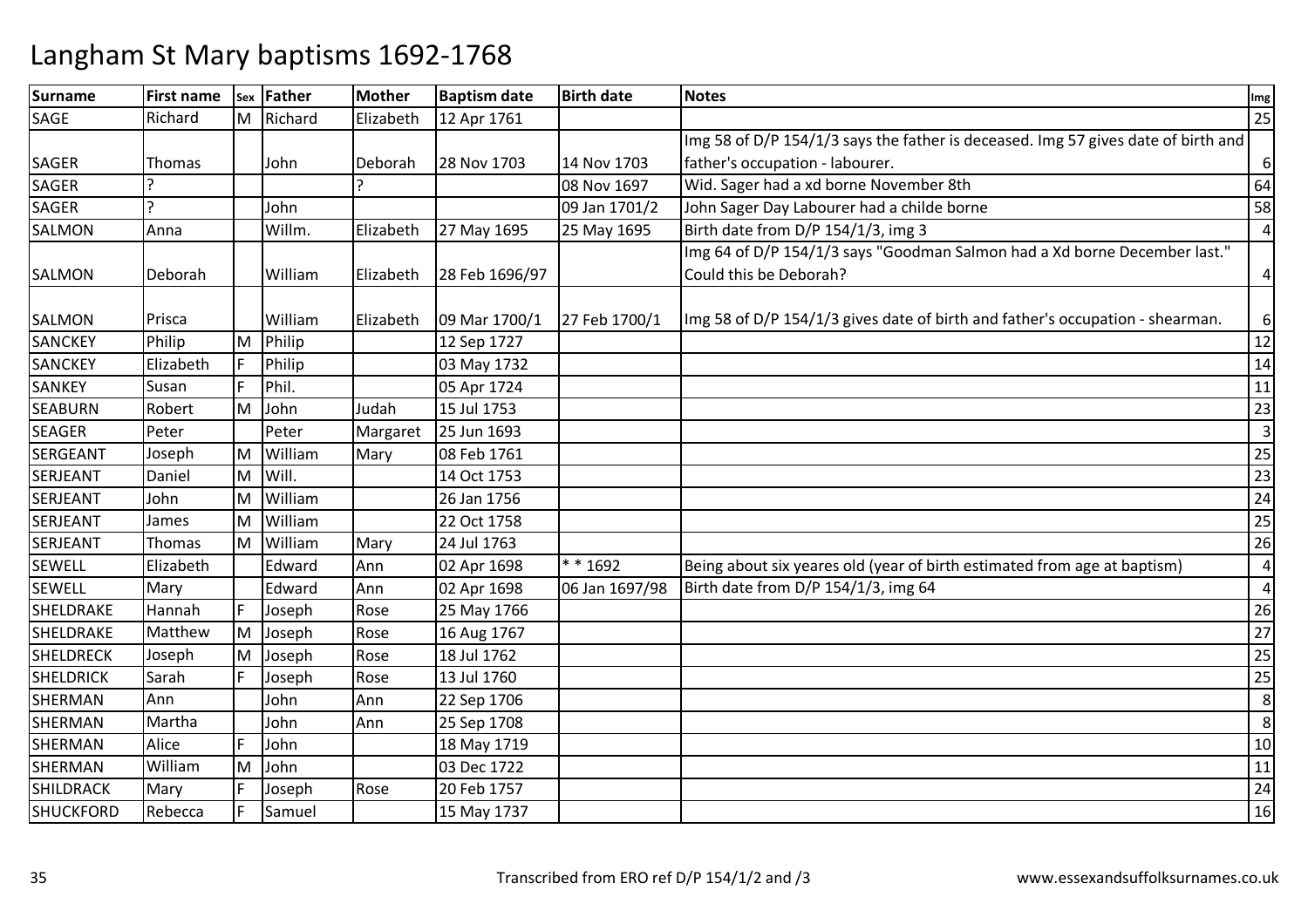| <b>Surname</b>     | <b>First name</b> | Sex | <b>Father</b> | <b>Mother</b> | <b>Baptism date</b> | <b>Birth date</b> | <b>Notes</b>                                                                                                                          | Img            |
|--------------------|-------------------|-----|---------------|---------------|---------------------|-------------------|---------------------------------------------------------------------------------------------------------------------------------------|----------------|
| <b>SHUCKFORD</b>   | Elizabeth         |     | Samuel        |               | 16 Dec 1739         |                   |                                                                                                                                       | 18             |
| <b>SHUCKFORD</b>   | Samuel            | М   | Samuel        |               | 21 Mar 1741/42      |                   |                                                                                                                                       | 20             |
| <b>SHUCKFORD</b>   | Thomas            | M   | Samuel        |               | 18 Feb 1749/50      |                   |                                                                                                                                       | 23             |
| <b>SICKLEPRICE</b> | Ann               |     | Thomas        | Ann           | 11 Sep 1709         |                   |                                                                                                                                       | 8              |
| <b>SICKLEPRICE</b> | Elizabeth         |     | Thomas        | Anne          | 21 Jun 1715         |                   |                                                                                                                                       | 8              |
| <b>SICKLEPRICE</b> | Mary              |     | Rob.          |               | 11 Sep 1715         |                   |                                                                                                                                       | 8              |
| <b>SICKLEPRICE</b> | Eliz.             |     | Robert        |               | 17 Nov 1717         |                   |                                                                                                                                       | 10             |
| <b>SICKLEPRICE</b> | Anne              |     | Rob.          |               | 08 Feb 1719/20      |                   |                                                                                                                                       | 10             |
| <b>SICKLEPRISE</b> | Walter            |     | Thomas        | Ann           | 18 Sep 1700         | 27 Aug 1700       | Img 60 of D/P 154/1/3 gives date of birth and the father's occupation (weaver).                                                       | 6              |
| SICKLEPRISE        | Thomas            |     | Thomas        | Ann           | 21 Jun 1702         | 03 Jun 1702       | Img 57 of 154/1/3 gives date of birth and the father's occupation - weaver.                                                           | 6              |
| <b>SICKLEPRISE</b> | Thomas            |     | Thomas        | Ann           | 12 Dec 1703         | 06 Dec 1703       | Img 57 of D/P 154/1/3 gives date of birth and father's occupation - weaver.                                                           | 6              |
| <b>SICKLEPRIZE</b> | Elizabeth         |     |               |               | 24 Jul 1716         |                   |                                                                                                                                       | 9              |
| <b>SICLEPRICE</b>  | Mary              |     | Thomas        | Ann           | 02 Jan 1711/12      |                   |                                                                                                                                       | 10             |
| <b>SICLEPRISE</b>  | John              |     | Thomas        | Ann           | 16 Sep 1705         |                   |                                                                                                                                       | $\overline{7}$ |
| <b>SICLEPRISE</b>  | Allice            |     | Robt?         | Allice        | 07 May 1714         |                   | Father's name either smudged or crossed out.                                                                                          | 50             |
| <b>SIZER</b>       | Sarah             |     | Francis       | Hannah        | 29 Mar 1708         |                   |                                                                                                                                       | 8              |
| <b>SIZER</b>       | John              |     | Francis       | Hannah        | 06 Jun 1710         |                   |                                                                                                                                       | 8              |
| <b>SMITH</b>       | Anna              |     | John          | Anna          | 15 Sep 1694         |                   |                                                                                                                                       | 4              |
| <b>SMITH</b>       | Benjamine         |     | Benjamine     | Ann           | 28 Jun 1696         |                   |                                                                                                                                       | 4              |
| <b>SMITH</b>       | Mary              |     | John          | Ann           | 05 Jun 1698         | 29 May 1698       | Birth date from D/P 154/1/3, img 64                                                                                                   | $\overline{4}$ |
| <b>SMITH</b>       | Deborah           |     | Benjamine     | Ann           | 07 Oct 1698         |                   | Img 64 of D/P 154/1/3 says Ben. Smith had a child on 17 Feb 1697/8. Is that<br>Deborah? Img 61 of /3 gives his occupation (shearman). | 4              |
| <b>SMITH</b>       | John              |     | John          | Ann           | 12 Apr 1702         | 31 Mar 1702       | Img 57 of D/P 154/1/3 gives date of birth and says the father was a pauper.                                                           | 6              |
| <b>SMITH</b>       | Elizabeth         |     | John          | Ann           | 01 Dec 1710         |                   |                                                                                                                                       | 8              |
| <b>SMITH</b>       | Mary              |     | <b>Beamis</b> | Mary          | 10 Mar 1711/12      |                   |                                                                                                                                       | 10             |
| SMITH              | <b>Beamis</b>     |     | <b>Beamis</b> | Mary          | 16 Apr 1713         |                   |                                                                                                                                       | 10             |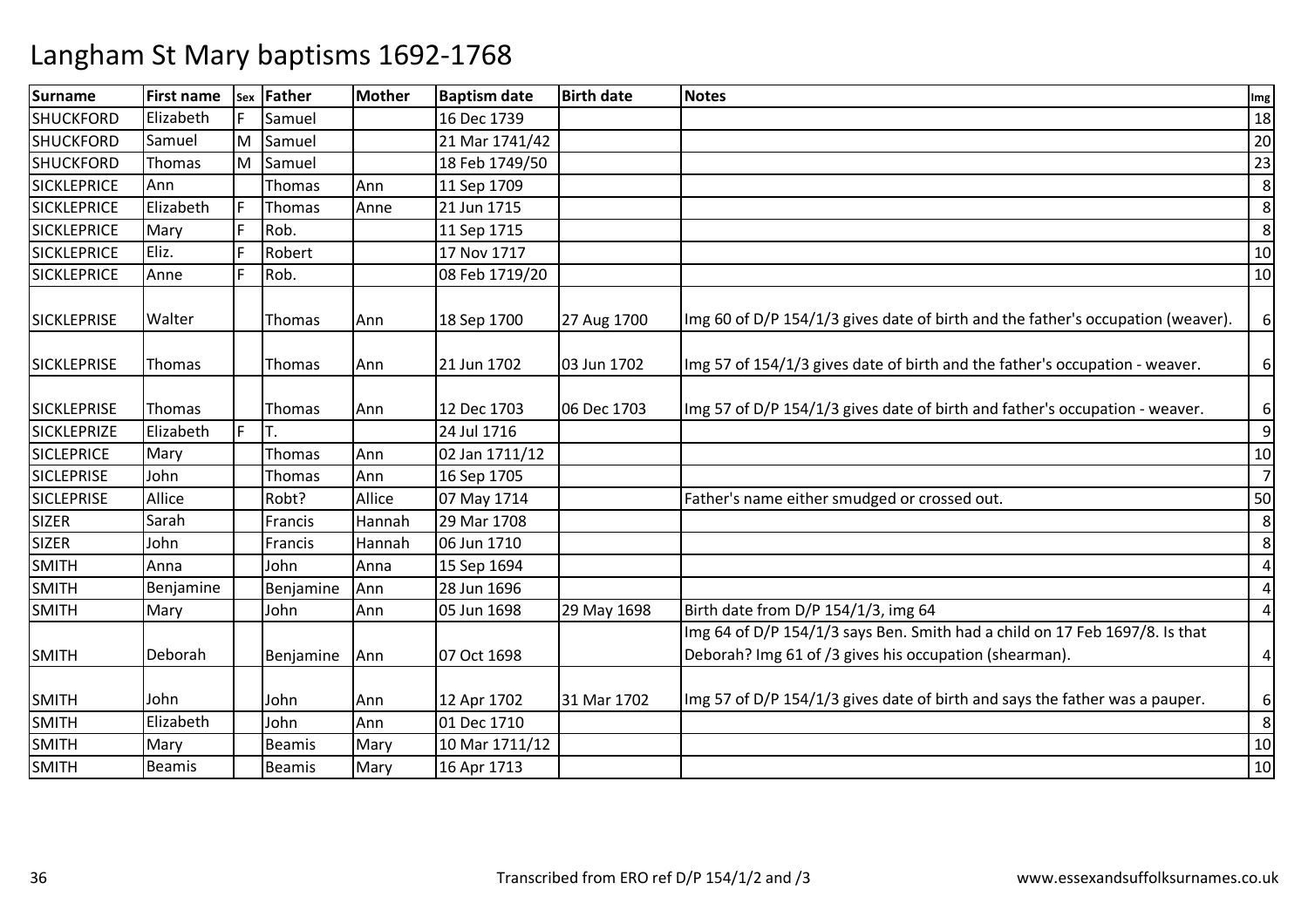| <b>Surname</b> | <b>First name</b> |   | sex Father   | Mother    | <b>Baptism date</b> | <b>Birth date</b> | <b>Notes</b>                                                                       | Img              |
|----------------|-------------------|---|--------------|-----------|---------------------|-------------------|------------------------------------------------------------------------------------|------------------|
|                |                   |   |              |           |                     |                   | Date of birth only, in D/P 154/1/3. Doesn't appear in /2. No first name. Img 65 in |                  |
|                |                   |   |              |           |                     |                   | /3 says "A child borne to Benjamine Smyth the same day or day before, it dyed      |                  |
| <b>SMITH</b>   |                   |   | Ben.         |           |                     | 23 Jun 1695       | without Baptisme."                                                                 | $\mathbf{3}$     |
| <b>SMITH</b>   | Ruben             |   | John         | Ann       | 13 Jul 1713         |                   |                                                                                    | 50               |
| <b>SMITH</b>   | Hannah            |   | <b>Bemis</b> |           | 20 Apr 1715         |                   |                                                                                    | $\bf 8$          |
| <b>SMITH</b>   | <b>Bemis</b>      | M | Bemis        |           | 16 Nov 1716         |                   |                                                                                    | $\boldsymbol{9}$ |
| <b>SMITH</b>   | John              | M | John         |           | 12 May 1724         |                   |                                                                                    | 11               |
| <b>SMITH</b>   | <b>Bemis</b>      | M | John         |           | 16 Dec 1724         |                   |                                                                                    | 11               |
| <b>SMITH</b>   | Henry             | M | John         |           | 30 Dec 1725         |                   |                                                                                    | $\overline{12}$  |
| <b>SMITH</b>   | Elizabeth         | E | John         |           | 27 Oct 1727         |                   |                                                                                    | 12               |
| <b>SMITH</b>   | Anne              | F | John         |           | 06 Jul 1729         |                   |                                                                                    | 13               |
| <b>SMITH</b>   | Mary              |   | John         |           | 16 Nov 1730         |                   |                                                                                    | 13               |
| <b>SMITH</b>   | Martha            |   | John         |           | 07 May 1732         |                   |                                                                                    | 14               |
| <b>SMITH</b>   | Peter             | M | John         |           | 06 Jan 1733/34      |                   |                                                                                    | 15               |
| <b>SMITH</b>   | Lucy              | F | John         |           | 06 Jan 1733/34      |                   | Daughter of Mr John Smith                                                          | 15               |
| <b>SMITH</b>   | John              | M | Reuben       | Elizabeth | 05 Feb 1734/35      |                   |                                                                                    | 15               |
| <b>SMITH</b>   | Robert            | M | John         | Elizabeth | 16 Feb 1734/35      |                   |                                                                                    | 15               |
|                | Robert            |   |              |           |                     |                   |                                                                                    |                  |
| <b>SMITH</b>   | <b>Bains</b>      | M | John         |           | 22 Aug 1736         |                   |                                                                                    | 16               |
| <b>SMITH</b>   | Sarah             |   | John         |           | 26 Feb 1737/38      |                   |                                                                                    | 17               |
| <b>SMITH</b>   | Elizabeth         | F | Reuben       |           | 16 Apr 1738         |                   |                                                                                    | 17               |
| <b>SMITH</b>   | Judith            | F | John         |           | 13 Aug 1738         |                   |                                                                                    | 17               |
| <b>SMITH</b>   | Sarah             | E | Rubin        |           | 30 Jan 1743/44      |                   |                                                                                    | 20               |
| <b>SMITH</b>   | Mary              | E | Ruben        |           | 15 Nov 1747         |                   |                                                                                    | 22               |
| <b>SMITH</b>   | Reuben            |   | Reuben       | Elizabeth | 12 Nov 1753         |                   | Reuben & Ann, twin children of                                                     | 24               |
| <b>SMITH</b>   | Ann               |   | Reuben       | Elizabeth | 12 Nov 1753         |                   | Reuben & Ann, twin children of                                                     | 24               |
| <b>SMITH</b>   | Martha            | F | Reuben       | Elizabeth | 18 May 1755         |                   |                                                                                    | 24               |
| <b>SMITH</b>   | Mary              | F | John         |           | 14 Sep 1755         |                   |                                                                                    | 24               |
| <b>SMITH</b>   | Mary              | E | John         | Mary      | 08 Feb 1756         |                   |                                                                                    | 24               |
| <b>SMITH</b>   | Jane              |   | John         | Mary      | 27 Feb 1757         |                   |                                                                                    | 24               |
| <b>SMITH</b>   | Mary              |   | John         | Mary      | 11 Jun 1758         |                   |                                                                                    | 25               |
| <b>SMITH</b>   | John              | M | John         |           | 14 Aug 1758         |                   |                                                                                    | 25               |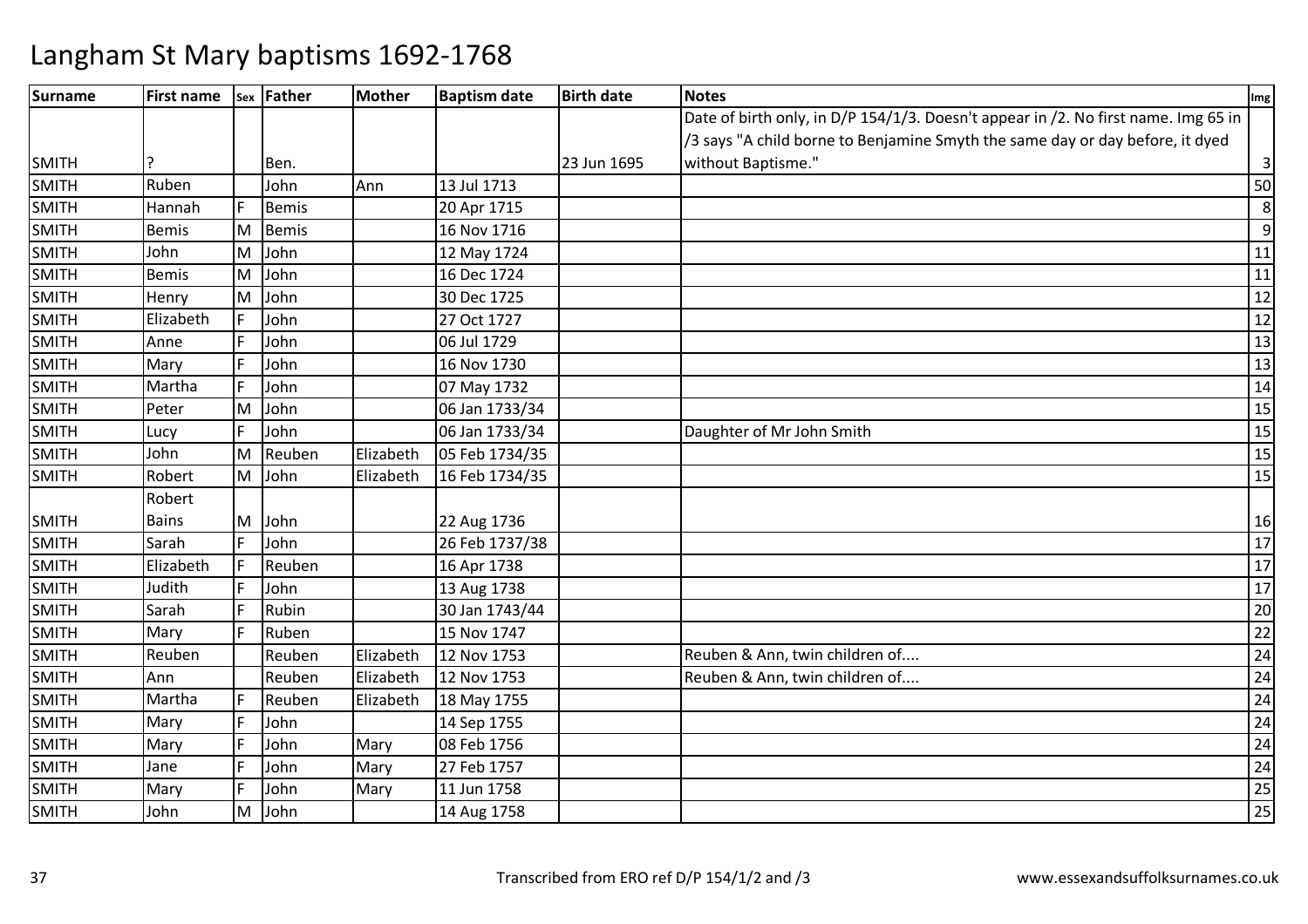| <b>Surname</b> | <b>First name</b> |   | sex Father | <b>Mother</b> | <b>Baptism date</b> | <b>Birth date</b> | <b>Notes</b>                                                                  | Img            |
|----------------|-------------------|---|------------|---------------|---------------------|-------------------|-------------------------------------------------------------------------------|----------------|
| <b>SMITH</b>   | Martha            |   | John       | Martha        | 19 Aug 1759         |                   |                                                                               | 25             |
| <b>SMITH</b>   | Elizabeth         | E | John       | Mary          | 13 Apr 1760         |                   |                                                                               | 25             |
| <b>SMITH</b>   | Sarah             |   | John       | Mary          | 31 Aug 1760         |                   |                                                                               | 25             |
| <b>SMITH</b>   | Sarah             |   | John       | Mary          | 30 Nov 1760         |                   |                                                                               | 25             |
| <b>SMITH</b>   | Sarah             | E | John       | Mary          | 10 Jan 1762         |                   |                                                                               | 25             |
| <b>SMITH</b>   | John              | M | John       | Martha        | 25 Apr 1762         |                   |                                                                               | 25             |
| <b>SMITH</b>   | John              | M | John       | Mary          | 25 Mar 1764         |                   |                                                                               | 26             |
| <b>SMITH</b>   | Samuel            | M | John       | Mary          | 22 Jun 1766         |                   |                                                                               | 26             |
| <b>SMITH</b>   | Robert            | M | John       | Mary          | 24 Aug 1766         |                   |                                                                               | 26             |
| <b>SMITH</b>   | Samuel            | M | John       | Mary          | 02 Aug 1767         |                   |                                                                               | 27             |
| <b>SMITH</b>   | Lucy              | F | John       | Mary          | 08 May 1768         |                   |                                                                               | 27             |
| <b>SMYTH</b>   | Sarah             |   | John       | Ann           | 23 Nov 1695         | 10 Nov 1695       | Birth date from D/P 154/1/3, img 3                                            | 4              |
| <b>SMYTH</b>   | Martha            |   | John       | Mary          | 03 Jan 1758         |                   |                                                                               | 25             |
| <b>SMYTH</b>   | Thomas            | M | John       | Mary          | 23 Jan 1763         |                   |                                                                               | 26             |
| <b>SMYTH</b>   | William           | M | John       | Mary          | 22 Jan 1764         |                   |                                                                               | 26             |
| <b>SMYTH</b>   | Martha            |   | John       | Mary          | 21 Apr 1765         |                   |                                                                               | 26             |
| <b>SMYTH</b>   | Elizabeth         |   | John       | Martha        | 12 May 1765         |                   |                                                                               | 26             |
| <b>SMYTH</b>   | Peter             | M | John       | Mary          | 07 Jul 1765         |                   |                                                                               | 26             |
| <b>SORREL</b>  | John              | M | James      |               | 17 Mar 1733/34      |                   |                                                                               | 15             |
| <b>SORRIL</b>  | Sam.              | M | James      |               | 16 Apr 1738         |                   |                                                                               | 17             |
| SOUTHGATE      | Nathaniell        |   | Samuell    | Elizabeth     | 22 Jan 1693/94      |                   |                                                                               | $\overline{3}$ |
| SOUTHGATE      | Elizabeth         |   | Samuell    | Elizabeth     | 25 Feb 1694/95      |                   |                                                                               | 4              |
| SOUTHGATE      | Mary              |   | Samuell    | Elizabeth     | 02 Nov 1696         |                   |                                                                               | 4              |
|                |                   |   |            |               |                     |                   |                                                                               |                |
| SOUTHGATE      | Susannah          |   | Samuell    | Elizabeth     | 22 Nov 1703         | 21 Nov 1703       | Img 57 of D/P 154/1/3 gives date of birth and father's occupation - labourer. | 6              |
| SOUTHGATE      | John              |   | Saml.      | Elizabeth     | 02 Nov 1704         | 02 Nov 1704       | Img 56 of D/P 154/1/3 gives date of birth and father's occupation.            | $\overline{7}$ |
| SOUTHGATE      | Edward            |   | Samuell    | Deborah       | 27 Jan 1707/8       |                   |                                                                               | 8              |
| SOUTHGATE      | Joseph            |   | Samll.     | Deborah       | 15 Mar 1713/14      |                   |                                                                               | 50             |
| SOUTHGATE      | Daniel            | M | Sam.       |               | 01 Apr 1717         |                   |                                                                               | 9              |
| SOUTHGATE      | Benj.             | м | Sam.       |               | 05 Feb 1721/22      |                   |                                                                               | 10             |
| SOUTHGATE      | Samuel            | M | Samuel     |               | 28 May 1732         |                   |                                                                               | 14             |
| SOUTHGATE      | William           | M | Sam.       |               | 23 Jun 1734         |                   |                                                                               | 15             |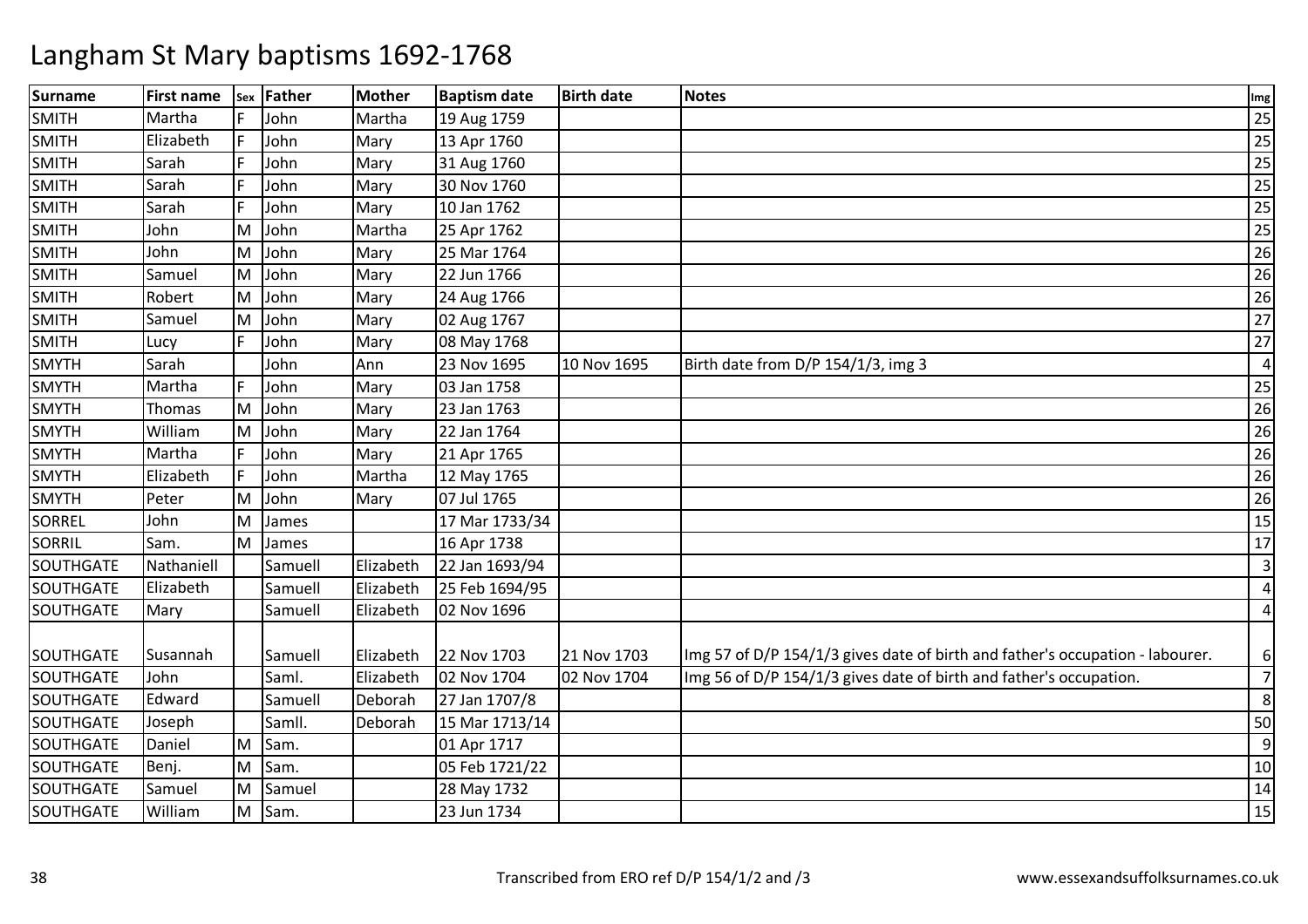| <b>Surname</b>   | <b>First name</b> |     | sex Father     | Mother    | <b>Baptism date</b> | <b>Birth date</b> | <b>Notes</b>                                                                                                                                                                                                                                                                                   | Img            |
|------------------|-------------------|-----|----------------|-----------|---------------------|-------------------|------------------------------------------------------------------------------------------------------------------------------------------------------------------------------------------------------------------------------------------------------------------------------------------------|----------------|
| SOUTHGATE        | James             |     | M Samuel       |           | 06 Mar 1736/37      |                   |                                                                                                                                                                                                                                                                                                | 16             |
| SOUTHGATE        | Anne              | F   | William        |           | 15 May 1737         |                   |                                                                                                                                                                                                                                                                                                | 16             |
| SOUTHGATE        | Martha            | IF  | William        | Martha    | 10 Jan 1762         |                   |                                                                                                                                                                                                                                                                                                | 25             |
| SOUTHGATE        | Mary              |     | James          | Sarah     | 28 Feb 1762         |                   |                                                                                                                                                                                                                                                                                                | 25             |
| SOUTHGATE        | Elizabeth         | E   | Samuel         | Elizabeth | 11 Aug 1765         |                   |                                                                                                                                                                                                                                                                                                | 26             |
| <b>SOUTHGATE</b> | John              | M   | James          | Mary      | 10 Nov 1765         |                   |                                                                                                                                                                                                                                                                                                | 26             |
| SOUTHGATE        | Mary              | IF  | William        | Martha    | 03 Aug 1766         |                   |                                                                                                                                                                                                                                                                                                | 26             |
| SOUTHGATE        | Samuel            | M   | Samuel         | Elizabeth | 16 Aug 1767         |                   |                                                                                                                                                                                                                                                                                                | 27             |
| <b>SPEAR</b>     | Rachel            | l F | Thomas         | Elizabeth | 26 May 1765         |                   |                                                                                                                                                                                                                                                                                                | 26             |
| <b>STARLIN</b>   | James             |     | John           | Hannah    | 06 Feb 1693/94      |                   |                                                                                                                                                                                                                                                                                                | $\overline{3}$ |
| <b>STARLIN</b>   | Elizabeth         |     | William        | Elizabeth | 06 Feb 1694/95      |                   |                                                                                                                                                                                                                                                                                                | $\overline{4}$ |
| <b>STARLIN</b>   | John              |     | William        | Elizabeth | 01 Mar 1695/96      |                   |                                                                                                                                                                                                                                                                                                | 4              |
|                  |                   |     |                |           |                     |                   | Img 60 of D/P 154/1/3 gives date of birth and the father's occupation -                                                                                                                                                                                                                        |                |
| <b>STARLIN</b>   | Sarah             |     | William        | Elizabeth | 23 Jun 1700         | 12 Jun 1700       | husbandman.                                                                                                                                                                                                                                                                                    | 6              |
| <b>STARLIN</b>   | Elizabeth         |     | <b>Charles</b> | Elizabeth | 15 Jul 1702         |                   | Img 58 of D/P 154/1/3 says Charles had a child born on 29 Dec 1700 - this might<br>be Elizabeth. Same image gives his occupation (husbandman). Elsewhere on the<br>image, it says Elizabeth was one year and a half old (/2 doesn't). Dosn't appear<br>on img 57 of /3 with other 1702 births. | 6              |
| <b>STARLIN</b>   | Ann               |     | William        | Sarah     | 23 Jan 1703/4       | 16 Jan 1703/4     | Img 57 of D/P 154/1/3 gives date of birth and father's occupation - farmer.                                                                                                                                                                                                                    | 6              |
| <b>STARLIN</b>   |                   |     | Charles        |           |                     | 12 Nov 1704       | Charles Starlin had a child borne.                                                                                                                                                                                                                                                             | 56             |
| <b>STARLING</b>  | William           |     | John           | Hannah    | 06 Jun 1692         |                   |                                                                                                                                                                                                                                                                                                | $\overline{3}$ |
| <b>STARLING</b>  | William           |     | William        | Sarah     | 13 Oct 1692         |                   |                                                                                                                                                                                                                                                                                                | $\overline{3}$ |
| <b>STARLING</b>  | Charles           |     | Charles        | Eliz.     | 22 Jun 1706         |                   | Img 53 of D/P 154/1/3 says he is "abt 2y & 3yth" (2 years and a third old?)                                                                                                                                                                                                                    | 8              |
| <b>STARLING</b>  | Ann               | E   | Charles        | Eliz.     | 06 Feb 1714/15      | $* * 1707$        | About ye years of seven. (year of birth estimated from age at baptism)                                                                                                                                                                                                                         | 8              |
| <b>STARLING</b>  | William           | M   | William        | Eliz.     | 21 Feb 1720/21      |                   |                                                                                                                                                                                                                                                                                                | 10             |
| <b>STARLING</b>  | John              | M   | Will.          |           | 15 Apr 1723         |                   |                                                                                                                                                                                                                                                                                                | 11             |
| <b>STARLING</b>  | Samuel            | M   | Will.          |           | 05 May 1725         |                   |                                                                                                                                                                                                                                                                                                | 11             |
| <b>STARLING</b>  | Benjam.           | M   | William        |           | 06 Jul 1729         |                   |                                                                                                                                                                                                                                                                                                | 13             |
| <b>STARLING</b>  | Elizabeth         | E   | William        |           | 02 May 1731         |                   |                                                                                                                                                                                                                                                                                                | 13             |
| <b>STARLING</b>  | John              | M   | John           |           | 28 May 1731         |                   |                                                                                                                                                                                                                                                                                                | 13             |
| <b>STARLING</b>  | William           | M   | John           |           | 24 Sep 1732         |                   |                                                                                                                                                                                                                                                                                                | 14             |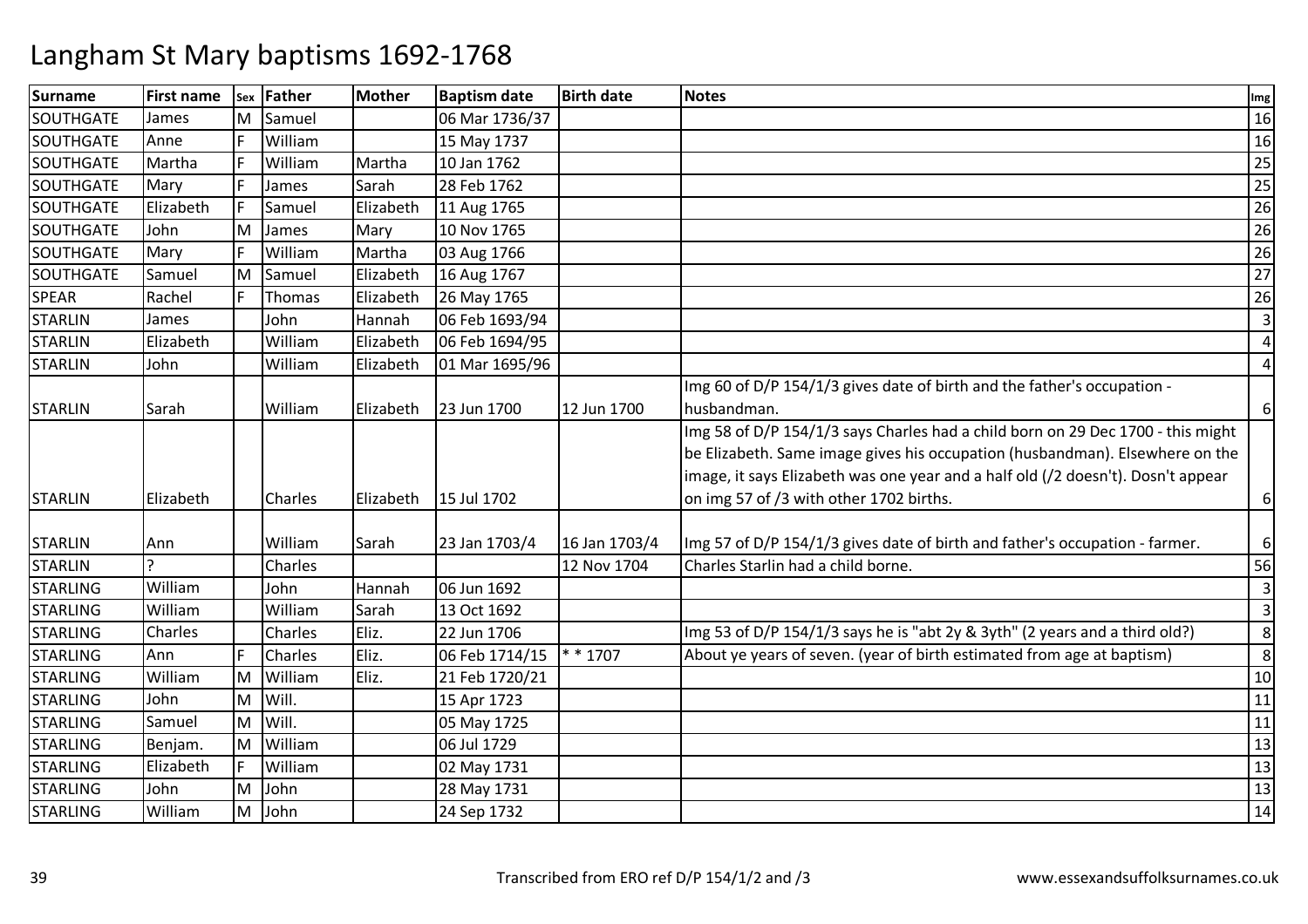| <b>Surname</b>    | <b>First name</b> |   | sex Father | <b>Mother</b> | <b>Baptism date</b> | <b>Birth date</b> | <b>Notes</b>                                                                         | Img            |
|-------------------|-------------------|---|------------|---------------|---------------------|-------------------|--------------------------------------------------------------------------------------|----------------|
| <b>STARLING</b>   | Stephen           |   | M William  |               | 19 Aug 1733         |                   |                                                                                      | 15             |
| <b>STARLING</b>   | Samuel            |   | M John     |               | 10 Feb 1733/34      |                   |                                                                                      | 15             |
| <b>STARLING</b>   | Benjamin          |   | M William  |               | 24 Nov 1735         |                   |                                                                                      | 16             |
| <b>STARLING</b>   | Sarah             |   | William    |               | 15 Feb 1737/38      |                   |                                                                                      | 17             |
| <b>STARLING</b>   | Sarah             | E | John       | Elizabeth     | 24 Jul 1748         |                   |                                                                                      | 22             |
|                   |                   |   |            |               |                     |                   | There is a line through part of this entry - unclear if the line is there by mistake |                |
| <b>STARLING</b>   | John              | M | John       |               | 01 Mar 1752         |                   | or if it was intended to cross out a baptism entered in error.                       | 23             |
| <b>STARLING</b>   | Samuel            | M | John       | Elizabeth     | 24 Feb 1754         |                   |                                                                                      | 24             |
| <b>STARLING</b>   | William           |   | M John     | Sarah         | 24 Aug 1755         |                   |                                                                                      | 24             |
| <b>STARLING</b>   | Susannah          | F | Benjamin   | Sarah         | 17 Jul 1757         |                   |                                                                                      | 24             |
| <b>STARLING</b>   | Stephen           |   | M John     | Elizabeth     | 18 Aug 1757         |                   |                                                                                      | 24             |
| <b>STARLING</b>   | Sarah             |   | Benjamin   | Sarah         | 17 Sep 1758         |                   |                                                                                      | 25             |
| <b>STARLING</b>   | Joseph            |   | M John     | Sarah         | 27 Apr 1760         |                   |                                                                                      | 25             |
| <b>STARLING</b>   | Susannah          | F | Benjamin   | Susannah      | 11 Jan 1761         |                   |                                                                                      | 25             |
| <b>STARLING</b>   | Stephen           | M | John       | Sarah         | 27 Feb 1763         |                   |                                                                                      | 26             |
| <b>STARLING</b>   | Deborah           |   | Benjamin   | Susan         | 12 Feb 1764         |                   |                                                                                      | 26             |
| <b>STARLING</b>   | Mary              |   | Benjamin   | Susan         | 15 Jun 1766         |                   |                                                                                      | 26             |
| <b>STEPHENS</b>   | Elizabeth         |   | Thomas     | Deborah       | 09 Oct 1692         |                   |                                                                                      | $\overline{3}$ |
| <b>STOW</b>       | Joseph            |   | Joseph     | Elizabeth     | 27 Mar 1700         | 08 Feb 1699/00    | Img 60 of D/P 154/1/3 gives date of birth says the father was a pauper.              | 6              |
| <b>STOW</b>       | Susannah          |   | Clement    | Frances       | 13 Mar 1713/14      |                   | Abode: Polstead, Suffolk                                                             | 50             |
| <b>STRAND</b>     | Martha            | E | 12         |               | 15 Aug 1731         |                   | No parents' first names in register.                                                 | 13             |
|                   |                   |   |            |               |                     |                   | Img 60 of D/P 154/1/3 gives date of birth and the father's occupation -              |                |
| <b>SUDDERWOOD</b> | Sarah             |   | John       | Ann           | 03 Nov 1700         | 26 Oct 1700       | "Sheareman".                                                                         | 6              |
| <b>SUDDERWOOD</b> | John              |   | John       | Ann           | 08 Oct 1704         | 03 Oct 1704       | Img 56 of D/P 154/1/3 gives date of birth. Pauper.                                   | $\overline{7}$ |
| <b>SUDDERWOOD</b> |                   |   | John       |               |                     | 18 Oct 1702       | John Sudderwood a shearman had a child borne                                         | 57             |
| <b>SURGENT</b>    | Samuel            | M | William    |               | 31 Mar 1751         |                   |                                                                                      | 23             |
| <b>SURREY</b>     | James             | M | Edward     | Sarah         | 09 Aug 1761         |                   |                                                                                      | 25             |
| <b>SURREY</b>     | John              | M | Edward     | Sarah         | 13 May 1764         |                   |                                                                                      | 26             |
| <b>SURRY</b>      | James             | M | James      |               | 16 Dec 1723         |                   |                                                                                      | 11             |
| <b>SURRY</b>      | Elizabeth         | F | James      |               | 16 Dec 1724         |                   |                                                                                      | 11             |
| <b>SURRY</b>      | Edward            | M | James      |               | 12 Mar 1726/27      |                   |                                                                                      | 12             |
| <b>SURRY</b>      | Mary              | E | James      |               | 21 Dec 1732         |                   |                                                                                      | 14             |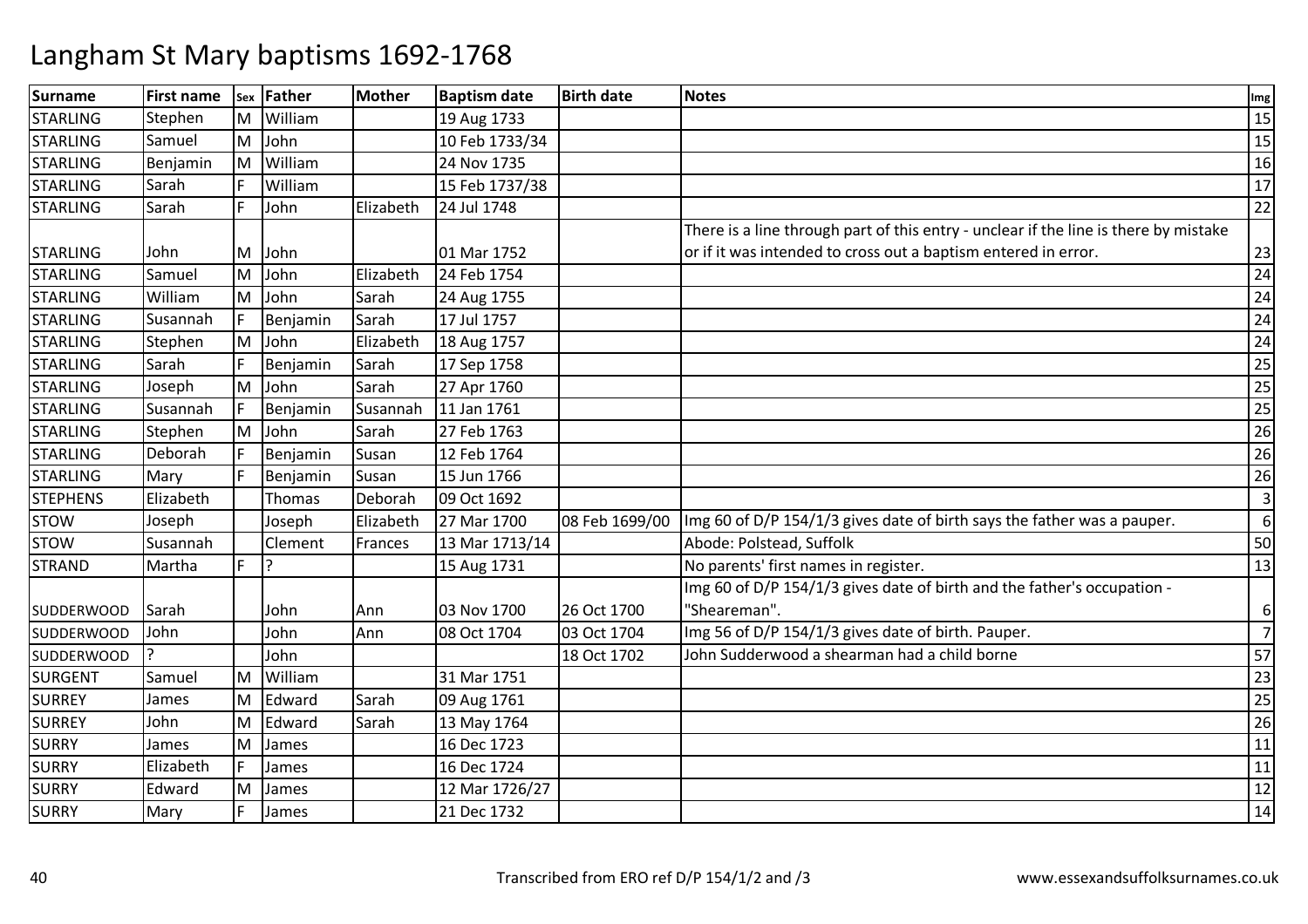| <b>Surname</b>   | <b>First name</b> |   | sex Father | <b>Mother</b> | <b>Baptism date</b>      | <b>Birth date</b> | <b>Notes</b>                                                                      | Img            |
|------------------|-------------------|---|------------|---------------|--------------------------|-------------------|-----------------------------------------------------------------------------------|----------------|
| <b>SURRY</b>     | Edward            |   | M Edward   | Sarah         | 06 May 1753              |                   |                                                                                   | 23             |
| <b>SURRY</b>     | Edward            |   | M Edward   | Sarah         | 06 Jan 1755              |                   |                                                                                   | 24             |
| <b>SURRY</b>     | James             | M | Edward     | Sarah         | 22 Feb 1760              |                   |                                                                                   | 25             |
| <b>SYBBONS</b>   | Ann               |   | Samuel     | Mary          | 14 Oct 1759              |                   |                                                                                   | 25             |
| <b>SYBBONS</b>   | James             |   | M Samuel   | Mary          | 15 Dec 1765              |                   |                                                                                   | 26             |
|                  |                   |   |            |               |                          |                   | About ye age of 60 (year of birth estimated from age at baptism. Not clear if     |                |
| <b>TALBOT</b>    | Grace             |   |            |               | 28 Sep 1718              | ** 1658           | surname is that of husband (if married), father or mother).                       | 10             |
|                  |                   |   |            |               |                          |                   | About ye age of 40 (year of birth estimated from age at baptism. Not clear if     |                |
| <b>TALBOT</b>    | William           |   |            |               | 28 Sep 1718              | $* * 1678$        | surname is that of father or mother).                                             | 10             |
|                  |                   |   |            |               |                          |                   |                                                                                   |                |
|                  |                   |   |            |               |                          |                   | Grace Talbot junr. About ye age of 30. (year of birth estimated from age at       |                |
| <b>TALBOT</b>    | Grace             |   |            |               | 28 Sep 1718              | $* * 1688$        | baptism. Not clear if surname is that of husband (if married), father or mother). | 10             |
| <b>TALBOTT</b>   | Allice            |   | John       | Grace         | 20 Sep 1708              |                   | An adult person (age nor date of birth in register)                               | 8              |
| <b>TALBOTT</b>   | 7                 |   |            | Grace         |                          | 21 Aug 1702       | A Bastard child of ye body of Grace Talbott                                       | 57             |
| <b>TAYLOR</b>    | Phillip           |   | M Phillip  | Grace         | 24 Jul 1768              |                   |                                                                                   | 27             |
| <b>TUKES</b>     | Mary              |   | Will.      |               | 13 Mar 1725/26           |                   |                                                                                   | 12             |
| <b>TURNER</b>    | Elizabeth         |   | William    |               | 11 Aug 1729              |                   |                                                                                   | 13             |
| <b>UNDERWOOD</b> | John              |   | M Thomas   |               | 08 Aug 1736              |                   |                                                                                   | 16             |
|                  |                   |   |            |               |                          |                   |                                                                                   |                |
| <b>VINCE</b>     | Elizabeth         |   | Anthonie   |               | Margarett 28 Nov 1703    | 22 Nov 1703       | Img 57 of D/P 154/1/3 gives date of birth and father's occupation - labourer.     | 6              |
|                  |                   |   |            |               |                          |                   | Halfe a yeare old. Img 56 of D/P 154/1/3 gives the date of birth and father's     |                |
| <b>VINCE</b>     | Martha            |   | Anthony    |               | Margarett 29 Aug 1705    | 05 Feb 1704/5     | occupation - labourer.                                                            | $\overline{7}$ |
| <b>VINCE</b>     | Susan             |   | Anthony    | Margaret      | 11 Nov 1706              |                   |                                                                                   | 8              |
| <b>VINCE</b>     | Anthony           |   | Anthony    |               | Margarett 06 Jan 1709/10 |                   |                                                                                   | 8              |
| <b>VINCE</b>     | John              |   | Anthony    | Margarett     | 06 Jan 1709/10           |                   |                                                                                   | 8              |
| <b>VINCE</b>     | James             |   | Anthonie   | Margarett     | 10 Mar 1711/12           |                   |                                                                                   | 10             |
| <b>VINCE</b>     | Jacobe            |   | M Anto.    |               | 20 Apr 1715              |                   |                                                                                   | 8              |
| <b>VINCE</b>     | Mary              | E | Ant.       |               | 21 Sep 1718              |                   |                                                                                   | 10             |
| <b>VINCE</b>     | Joseph            | M | Ant.       |               | 21 Sep 1718              |                   |                                                                                   | 10             |
| <b>VINCE</b>     | William           |   | M Antony   |               | 07 Oct 1721              | * * 1719          | Two years old (year of birth estimate from age at baptism)                        | 10             |
| <b>VINCE</b>     | Robert            |   | M Ant.     |               | 01 Oct 1723              |                   |                                                                                   | 11             |
| <b>VINCE</b>     | Robert            |   | M William  |               | 09 Mar 1734/35           |                   |                                                                                   | 15             |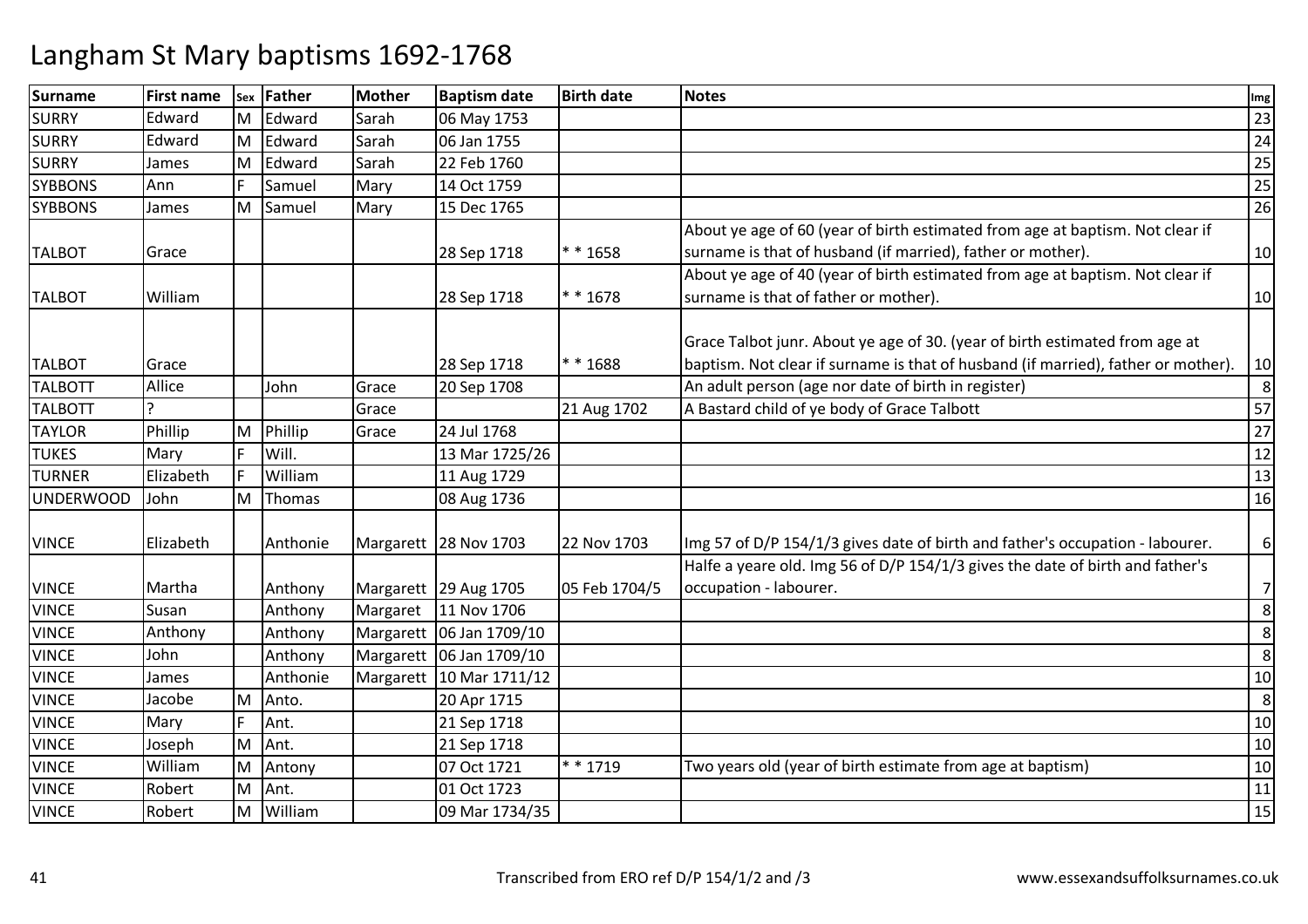| <b>Surname</b> | <b>First name</b> |   | sex Father | <b>Mother</b> | <b>Baptism date</b> | <b>Birth date</b> | <b>Notes</b>                                             | Img |
|----------------|-------------------|---|------------|---------------|---------------------|-------------------|----------------------------------------------------------|-----|
| <b>VINCE</b>   | Daniel            |   | M Daniel   | Jemimy        | 04 Dec 1735         |                   |                                                          | 16  |
| <b>VINCE</b>   | John              | M | John       | Susannah      | 04 Dec 1735         |                   | Son of John Vince junr & Susannah Went, single woman.    | 16  |
| <b>VINCE</b>   | James             | M | James      |               | 18 Jun 1738         |                   |                                                          | 17  |
| <b>VINCE</b>   | Elizabeth         | F | James      |               | 12 Aug 1739         |                   |                                                          | 18  |
| <b>VINCE</b>   | Antony            | M | Jacob      |               | 02 Dec 1739         |                   |                                                          | 18  |
| <b>VINCE</b>   | Henry             | M | Daniel     |               | 28 Sep 1740         |                   |                                                          | 19  |
| <b>VINCE</b>   | Mary              | E | John       |               | 19 Oct 1740         |                   |                                                          | 19  |
| <b>VINCE</b>   | James             | M | James      |               | 16 Aug 1741         |                   |                                                          | 20  |
| <b>VINCE</b>   | Mary              | F | William    |               | 01 Nov 1741         |                   |                                                          | 20  |
| <b>VINCE</b>   | Mary              | F | James      |               | 15 May 1743         |                   |                                                          | 20  |
| <b>VINCE</b>   | Joseph            | M | Daniel     |               | 30 Oct 1743         |                   |                                                          | 20  |
| <b>VINCE</b>   | Jacob             | M | Jacob      |               | 27 Feb 1743/44      |                   |                                                          | 21  |
| <b>VINCE</b>   | Mary              | E | James      |               | 05 Apr 1744         |                   |                                                          | 21  |
| <b>VINCE</b>   | William           | M | William    |               | 23 Nov 1744         |                   |                                                          | 21  |
| <b>VINCE</b>   | Susan             | F | William    |               | 15 Jul 1745         |                   |                                                          | 21  |
| <b>VINCE</b>   | Mary              |   | William    |               | 19 Mar 1748/49      |                   |                                                          | 22  |
| <b>VINCE</b>   | Joseph            | M | Jacob      |               | 12 Nov 1749         |                   |                                                          | 22  |
| <b>VINCE</b>   | Hannah            | E | Joseph     |               | 18 Feb 1749/50      |                   |                                                          | 23  |
| <b>VINCE</b>   | Sarah             |   | Jacob      | Susan         | 30 Jun 1754         |                   |                                                          | 24  |
| <b>VINCE</b>   | Hannah            | F | Joseph     | Hannah        | 21 Mar 1757         |                   |                                                          | 24  |
| <b>VINCE</b>   | Robert            | M | William    |               | 23 Jul 1758         |                   |                                                          | 25  |
| <b>VINCH</b>   | Joseph            |   | M William  |               | 30 Mar 1719         |                   | Surname seems odd - should it be Vince, Finch or Wrinch? | 10  |
| WARNER         | Samuell           |   | Saml.      | Elizabeth     | 14 Dec 1707         |                   |                                                          | 8   |
| <b>WARNER</b>  | John              |   | Samuell    | Elizab.       | 26 Mar 1711         |                   |                                                          | 8   |
| <b>WARNER</b>  | Mary              |   | Samll.     | Eliz.         | 30 Nov 1713         |                   |                                                          | 50  |
| <b>WARREN</b>  | Susan             |   | Henry      |               | 21 Jan 1724/25      |                   |                                                          | 11  |
| WARREN         | Robert            | M | Robert     |               | 11 Dec 1737         |                   |                                                          | 17  |
| WARREN         | Mary              | F | Robt.      |               | 08 Feb 1740/41      |                   |                                                          | 19  |
| <b>WARREN</b>  | William           | M | Robert     |               | 27 Feb 1743/44      |                   |                                                          | 21  |
| WARREN         | Jane              | E | Robert     |               | 16 Aug 1747         |                   |                                                          | 22  |
| <b>WASE</b>    | Hannah            | F | Joh.       |               | 16 Nov 1716         |                   |                                                          | 9   |
| <b>WASE</b>    | Eliz.             | F | John       |               | 19 Oct 1717         |                   |                                                          | 9   |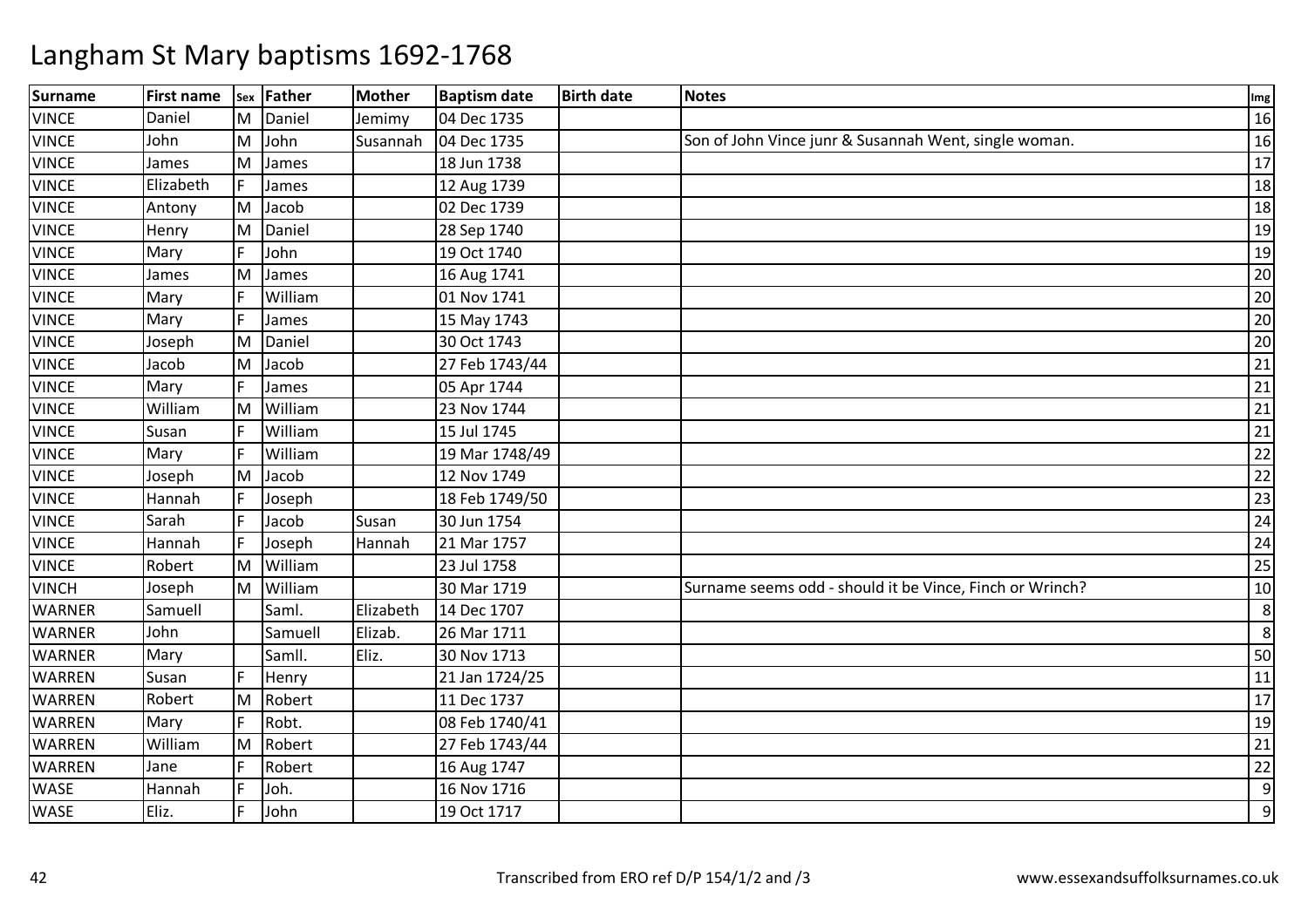| <b>Surname</b> | <b>First name</b> | <b>Sex</b> | Father   | <b>Mother</b> | <b>Baptism date</b> | <b>Birth date</b> | <b>Notes</b>                                                                       | Img            |
|----------------|-------------------|------------|----------|---------------|---------------------|-------------------|------------------------------------------------------------------------------------|----------------|
| <b>WASE</b>    | Martha            |            | John     |               | 21 Sep 1718         |                   |                                                                                    | 10             |
| <b>WASS</b>    | Mary              |            | John     | Elizabeth     | 30 Mar 1714         |                   | Abode: Wringsale, Suffolk                                                          | 50             |
| <b>WEB</b>     | Aaron             |            | John     | Ann           | 08 May 1710         |                   |                                                                                    | 8              |
| <b>WEB</b>     |                   |            | John     |               |                     | 29 Oct 1700       | John Web had a child borne. A weaver.                                              | 60             |
| <b>WEB</b>     | John              | м          | John     |               | 03 Mar 1728/29      |                   | Son of John Web junr                                                               | 12             |
| <b>WEB</b>     | Susanna           | E          | John     |               | 02 May 1731         |                   |                                                                                    | 13             |
| <b>WEB</b>     | Martha            |            | Benj.    |               | 22 Jul 1733         |                   |                                                                                    | 15             |
| <b>WEB</b>     | Benj.             | M          | Benj.    |               | 23 Dec 1734         |                   |                                                                                    | 15             |
| <b>WEB</b>     | Thomas            | M          | Benjamin |               | 24 Sep 1738         |                   |                                                                                    | 17             |
| <b>WEB</b>     | Ruth              |            | Benjamin |               | 31 May 1741         |                   |                                                                                    | 19             |
| <b>WEB</b>     | William           | M          | Benjamin |               | 30 Oct 1743         |                   |                                                                                    | 20             |
| <b>WEB</b>     | John              | M          | John     |               | 04 Dec 1745         |                   |                                                                                    | 21             |
| <b>WEB</b>     | William           | M          | Benj.    |               | 25 May 1746         |                   |                                                                                    | 21             |
| <b>WEB</b>     | James             |            | M John   |               | 02 Dec 1746         |                   |                                                                                    | 22             |
|                |                   |            |          |               |                     |                   | Birth date in D/P 154/1/3, img 3 is 28 Aug. Img 65 in /3 says born 27 Jul, bap 30  |                |
| <b>WEBB</b>    | John              |            | John     | Anna          | 10 Aug 1695         |                   | Jul.                                                                               | 4              |
| <b>WEBB</b>    | Katherine         |            | John     | Ann           | 25 Nov 1697         | * Oct 1697        | Img 64 of D/P 154/1/3 says "Jo. Web had a xh borne abt ye last of Oct."            | $\overline{4}$ |
|                |                   |            |          |               |                     |                   | Img 57 of D/P 154/1/3 gives date of birth and father's occupation - "poore         |                |
| <b>WEBB</b>    | Joseph            |            | John     | Ann           | 29 Mar 1704         | 09 Oct 1703       | labourer".                                                                         | 7              |
| <b>WEBB</b>    | Benjamine         |            | John     | Ann           | 27 Dec 1706         |                   |                                                                                    | 8              |
| <b>WEBB</b>    | James             | M          | Benjamin | Martha        | 25 Nov 1748         |                   |                                                                                    | 22             |
| WEBB           | Elizabeth         |            | Thomas   | Elizabeth     | 08 Jul 1759         |                   |                                                                                    | 25             |
| WEBB           | Thomas            | M          | Thomas   | Elizabeth     | 15 Aug 1762         |                   |                                                                                    | 25             |
| <b>WEBB</b>    | Ruth              | E          | Thomas   | Elizabeth     | 24 Mar 1765         |                   |                                                                                    | 26             |
| WEBB           | Robert            | M          | Thomas   | Elizabeth     | 10 May 1767         |                   |                                                                                    | 27             |
|                |                   |            |          |               |                     |                   |                                                                                    |                |
| <b>WENLOCK</b> | Ann               |            | Richard  | Elizabeth     | 17 Nov 1696         |                   | Mother's name doesn't appear in D/P 154/1/2, but does appear in /3, img 65.        | 4              |
| <b>WENLOCK</b> | Mary              |            | Richard  | Ann           | 15 May 1698         | 14 Apr 1698       | Birth date from D/P 154/1/3, img 64                                                | $\overline{4}$ |
|                |                   |            |          |               |                     |                   | First name not in register. Img 60 of D/P 154/1/3 gives date of birth and father's |                |
| <b>WENLOCK</b> |                   |            | Richard  | Elizabeth     | 10 Dec 1699         | 12 Nov 1699       | occupation (yeoman).                                                               | 6              |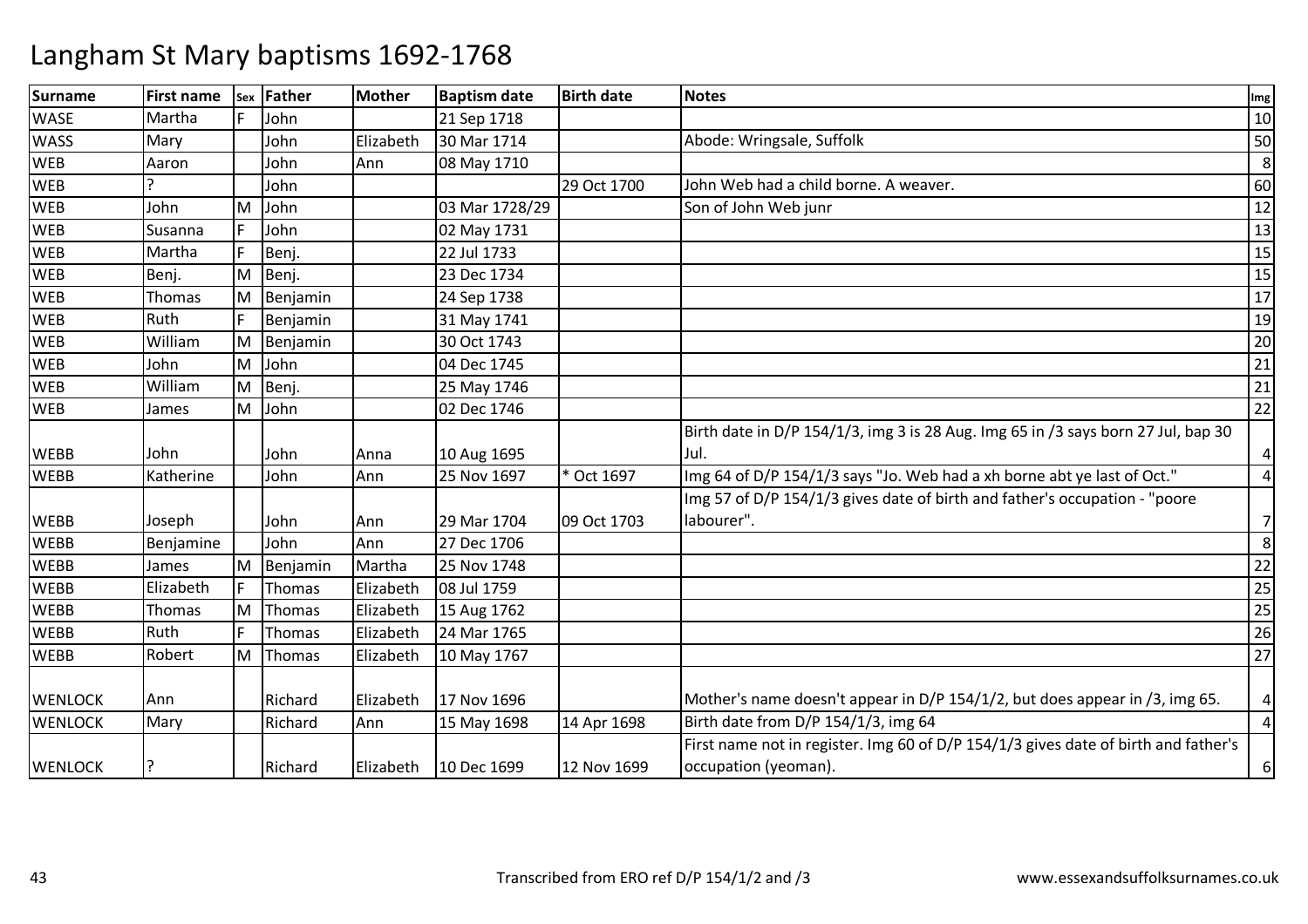| <b>Surname</b> | <b>First name</b> |   | sex Father | <b>Mother</b> | <b>Baptism date</b> | <b>Birth date</b> | <b>Notes</b>                                                                    | Img            |
|----------------|-------------------|---|------------|---------------|---------------------|-------------------|---------------------------------------------------------------------------------|----------------|
|                |                   |   |            |               |                     |                   | Liveing in Laford (Lawford?). About one yeare & one Quarter old. (Img 58 of D/P |                |
|                |                   |   |            |               |                     |                   | 154/1/3 says Richard had a child born on 18 Jan 1700/1. Also gives his          |                |
| <b>WENLOCK</b> | Jane              |   | Richard    | Elizabeth     | 12 Apr 1702         | $* * 1700$        | occupation - yeoman).                                                           | $6 \mid$       |
| <b>WENLOCK</b> | Thomas            | M | Thomas     |               | 21 Feb 1718/19      |                   |                                                                                 | 10             |
| <b>WENLOCK</b> | Tho.              | M | Thomas     |               | 29 Feb 1719/20      |                   |                                                                                 | 10             |
| <b>WENLOCK</b> | Deborah           |   | Tho.       |               | 11 Jun 1722         |                   |                                                                                 | 11             |
| <b>WENLOCK</b> | John              | M | Thomas     |               | 23 Dec 1724         |                   |                                                                                 | 11             |
| <b>WENLOCK</b> | William           | M | Tho.       |               | 23 Jan 1727/28      |                   |                                                                                 | 12             |
| <b>WENLOCK</b> | William           |   | M Tho.     |               | 10 Dec 1729         |                   |                                                                                 | 13             |
| <b>WENLOCK</b> | James             | M | Thomas     |               | 01 Dec 1732         |                   |                                                                                 | 14             |
| <b>WENLOCK</b> | Susan             |   | Thomas     |               | 25 Apr 1736         |                   |                                                                                 | 16             |
| <b>WENLOCK</b> | Mary              |   | Thomas     |               | 07 May 1744         |                   |                                                                                 | 21             |
| <b>WENLOCK</b> | Thomas            |   | M Thomas   |               | 22 Sep 1745         |                   |                                                                                 | 21             |
| <b>WENLOCK</b> | Elizabeth         |   | Thomas     |               | 25 Sep 1748         |                   |                                                                                 | 22             |
| <b>WENLOCK</b> | William           |   | M William  | Elizabeth     | 28 Aug 1758         |                   |                                                                                 | 25             |
| <b>WENT</b>    | Thomas            |   | John       | Mary          | 26 Jun 1695         | 23 Jun 1695       | Birth date from D/P 154/1/3, img 3                                              | $\overline{4}$ |
| <b>WENT</b>    | John              |   | John       | Mary          | 28 Aug 1698         |                   | Father's occupation (husbandman) in D/P 154/1/3, img 61                         | $\overline{4}$ |
|                |                   |   |            |               |                     |                   | The father is James Went jnr (Img 61 of D/P 154/1/3 gives the father's          |                |
|                |                   |   |            |               |                     |                   | occupation as husbandman. Repeated on img 60, but someone has crossed out       |                |
| <b>WENT</b>    | Mary              |   | James      | Ann           | 06 Aug 1699         | 29 Jul 1699       | husbandman and replaced it with labourer)                                       | $6 \mid$       |
|                |                   |   |            |               |                     |                   | Inhabitants of Boxtead resideing here for ye present. (Img 58 of D/P 154/1/3    |                |
| <b>WENT</b>    | Ann               |   | Thomas     | Ann           | 06 Mar 1700/1       | 28 Feb 1700/1     | gives date of birth and father's occupation - weaver).                          | $6 \mid$       |
|                |                   |   |            |               |                     |                   |                                                                                 |                |
| <b>WENT</b>    | Robert            |   | John       | Mary          | 20 Jul 1701         | 23 Jun 1701       | Img 58 of D/P 154/1/3 gives date of birth and father's occupation - labourer.   | $6 \mid$       |
|                |                   |   |            |               |                     |                   |                                                                                 |                |
|                |                   |   |            |               |                     |                   | Anna of James Went & his wife called Ann who was afterwards Baptized herself    |                |
|                |                   |   |            |               |                     |                   | (her baptism is on 30 Jan 1701/2) (lmg 58 of D/P 154/1/3 says he was James      |                |
| <b>WENT</b>    | Anna              |   | James      | Ann           | 17 Aug 1701         | 01 Jul 1701       | Went jnr, and gives his occupation (labourer) and the child's date of birth)    | $6 \mid$       |
|                |                   |   |            |               |                     |                   | Img 59, D/P 154/1/3 gives her husband's name and her father's name. "Ann ye     |                |
|                |                   |   |            |               |                     |                   | wife of James Went junr one of John Cave's daughters late of Langham            |                |
|                |                   |   |            |               |                     |                   | deceased, aged about 28. (Year of birth estimaged from age at baptism).         |                |
| <b>WENT</b>    | Ann               |   | James      |               | 30 Jan 1701/2       | $* * 1674$        | Husband's occupation - yeoman.                                                  | $6 \mid$       |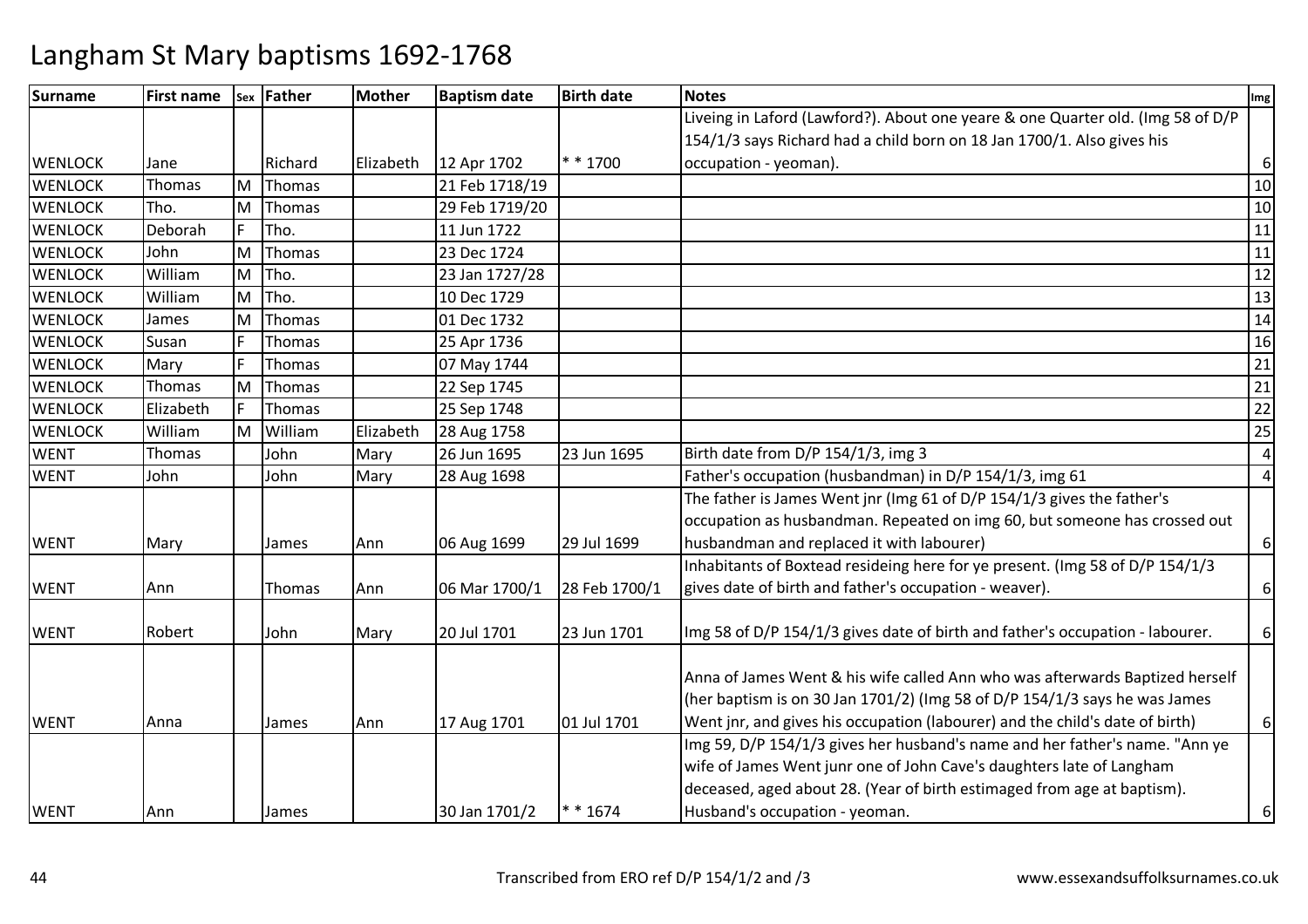| <b>Surname</b> | <b>First name</b> |     | sex Father | <b>Mother</b> | <b>Baptism date</b> | <b>Birth date</b> | <b>Notes</b>                                                                      | Img            |
|----------------|-------------------|-----|------------|---------------|---------------------|-------------------|-----------------------------------------------------------------------------------|----------------|
|                |                   |     |            |               |                     |                   | Img 57 of D/P 154/1/3 gives date of birth and father's occupation - labourer. The |                |
| <b>WENT</b>    | Susannah          |     | James      | Ann           | 08 Aug 1703         | 29 Jul 1703       | father was James Went junr. "P" beside entry (pauper?)                            | 6              |
|                |                   |     |            |               |                     |                   | Img 56 of D/P 154/1/3 gives date of birth and father's occupation - labourer.     |                |
| <b>WENT</b>    | Susannah          |     | James      | Ann           | 28 Jan 1704/5       | 24 Dec 1704       | Father is Ja. Went junr.                                                          | $\overline{7}$ |
| <b>WENT</b>    | Elizabeth         |     | James      | Ann           | 17 Aug 1707         |                   |                                                                                   | 8 <sup>1</sup> |
| <b>WENT</b>    | Susannah          |     | William    | Susannah      | 13 Nov 1709         |                   |                                                                                   | 8 <sup>1</sup> |
| <b>WENT</b>    | Allice            |     | James      | Ann           | 22 Jan 1709/10      |                   |                                                                                   | 8 <sup>1</sup> |
| <b>WENT</b>    | William           |     | William    | Susannah      | 20 Jan 1711/12      |                   |                                                                                   | 10             |
| <b>WENT</b>    | James             |     | James      | Ann           | 05 Mar 1713/14      |                   |                                                                                   | 50             |
| <b>WENT</b>    | Mary              |     | William    |               | 17 Sep 1716         |                   |                                                                                   | $\overline{9}$ |
| <b>WENT</b>    | John              | M   | John       |               | 28 Sep 1718         |                   |                                                                                   | 10             |
| <b>WENT</b>    | Mary              |     | John       |               | 23 Feb 1719/20      |                   |                                                                                   | 10             |
| <b>WENT</b>    | Sarah             | l F | John       |               | 26 Apr 1722         |                   | Daughter of John Went junr                                                        | 11             |
| <b>WENT</b>    | Eliz.             | E   | Robert     |               | 24 Mar 1723/24      |                   |                                                                                   | $11\,$         |
| <b>WENT</b>    | Will.             | M   | John       |               | 12 May 1724         |                   |                                                                                   | 11             |
| <b>WENT</b>    | Mary              | E   | Robert     |               | 14 Apr 1726         |                   |                                                                                   | 12             |
| <b>WENT</b>    | Robert            | M   | John       |               | 24 Apr 1727         |                   |                                                                                   | 12             |
| <b>WENT</b>    | Robert            | M   | Robert     |               | 19 Oct 1728         |                   |                                                                                   | 12             |
| <b>WENT</b>    | James             | M   | Robert     |               | 21 Dec 1729         |                   |                                                                                   | 13             |
| <b>WENT</b>    | John              | M   | Rob.       |               | 16 Nov 1730         |                   |                                                                                   | 13             |
| <b>WENT</b>    | William           | M   | Robt.      |               | 01 Dec 1732         |                   |                                                                                   | 14             |
| <b>WENT</b>    | Elizabeth         | F   | John       |               | 07 Apr 1734         |                   |                                                                                   | 15             |
| <b>WENT</b>    | Robert            | M   | John       |               | 22 Sep 1734         |                   |                                                                                   | 15             |
| <b>WENT</b>    | James             | M   | Robert     | Elis.         | 10 Dec 1734         |                   |                                                                                   | 15             |
| <b>WENT</b>    | John              | M   | John       | Susannah      | 04 Dec 1735         |                   | Son of John Vince junr & Susannah Went, single woman.                             | 16             |
| <b>WENT</b>    | William           | M   | Robert     | Elizabeth     | 06 Sep 1736         |                   |                                                                                   | 16             |
| <b>WENT</b>    | James             | M   | James      |               | 13 Feb 1736/37      |                   |                                                                                   | 16             |
| <b>WENT</b>    | Elizabeth         | ΙF  | William    |               | 22 May 1737         |                   |                                                                                   | 16             |
| <b>WENT</b>    | James             | M   | James      |               | 26 Mar 1738         |                   |                                                                                   | 17             |
| <b>WENT</b>    | Elizabeth         | IF  | Robert     |               | 15 Jan 1738/39      |                   |                                                                                   | 17             |
| <b>WENT</b>    | William           | M   | William    |               | 23 Jan 1738/39      |                   |                                                                                   | 17             |
| <b>WENT</b>    | John              | M   | James      |               | 13 Jul 1740         |                   |                                                                                   | 19             |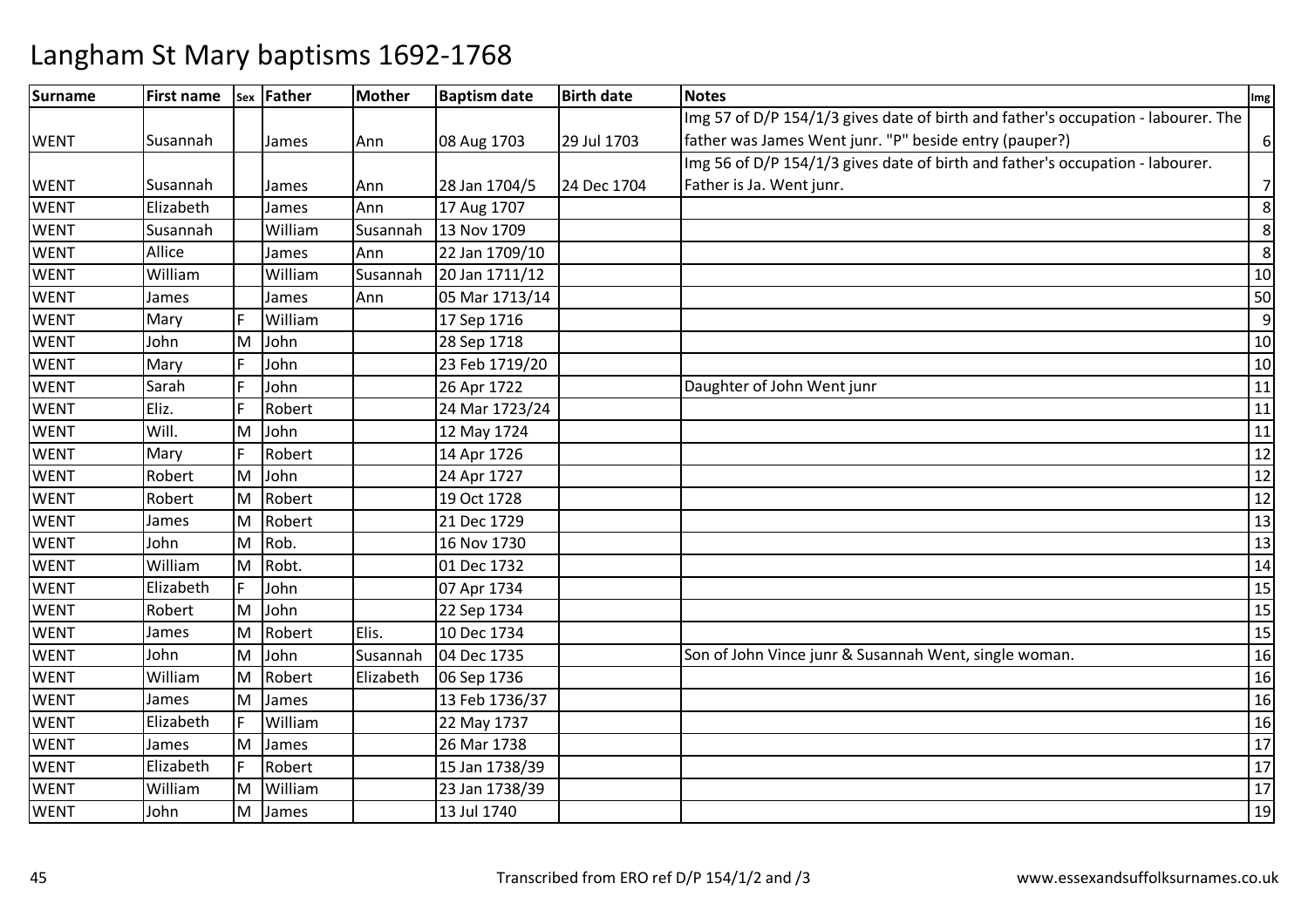| <b>Surname</b>  | <b>First name</b> |   | sex Father | <b>Mother</b> | <b>Baptism date</b> | <b>Birth date</b> | <b>Notes</b>                                                            | Img |
|-----------------|-------------------|---|------------|---------------|---------------------|-------------------|-------------------------------------------------------------------------|-----|
| <b>WENT</b>     | James             | M | Robert     |               | 22 Mar 1740/41      |                   |                                                                         | 19  |
| <b>WENT</b>     | James             | M | James      |               | 28 Feb 1741/42      |                   |                                                                         | 20  |
| <b>WENT</b>     | Sarah             |   |            | Mary          | 29 Mar 1752         |                   | Base born child                                                         | 23  |
| <b>WENT</b>     | William           | M | William    | Elizabeth     | 12 May 1765         |                   |                                                                         | 26  |
| <b>WENT</b>     | Robert            | M | William    | Elizabeth     | 11 May 1766         |                   |                                                                         | 26  |
| <b>WHENT</b>    | Mary              | E | Robert     | Hannah        | 20 May 1753         |                   |                                                                         | 23  |
| <b>WHENT</b>    | James             | M | Robert     | Elizabeth     | 25 Oct 1767         |                   |                                                                         | 27  |
| WHILEY          | Mary              | F | John       | Mary          | 28 Mar 1762         |                   |                                                                         | 25  |
| WHILEY          | John              | M | John       | Mary          | 22 Jul 1764         |                   |                                                                         | 26  |
| WHILEY          | Phillip           | M | John       | Mary          | 12 Dec 1766         |                   |                                                                         | 26  |
| <b>WHITE</b>    | John              | M | John       |               | 09 May 1731         |                   |                                                                         | 13  |
| <b>WHITE</b>    | John              | M | John       |               | 13 Aug 1732         |                   |                                                                         | 14  |
| <b>WHITE</b>    | William           | M | John       | Martha        | 27 Jan 1734/35      |                   |                                                                         | 15  |
| <b>WHITE</b>    | James             | M | John       |               | 17 Jun 1737         |                   |                                                                         | 16  |
| <b>WHITE</b>    | Edward            | M | John       |               | 20 Apr 1739         |                   |                                                                         | 18  |
| <b>WHITE</b>    | Martha            | F | John       |               | 30 May 1742         |                   |                                                                         | 20  |
| <b>WHITE</b>    | Elizabeth         | F | John       |               | 05 Dec 1742         |                   |                                                                         | 20  |
| <b>WHITMORE</b> | Nathaniel         | M | Nathaniel  | Sarah         | 27 Jul 1766         |                   |                                                                         | 26  |
| <b>WILEY</b>    | Mary              |   | John       | Mary          | 11 Apr 1698         |                   |                                                                         | 4   |
| <b>WILEY</b>    | Sarah             |   | Robert     |               | 06 May 1723         |                   |                                                                         | 11  |
| <b>WILEY</b>    | John              | M | Robert     |               | 29 Nov 1728         |                   |                                                                         | 12  |
| <b>WILEY</b>    | Robert            | M | Robert     |               | 21 Mar 1735/36      |                   |                                                                         | 16  |
| <b>WILLIAMS</b> | Diana             | F | John       |               | 05 Sep 1731         |                   |                                                                         | 13  |
|                 |                   |   |            |               |                     |                   | Img 60 of D/P 154/1/3 gives date of birth and the father's occupation - |     |
| <b>WILY</b>     | Robert            |   | John       | Mary          | 30 Oct 1700         | 30 Oct 1700       | carpenter.                                                              | 6   |
| <b>WILY</b>     | Elizabeth         | F | Robert     |               | 21 Sep 1724         |                   |                                                                         | 11  |
| <b>WILY</b>     | Mary              |   | Robert     |               | 19 Dec 1726         |                   |                                                                         | 12  |
| <b>WILY</b>     | Rose              |   | Robert     |               | 09 Feb 1730/31      |                   |                                                                         | 13  |
| <b>WINCH</b>    | John              |   | John       | Hester        | 04 Oct 1708         |                   |                                                                         | 8   |
| <b>WINCH</b>    | Robert            |   | John       | Hester        | 25 Sep 1710         |                   |                                                                         | 8   |
| <b>WINCH</b>    | Hester            |   | John       | Hester        | 08 Dec 1711         |                   |                                                                         | 10  |
| <b>WINCH</b>    | Robert            |   | John       | Hester        | 24 Jan 1712/13      |                   |                                                                         | 10  |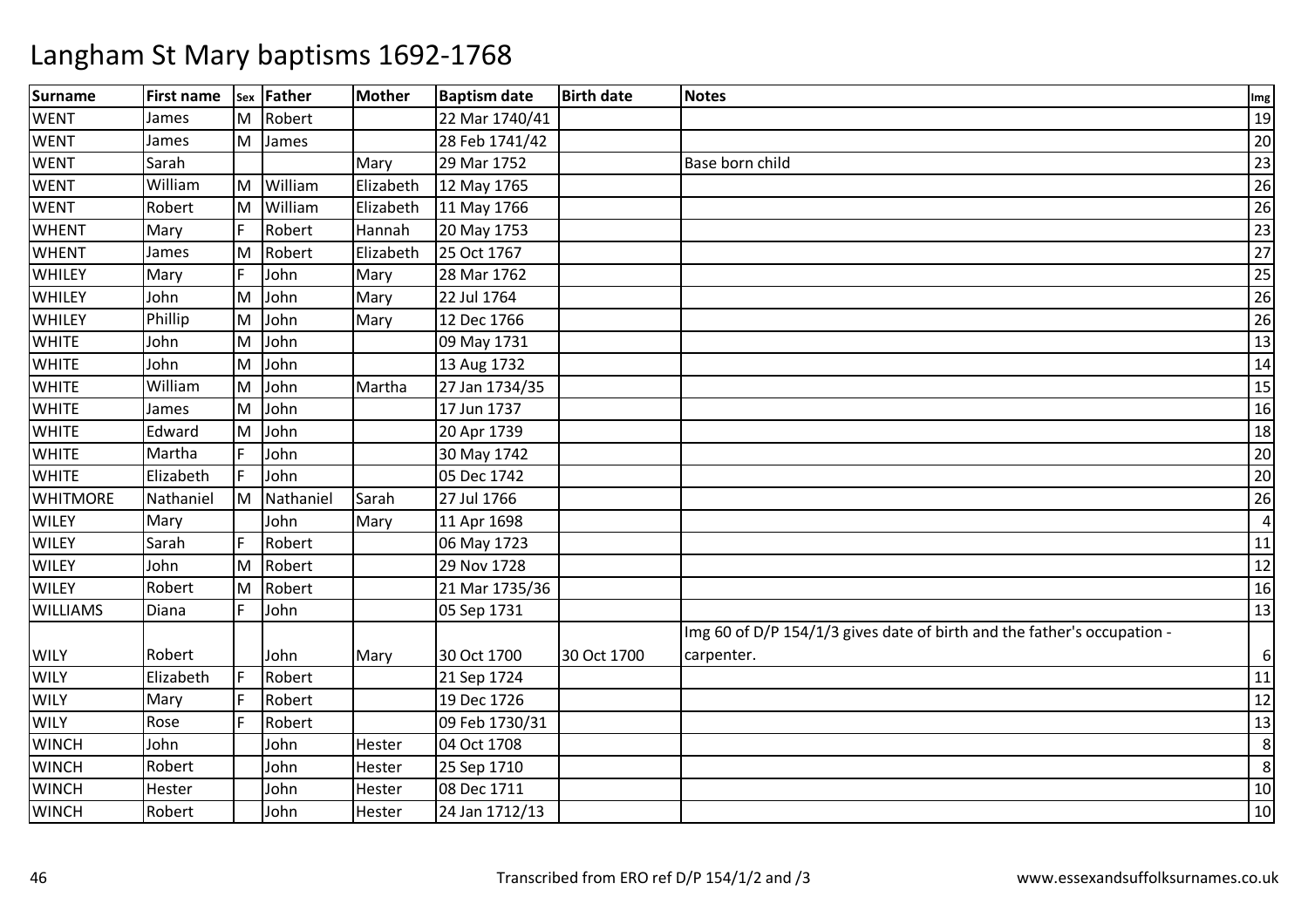| <b>Surname</b> | <b>First name</b> |    | sex Father | <b>Mother</b> | <b>Baptism date</b>           | <b>Birth date</b> | <b>Notes</b>                                                                    | Img                     |
|----------------|-------------------|----|------------|---------------|-------------------------------|-------------------|---------------------------------------------------------------------------------|-------------------------|
| <b>WINCOL</b>  | Penelope          |    | Thomas     |               | 07 May 1744                   |                   | Daughter of Mr Thomas Wincol                                                    | 21                      |
| <b>WINCOL</b>  | Elizabeth         |    | Thomas     | Mary          | 09 Jun 1745                   |                   | Daughter of Mr Thomas Wincol                                                    | 21                      |
| <b>WINCOL</b>  | William           | M  | Thomas     |               | 12 Jul 1747                   |                   | Son of Mr Thomas Wincol                                                         | 22                      |
| <b>WINDEN</b>  | Nathaniell        |    | James      | Susannah      | 12 Jan 1711/12                |                   |                                                                                 | 10                      |
| <b>WINDEN</b>  | James             |    | James      | Susannah      | 23 Aug 1714                   |                   |                                                                                 | 50                      |
| <b>WOOD</b>    | Susannah          |    | William    | Hannah        | 30 May 1698                   |                   |                                                                                 | $\overline{4}$          |
|                |                   |    |            |               |                               |                   | Img 58 of D/P 154/1/3 gives date of birth and possibly the father's occupation, |                         |
| <b>WOODS</b>   | Jonathan          |    | Jonathan   | Mary          | 27 Feb 1701/2                 | 07 Feb 1701/2     | but it's hard to read (begins with S).                                          | 6                       |
| <b>WOODS</b>   |                   |    | Jonathan   |               |                               | 16 Aug 1703       | Jonathan Woods scrivener had a child borne.                                     | 57                      |
| <b>WYLEY</b>   | Benjamin          | M  | Robt.      |               | 09 Sep 1733                   |                   |                                                                                 | 15                      |
| <b>WYLEY</b>   | Martha            | ΙF | Robert     |               | 07 May 1738                   |                   |                                                                                 | 17                      |
| <b>WYNCOL</b>  | Penelope          |    | 12         |               | 05 Jan 1721/22                |                   | Daughter of Mr Wyncol                                                           | 10                      |
| <b>WYNCOL</b>  | <b>Thomas</b>     | M  | I٦         |               | * Aug 1749                    |                   | Son of Mr Wyncol. Day of month not in register.                                 | 22                      |
| <b>WYNCOL</b>  | Spring            | M  | Thomas     | Elizabeth     | 21 Apr 1754                   |                   |                                                                                 | 24                      |
| <b>WYNCOL</b>  | Isaac             | M  | Thomas     | Elizabeth     | 22 Nov 1758                   |                   |                                                                                 | 25                      |
| <b>WYNCOLL</b> | Spring            | M  | Thomas     |               | 22 Jun 1715                   |                   | Son of Mr Thomas Wyncoll                                                        | 8                       |
| <b>WYNCOLL</b> | Dorothy           | IF | Thomas     |               | 10 Dec 1716                   |                   | Daughter of Mr Thomas Wyncoll                                                   | 9                       |
| <b>WYNCOLL</b> | John              | M  | Thomas     |               | 25 Jan 1752                   |                   | Son of Mr Thomas Wyncoll                                                        | 23                      |
| <b>WYNCOLL</b> | Isaac             | M  | Thomas     | Elizabeth     | 13 Jun 1756                   |                   |                                                                                 | 24                      |
| <b>WYNCOLL</b> | Isaac             | M  | Thomas     | Elizabeth     | 23 Jun 1757                   |                   |                                                                                 | 24                      |
| <b>YELL</b>    | Robert            |    | Joseph     | Elizabeth     | 12 Dec 1692                   |                   |                                                                                 | 3                       |
| YELL           | James             |    | Joseph     | Elizabeth     | 03 May 1695                   | 01 May 1695       | Birth date from D/P 154/1/3, img 3                                              | $\overline{\mathbf{4}}$ |
| <b>YELL</b>    | William           |    | Robert     | Elizabeth     | 26 Apr 1697                   |                   |                                                                                 | $\overline{\mathbf{4}}$ |
| YELL           | Mary              |    | Joseph     | Elizabeth     | 26 Oct 1699                   | 11 Oct 1699       | Img 60 of D/P 154/1/3 gives date of birth says the father was a pauper.         | 6                       |
|                |                   |    |            |               |                               |                   |                                                                                 |                         |
| YELL           | Martha            |    | Joseph     | Elizabeth     | 24 May 1702                   |                   | Img 57 of D/P 154/1/3 gives date of birth and says the father was a pauper.     | 6                       |
| <b>YELL</b>    | Mary              |    | Jos.       |               | 22 Jan 1715/16                |                   |                                                                                 | 8                       |
| <b>YELL</b>    | Joseph            | M  | Jos.       |               | 09 Jan 1716/17                |                   |                                                                                 | 9                       |
| <b>YELL</b>    | John              | M  | Jos.       |               | 02 Jan 1717/18                |                   |                                                                                 | 10                      |
| <b>YOUNG</b>   | Abraham           |    | Abraham    | Frances       | 30 Aug 1695                   | 10 Aug 1695       | Birth date from D/P 154/1/3, img 3                                              | 4                       |
| <b>YOUNG</b>   | Mary              |    | Samuel     | Mary          | 04 May 1696                   |                   |                                                                                 | $\overline{4}$          |
| <b>YOUNG</b>   | Sarah             |    | George     |               | 11 Mar 1722/23 18 Jan 1713/14 |                   |                                                                                 | 11                      |